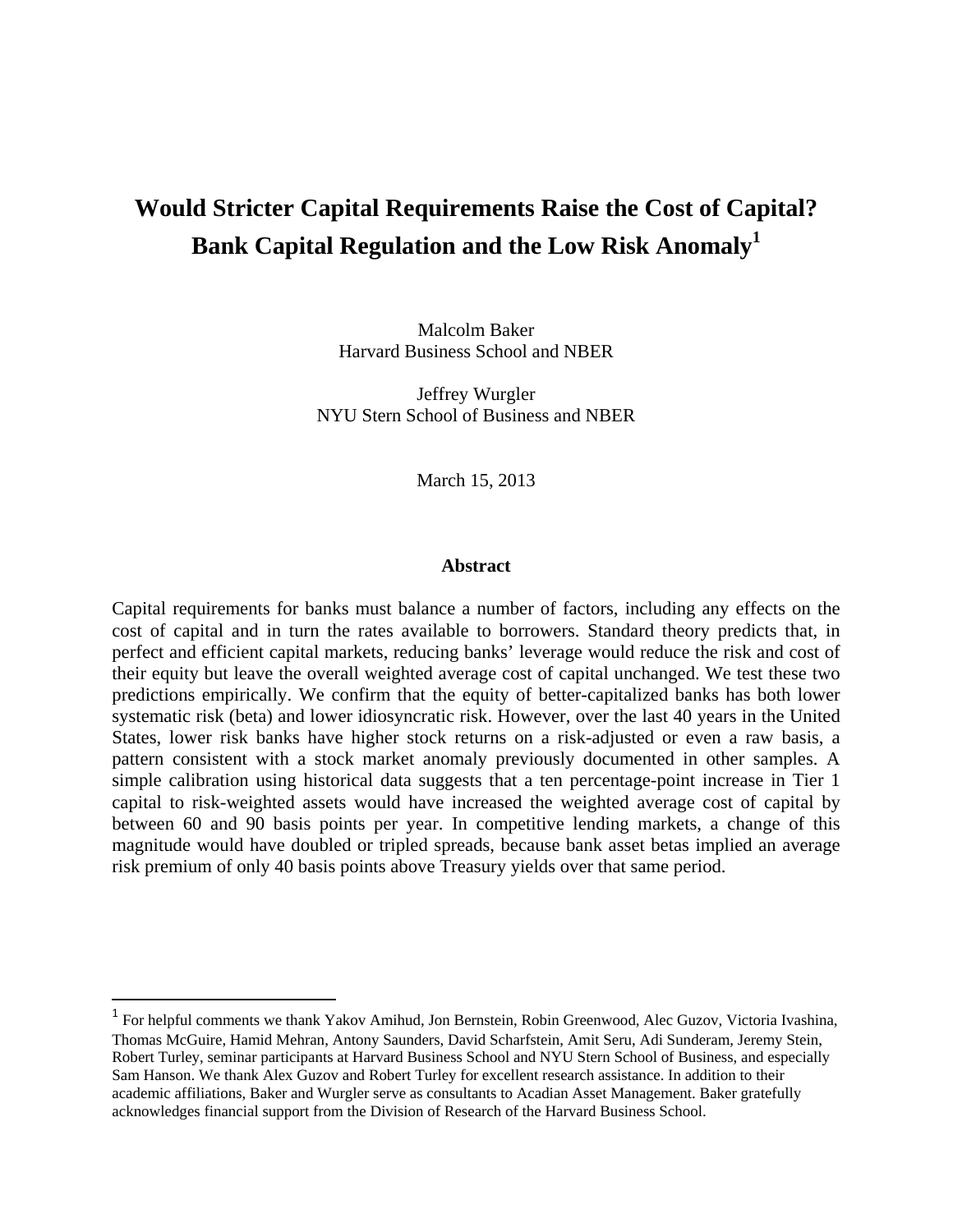# **I. Introduction**

The instability of financial institutions apparent in the financial crisis of 2008 has led to calls for increased capital requirements. The issue is multidimensional, involving agency problems in banks, asymmetric information, international coordination, bank governance, tax benefits of debt, government subsidies, systemic risks, shadow banking, and so on. But a central concern is whether capital requirements affect banks' overall cost of capital, and therefore lending rates and economic activity. $^{2}$ 

Bankers often resist increased capital requirements on the argument that equity is more expensive than debt, so more of it raises the overall cost of capital. A former managing director of JP Morgan and policy analyst writes, "the first-order effect of increasing the ratio of common equity to total assets for banks from 5% to 30% would clearly be very high. Assume that the annual cost of bank equity is 5 percentage points higher than the after-tax cost of bank deposits and debt. …" (Elliott (2013)). The CEO of Deutsche Bank argues that heightened capital requirements "would restrict [banks'] ability to provide loans to the rest of the economy. This reduces growth and has negative effects for all" (Admati and Hellwig (2013), p. 5).

Many economists, on the other hand, view the weighted average cost of capital as more or less invariant to capital structure. They consider the argument above a fallacy. Admati, DeMarzo, Hellwig, and Pfleiderer (2011) sum up the textbook Modigliani-Miller logic: "[B]ecause the increase in capital provides downside protection that reduces shareholders' risk, *shareholders will require a lower expected return to invest in a better capitalized bank*" (p. 16). In an efficient and integrated capital market, absent taxes and other distortions, the reduced cost

<sup>&</sup>lt;sup>2</sup> See Cummins, Hassett, and Hubbard (1994), Philippon (2009), Gilchrist and Zakrajsek (2012) and citations therein for evidence on the effect of costs of capital on business investment. Broader studies of the real effects of bank capital requirements include Van den Heuvel (2008), Macroeconomic Assessment Group of the Basel Committee on Banking Supervision (2010), Basel Committee on Banking Supervision (2010), Elliott (2009, 2010), and Santos and Elliott (2012).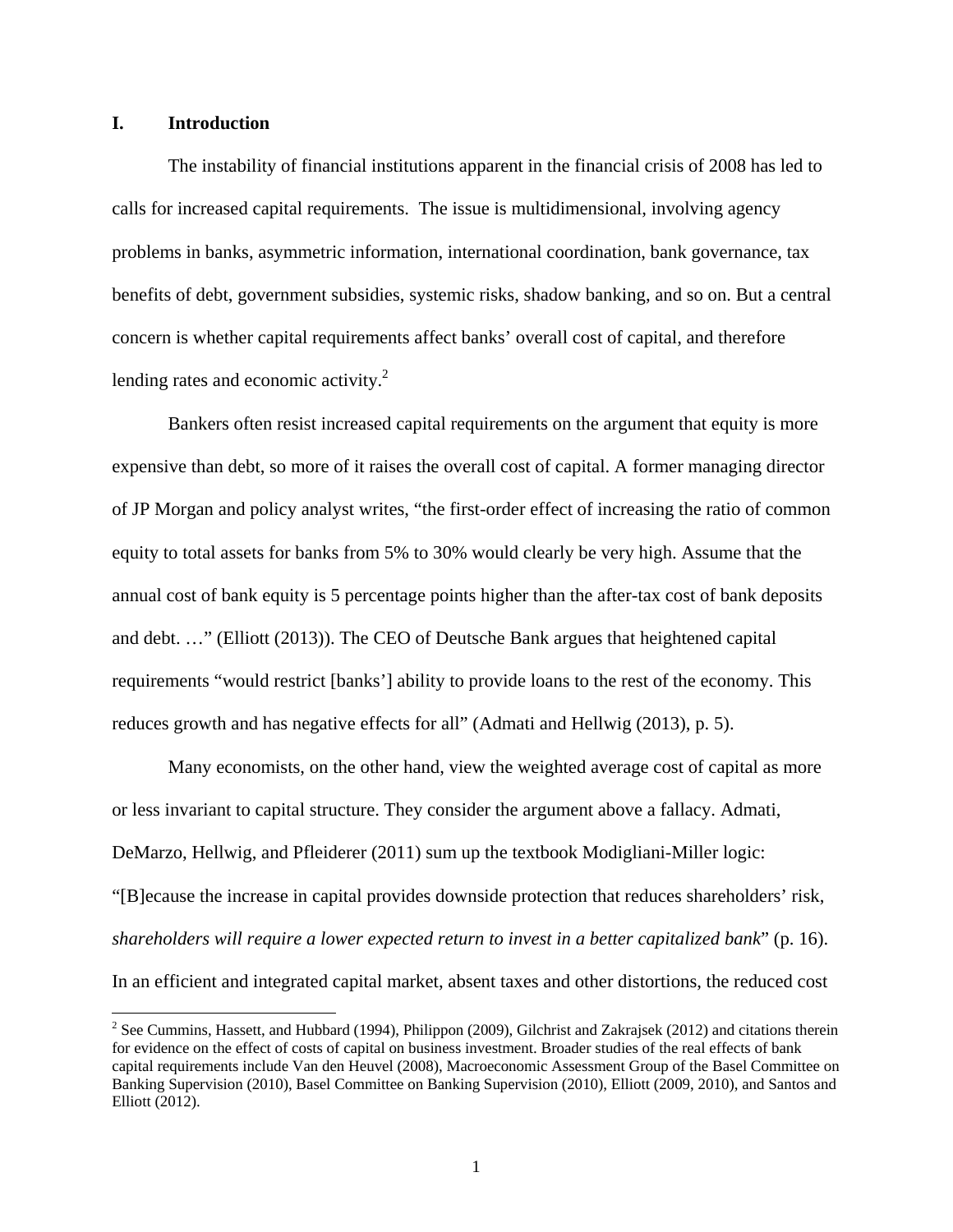of equity offsets its increased weight in the capital structure and leaves the overall cost of capital unchanged. Admati and Hellwig (2013) suggest raising the minimum equity to assets ratio to between 20% and 30% from its current single digits. But given that real capital markets contain frictions and inefficiencies that challenge almost all of the Modigliani-Miller assumptions, the validity of the textbook conservation of risk argument is not so clear.<sup>3</sup>

In this paper, we attempt to determine how leverage affects the risk and cost of bank equity and the overall cost of capital in practice. We are particularly motivated by the potential interaction of capital requirements and the "low risk anomaly" within the stock market. While stocks have on average earned higher returns than less risky asset classes like corporate bonds, which in turn have earned higher returns than Treasury bonds, the risk-return relationship *within* the stock market has historically been flat if not inverted. Haugen and Heins (1975), Fama and French (1992), Baker, Bradley, and Wurgler (2011), and Baker, Bradley, and Taliaferro (2013) find a flat or negative relationship between a stock's systematic risk, as measured by its stock market beta, and its subsequent returns. Ang, Hodrick, Ying, and Zhang (2006, 2009) find a negative relationship between idiosyncratic risk and returns in the U.S. and many international stock markets.

These studies suggest that there is a low risk anomaly on average within the stock market. The relevant question for bank capital regulation is whether this holds within banks specifically. Does the cost of equity fall with capital requirements as the Modigliani-Miller logic predicts? Or does it not fall by enough, or actually increase, as bankers and the low risk anomaly would imply? Indeed, the low risk anomaly might not be present in banks at all. Relative to

 $3$  Admati et al., for instance, cite seven theoretical papers in the relevant section but only one empirical paper, Kashyap, Stein, and Hanson (2010), which does not estimate the cost of equity directly.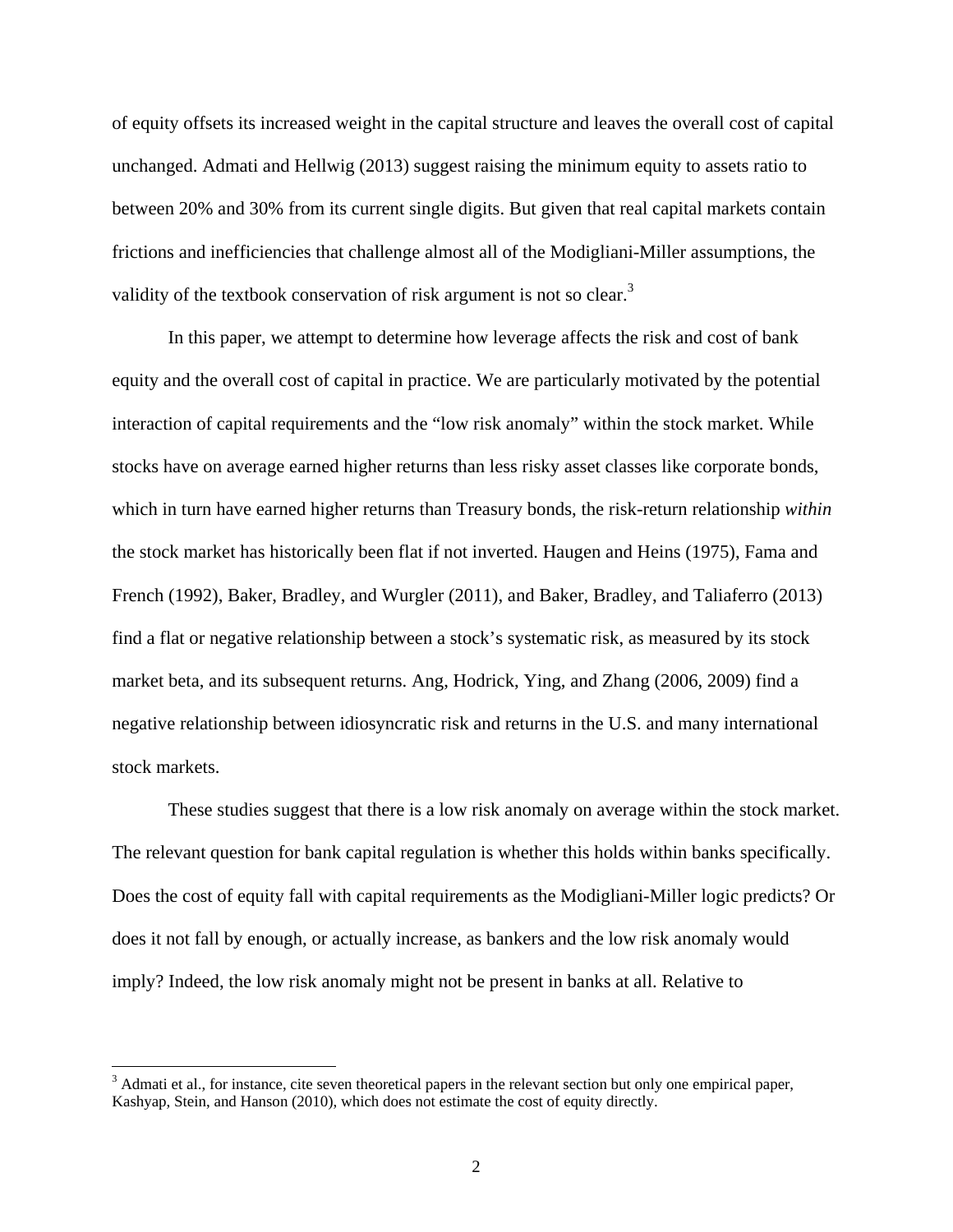nonfinancial firms, their financial structure and risk are tracked in considerably greater detail by regulators and investors.

Our empirical evaluation proceeds in two steps. First, we relate bank equity betas estimated from CRSP to leverage ratios from quarterly reports. Second, we relate realized returns on equity to bank equity betas. We also replace beta with idiosyncratic risk. The two steps together then allow us to calibrate the effect of increased capital requirements on the cost of equity and, under certain assumptions, the overall cost of capital.

We confirm that bank equity risk is sharply increasing in leverage. Our work here complements and extends that of Kashyap, Stein, and Hanson (2010). When capital is measured by the standard Tier 1 capital to risk-weighted assets ratio, the portfolio beta of the leastcapitalized banks is 0.93 while the portfolio beta of the most-capitalized banks is 0.50. Higher capital ratios also predict lower idiosyncratic risk. Even this relatively large difference in beta is likely attenuated by two factors. Banks with riskier assets may choose to have larger capital cushions. This endogenous selection tends to reduce the slope between capital ratios and beta. Indeed, within the largest banks, where the asset mix is more varied, including investment banking, asset management, and other operations, the difference is smaller and less robust. Also, to the extent that debt is risky, some of the asset risk is borne by debt and not equity for the most leveraged banks. This type of risk sharing between debt and equity also flattens the empirical relationship. Overall, the first step of the textbook argument holds as expected.

Does a reduction in beta translate to a reduction in the cost of equity? The answer contained in the most recent 40 years of CRSP stock returns is no. The low risk anomaly is actually a bit stronger within banks than within all publicly traded firms. High-beta banks returned less than low-beta banks, even on a raw basis, in a period of mostly rising equity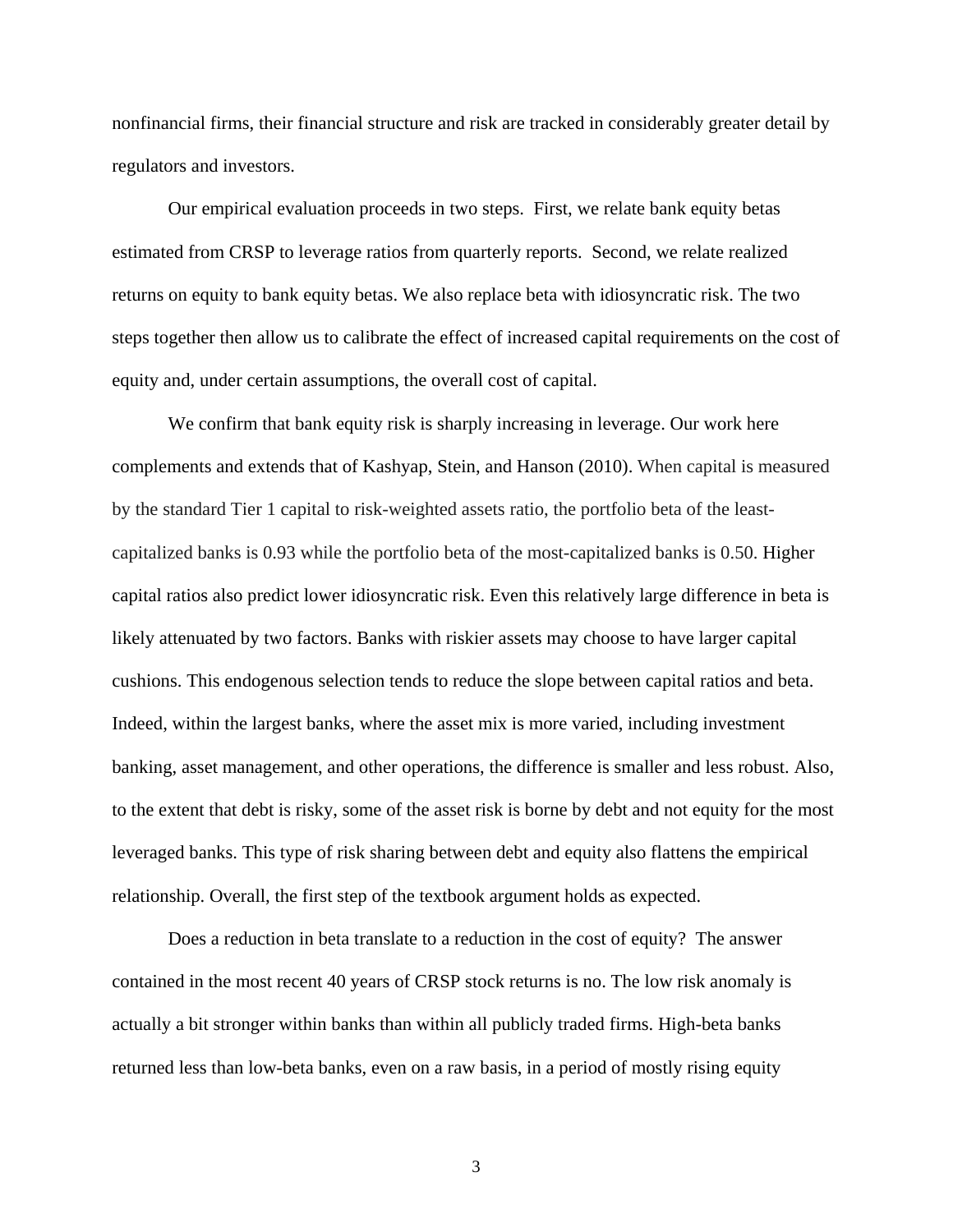markets. Value-weighted returns are on average 16 basis points per month higher for a portfolio of the lowest three beta deciles than for a portfolio of the highest three beta deciles. The spread between low and high idiosyncratic risk portfolios is 6 basis points per month. These effects do not appear to be mediated by capitalization. Controlling for a size factor increases the riskadjusted differences, especially for idiosyncratic risk portfolios. More simply, beta is positively correlated with capitalization while idiosyncratic risk is negatively correlated, yet both risk types are negatively related to average returns.

We focus on the last 40 years of data because earlier stock returns data includes only a small number of banks, rendering portfolio returns much less diversified and conclusions more tenuous. Nonetheless, results using the last 80 years of data are at least as strong. The bottom line is that high-risk U.S. banks, like high-risk nonfinancial firms in the U.S. and other developed markets, have delivered equal or lower returns to shareholders the low-risk U.S. banks.

To understand the economic significance of the results, we focus on the beta anomaly and estimate how the overall cost of capital for a bank would have changed over this period given a hypothetical ten percentage-point increase in Tier 1 capital to risk-weighted assets, the experiment considered in Kashyap et al. (2010). A benchmark estimate of the basic weighted average cost of capital for a typical bank implied by the Capital Asset Pricing Model over the same 40-year period is 40 basis points per year above the risk-free rate. By reducing equity betas, banks with a full ten percentage point increase in Tier 1 capital would have added between 60 and 90 basis points to this spread—more than doubling the weighted average cost of capital over the risk-free rate. In a competitive lending market this would have translated to a similar increase in average bank lending rates. To the extent that the shadow banking system was not similarly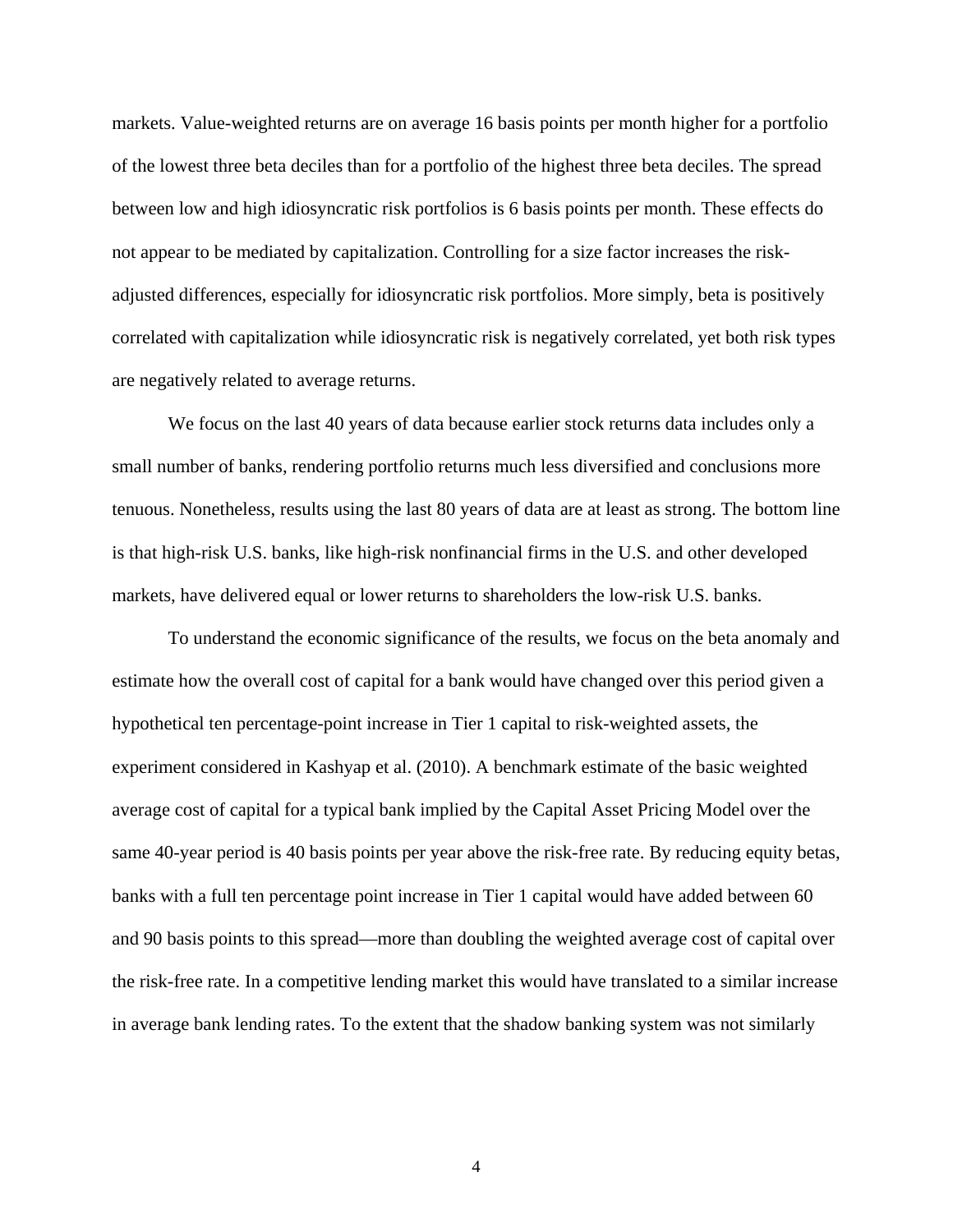constrained, lending would have moved more rapidly from banks to flexible and less regulated parts of the capital market.

The critical assumption in the simple calibration is that the linear, historical relationship between risk and return would have held, as banks were required to shift their risk profile. A less important assumption is that bank debt was approximately risk-free. We also consider the sensitivity of this calibration to the assumption of risky debt, the extension of a low risk anomaly to debt as well as equity markets, and the impact of government insurance of bank debt. We conclude that as long as the debt and equity markets were not perfectly integrated—the underpinning of Modigliani-Miller logic—the simple calibration with riskless debt remains a reasonable estimate.

In summary, our contribution is to highlight how the low risk anomaly within banks may represent an unrecognized and possibly substantial downside of heightened capital requirements. It is separate from and additive to the increase in the cost of capital and lending rates through a smaller debt tax shield. Kashyap et al. (2010) estimate the other effects of a ten percentage-point increase in capital requirements to be 25 to 45 basis points. We emphasize, however, that despite the fact that tightened capital requirements may considerably increase the cost of capital and lending rates, with adverse implications for investment and growth, they may well remain desirable when all other private and social benefits and costs are tallied up.

Section II gives some background on the low risk anomaly. Section III describes stock returns and capital adequacy data. Section IV contains the main results on the connections between beta, capital levels, and costs of equity. Section V summarizes recent regulatory trends and performs a calibration exercise. Section VI concludes.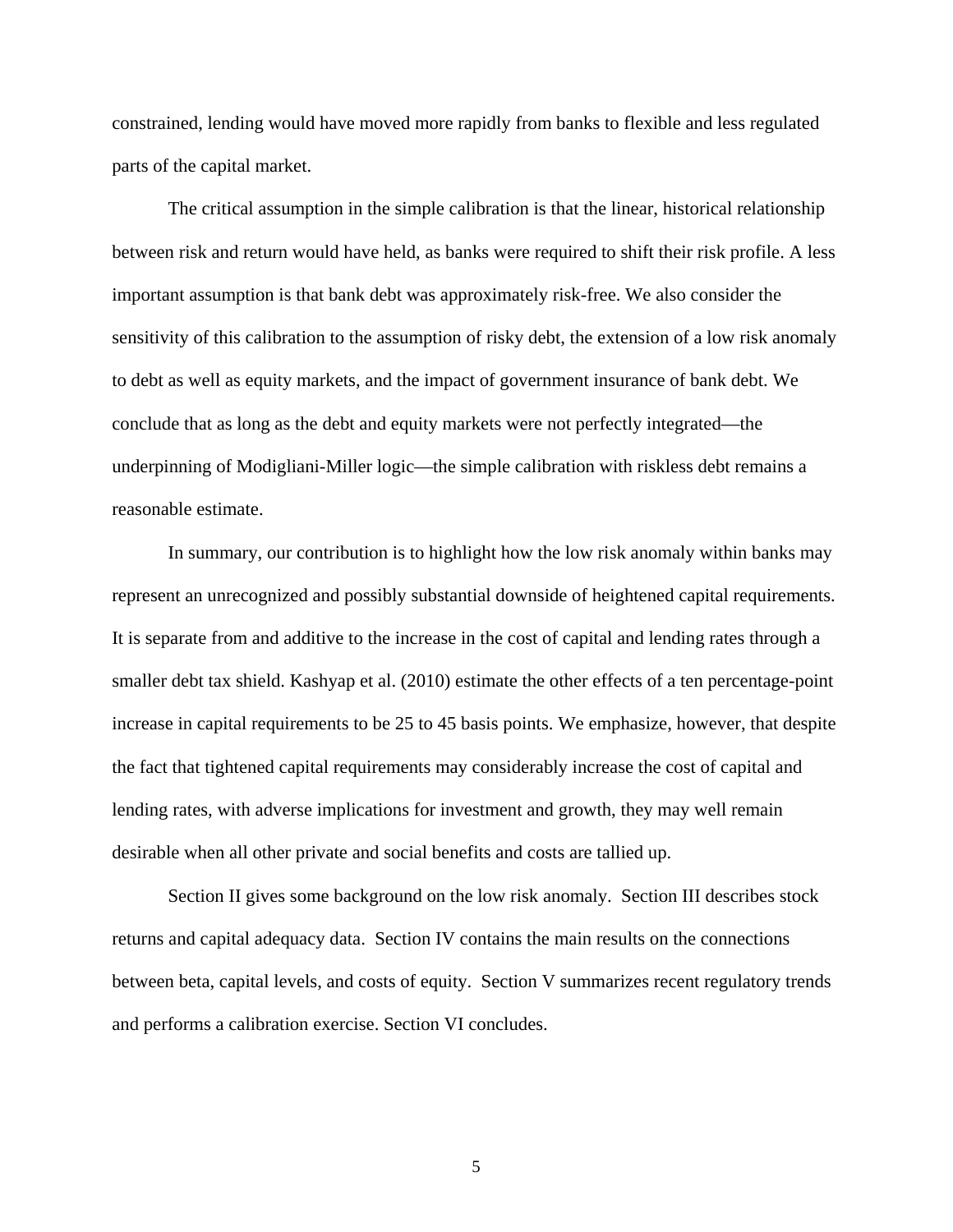## **II. The Low Risk Anomaly**

Over the long run, riskier asset classes have earned higher returns in U.S. markets. From 1926 to 2012, small capitalization stocks provided higher but more variable returns than large capitalization stocks, which in turn were riskier and returned more than long-term corporate bonds, and so on down the list of increasingly safer asset classes of long-term Treasury bonds, intermediate-term Treasury bonds, and Treasury bills (Ibbotson Associates (2012)).

More relevant to our study is that the historical risk-return tradeoff *within* the stock market is flat or inverted. The standard Sharpe-Lintner Capital Asset Pricing Model (CAPM) predicts that the expected return on a security is proportional to its systematic risk (beta). Investors are assumed to diversify away idiosyncratic risk so it does not affect their required returns. The "low risk anomaly" is the empirical pattern that stocks with higher beta, or higher idiosyncratic risk, have tended to earn lower returns.

To a greater or lesser extent, this failure of the traditional risk-return tradeoff appears in stock markets around the world. Black (1972), Black, Jensen, and Scholes (1972), Haugen and Heins (1975), and Fama and French (1992) all noted the relatively flat relationship between expected returns and beta risk. The more recent work of Ang, Hodrick, Ying, and Zhang (2006, 2009) has emphasized the magnitude and robustness of the anomaly. Ang et al. (2009) find that stocks with higher idiosyncratic risk earn statistically significantly lower returns in each of the G7 countries and across 23 developed markets. Blitz and van Vliet (2007) and Baker, Bradley, and Taliaferro (2013) confirm the low risk anomaly within developed markets and Blitz, Pang, and van Vliet (2012) extend this to emerging markets, where it appears to be growing over time. These patterns challenge not just the CAPM but also any asset-pricing framework where risk and return are positively related.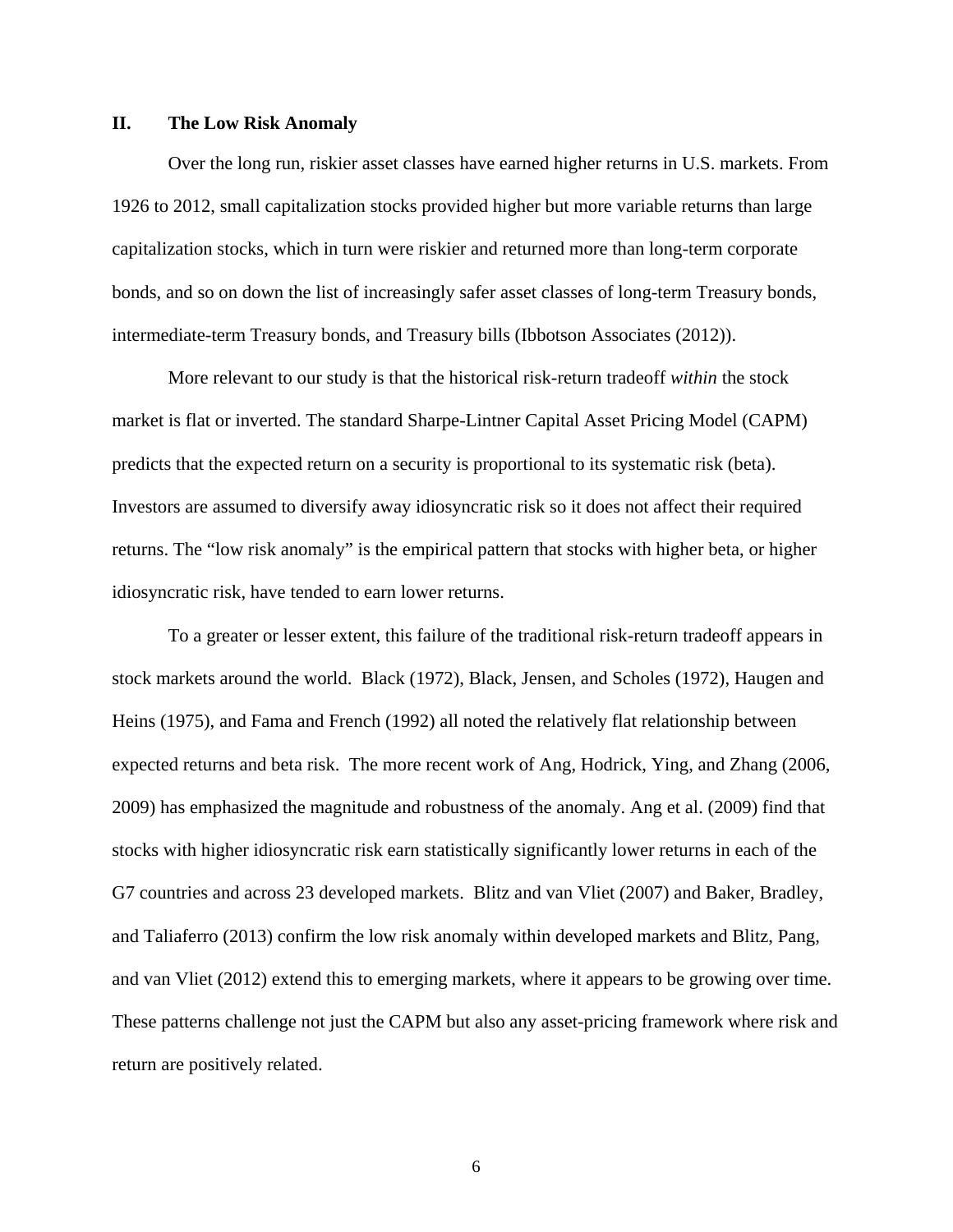The magnitude of the risk-return inversion is large. For example, Baker, Bradley, and Taliaferro (2013) find that a dollar invested in a low quintile beta portfolio of U.S. stocks in early 1968 grows to \$70.50 by the end of 2011, a while dollar invested in a high beta portfolio grows to only \$7.61. In a sample of up to 30 developed equity markets over a shorter period beginning in 1989, the comparable figures are \$6.40 and \$0.99. It is remarkable that a value-weighted portfolio of high-risk quintile stocks held for four decades did not earn the investor a positive return in nominal terms.

Several explanations for the low risk anomaly have been put forth. A variety of evidence suggests that some individual investors have an irrational preference for volatile or skewed investments, due to overconfidence, as in Cornell (2008), or lottery preferences, as in Kumar (2009), Bali, Cakici, and Whitelaw (2011) and the cumulative prospect theory of Tversky and Kahneman (1992) as modeled by Barberis and Huang (2008). Leverage-constrained investors who pursue a strategy of seeking high returns from beta risk must invest in high-beta stocks directly, leading them to be overpriced relative to a leveraged position in low-beta stocks (Black (1972) and Frazzini and Pedersen (2013)).

One question is why more sophisticated investors do not take advantage of the anomaly. Institutional fund managers may prefer high-beta assets themselves because the inflows to performing well are greater than the outflows to performing poorly (Karceski (2002)). Another reason for a high-beta preference is when managers are rewarded for beating the market, which presumably has a positive risk premium, on a non-beta-adjusted basis (Brennan (1993) and Baker et al. (2011)). More generally, short-selling constraints inhibit sophisticated investors' ability to exploit the overpricing of high-beta stocks (Hong and Sraer (2012)).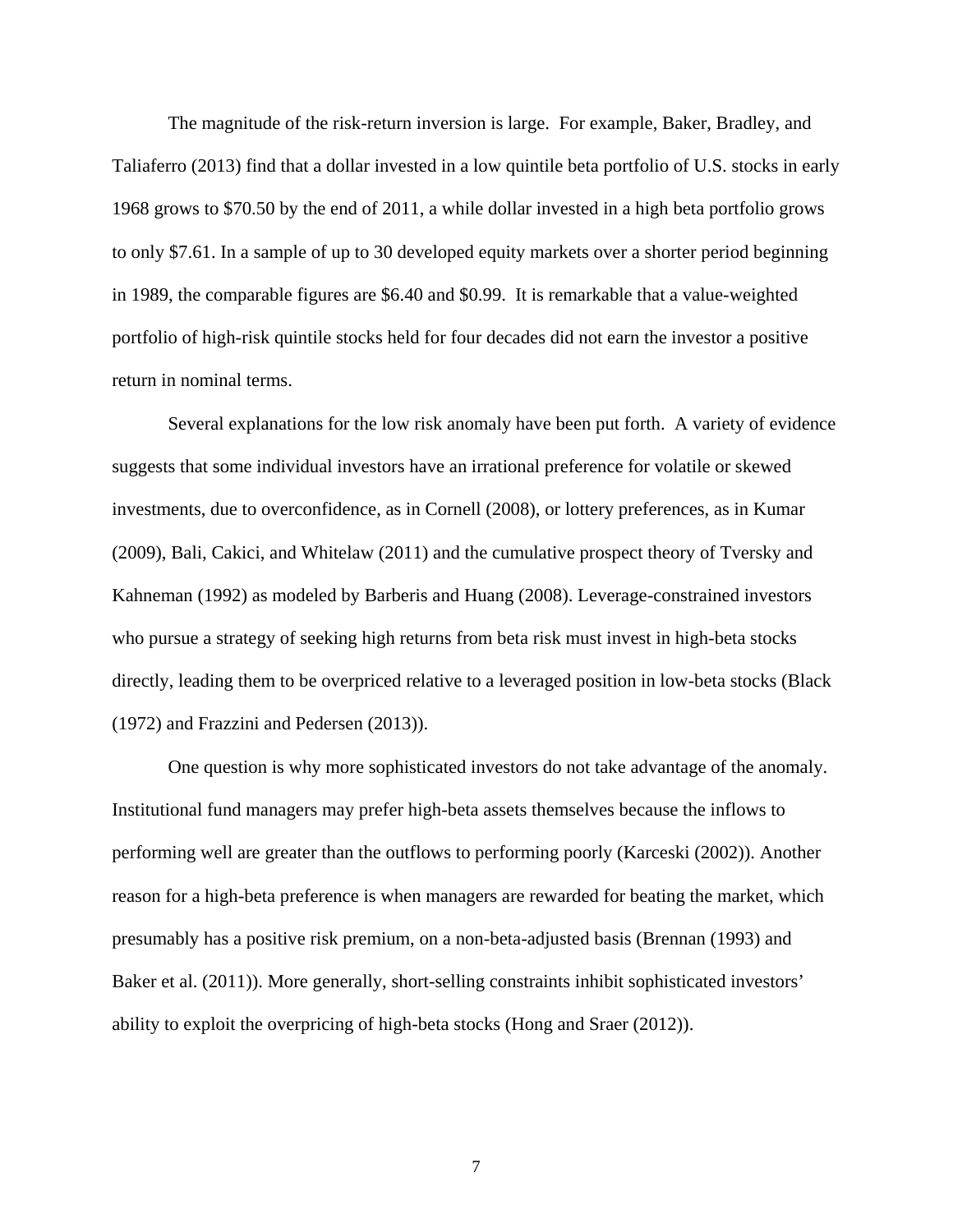For our purposes, the precise origin of the low risk anomaly is not critical. What matters is whether it exists among banks and, if so, is likely to persist. Given that overconfidence and lottery preferences are intrinsic human attributes; that leverage and short-sale constraints are enduring features of the trading environment; that institutional investors and their incentives are only becoming more important over time; and that the low risk anomaly apparent within allindustry samples appears in long U.S. and international samples—it seems reasonable to maintain that any low risk anomaly present within banks would persist.

The low risk anomaly has parallel implications for investors and CFOs. Low risk stocks, at least with the benefit of high returns in hindsight, have been priced cheaply on average. So, raising equity capital for these firms has been comparatively expensive. High risk stocks, by contrast, have been expensive, and the cost of raising equity for these firms has been comparatively low. One might well ask why operating firms have not increased their leverage ratios more to take advantage of the low risk anomaly. It is hard to square the low leverage ratios of nonfinancial firms simply with a tradeoff between the tax benefits of interest and the costs of financial distress, much less an extra benefit of debt arising from the mispricing of low risk stocks.<sup>4</sup> It is worth noting that many of these low leverage firms—think of the stereotypical profitable technology firm—start with a high asset beta or overall asset risk. For our purposes, it is simple enough to say that there is no low leverage puzzle within banks.

Banks in particular tend to rely largely on debt to finance their lending operations and generally start with a very low asset beta. This means that without significant leverage their equity might in many cases resemble investment grade debt in terms of risk. This puts another lens on the low risk anomaly, and suggests a possible remedy to the mispricing that could arise

<sup>&</sup>lt;sup>4</sup> See Graham (2000) on the low leverage puzzle. The low risk anomaly suggests another source of profits from leveraged buyouts, if the equity of a low-leverage firm is made more valuable by increasing its risk.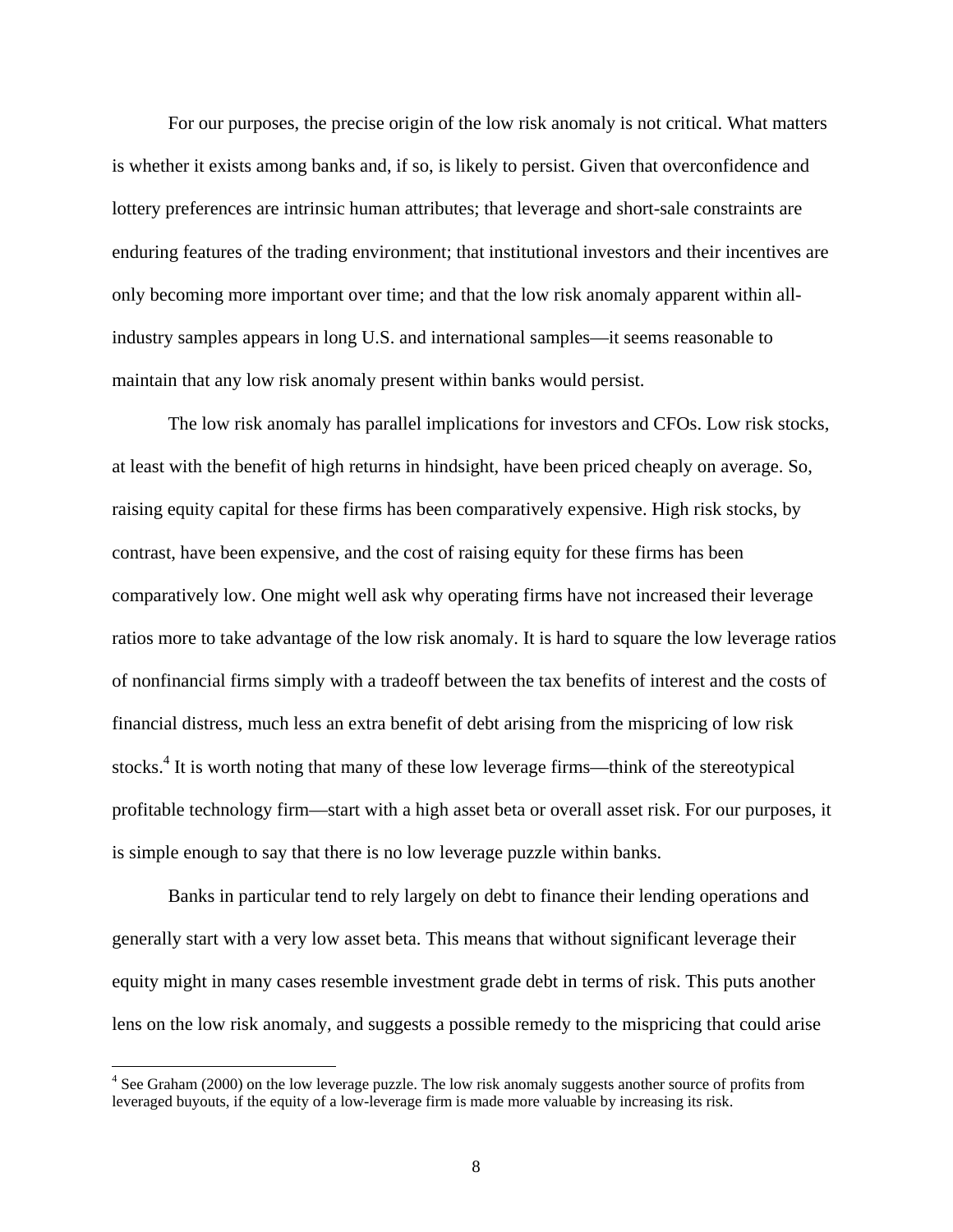from significantly heightened capital requirements. It is perhaps that the mere categorization of a security as equity leads investors to demand a return that resembles the return on other stocks, regardless of its particular risk properties. Coval, Jurek, and Stafford (2009) argue that such investor behavior influenced the pricing of highly rated collateralized debt obligations. This suggests a marketing effort, albeit perhaps an unrealistic one, would be required to help investors differentiate low leverage bank equity from similarly labeled equity in industrial firms.

But before making any policy prescriptions, we ask whether the combination of an exogenous increase in capital requirements and the low risk anomaly would increase the overall cost of capital for banks. The first step is to ask whether heightened capital requirements would reduce equity risk for banks. The second is to ask whether the low risk anomaly holds within banks such that the increase in equity would raise the cost of capital. In general, we focus on beta risk, where the Modigliani-Miller logic best applies, but we also explore idiosyncratic risk.

#### **III. Data**

# *A. Banks, Betas, and Returns*

Estimating the relationship between expected equity returns—alternatively, the required return on equity or the cost of equity—and beta requires both a long time series of returns and a large number of banks to provide breadth in beta. Our main sample for the returns analysis includes almost 4,000 publicly traded banks or bank holding companies that make an appearance in over 40 years of returns data, for a total of more than a quarter of a million bank-months of returns.

We gather bank stock prices and returns data from January 1931 through December 2011 from the Center for Research in Securities Prices (CRSP) database. We focus our attention on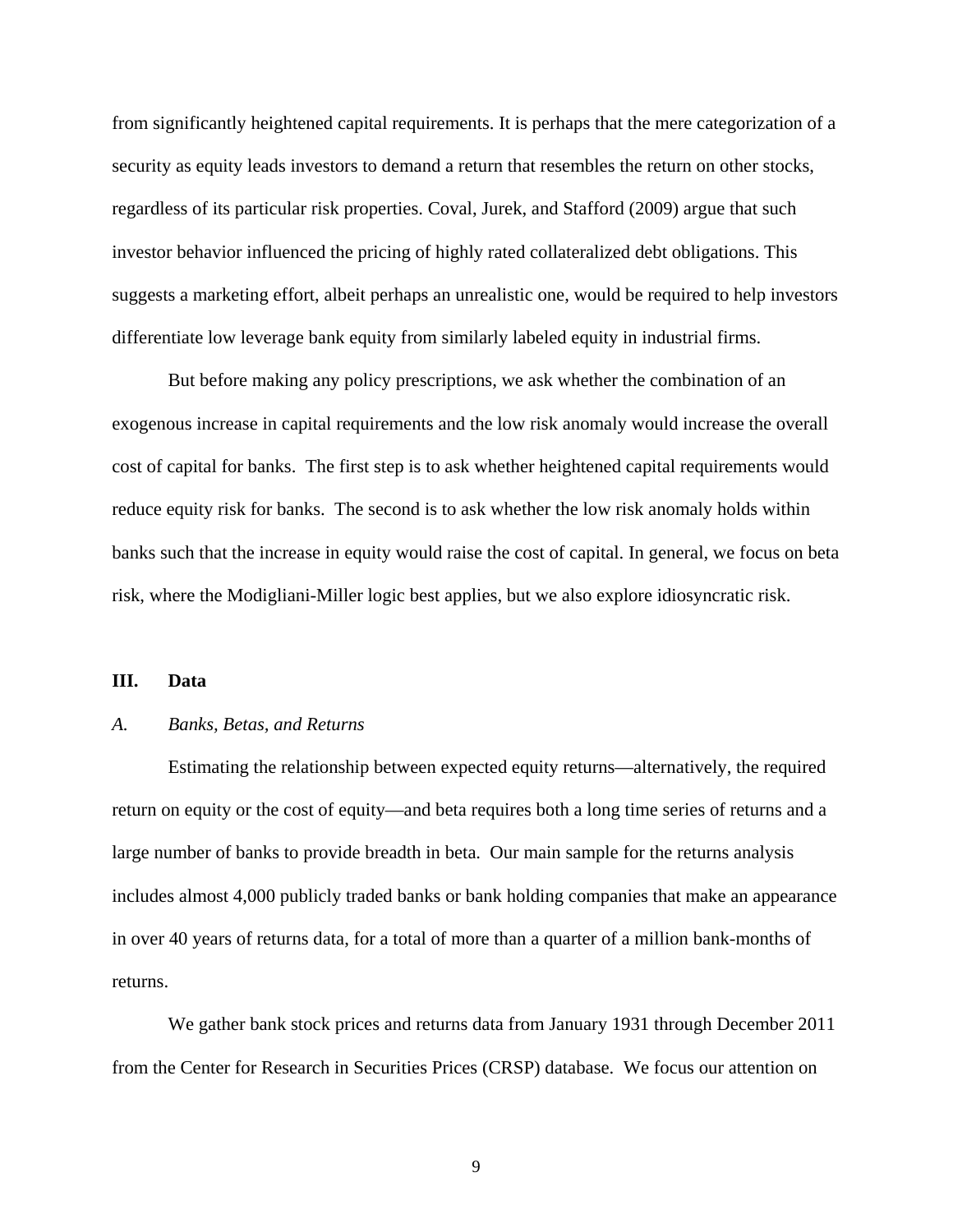the second half of the sample, the most recent 40.5 years starting in July 1971. We save the full sample as a robustness check, because there are relatively few publicly traded banks in the early CRSP years, rendering the beta portfolios undiversified and highly volatile.<sup>5</sup> We identify banks using the set of four-digit SIC codes suggested in Fama and French (1997) plus the three-digit SIC code corresponding to bank holding companies.<sup>6</sup> The primary sample includes bank-months for which we can compute a valid beta, with at least 24 monthly holding period return (CRSP: RET) observations, a valid market capitalization, with a nonmissing price (PRC) and shares outstanding (SHROUT) observation, and at least one holding period return following a valid beta. Due to the return requirements, the bank-months we follow run from February 1970 through December 2011.

The primary sample of banks is broken down by decade and SIC in Table 1. Holding companies are the most numerous group, followed by savings institutions, commercial banks, state banks in the Federal Reserve System, national commercial banks, S&Ls, and national banks in the Federal Reserve System. A total of 3,952 banks make an appearance over the course of our CRSP sample.

Summary statistics for this sample are in Table 2. The bank-month observations are divided by pre-ranking risk measures. Pre-ranking beta is computed for each bank-month by regressing a minimum of 24 months and a maximum of 60 months of trailing holding period returns in excess of the riskless rate on the corresponding CRSP U.S. value-weighted market holding period returns (CRSP: VWRETD, also in excess of the riskless rate, and provided by

 $<sup>5</sup>$  After July 1971, there are at least 70 firms in the sample. Prior to July 1971, there are between five and 69 banks,</sup> with an overall average of 22.

<sup>&</sup>lt;sup>6</sup> We exclude a small number of firms included in Fama and French's definition of banks: those with SIC classifications as Federal Reserve Banks, Foreign Banks, Functions Related to Deposit Banking, Nondepository Credit Institutions, Federal Credit Agencies, or FNMA. Including these firms has no effect on our results.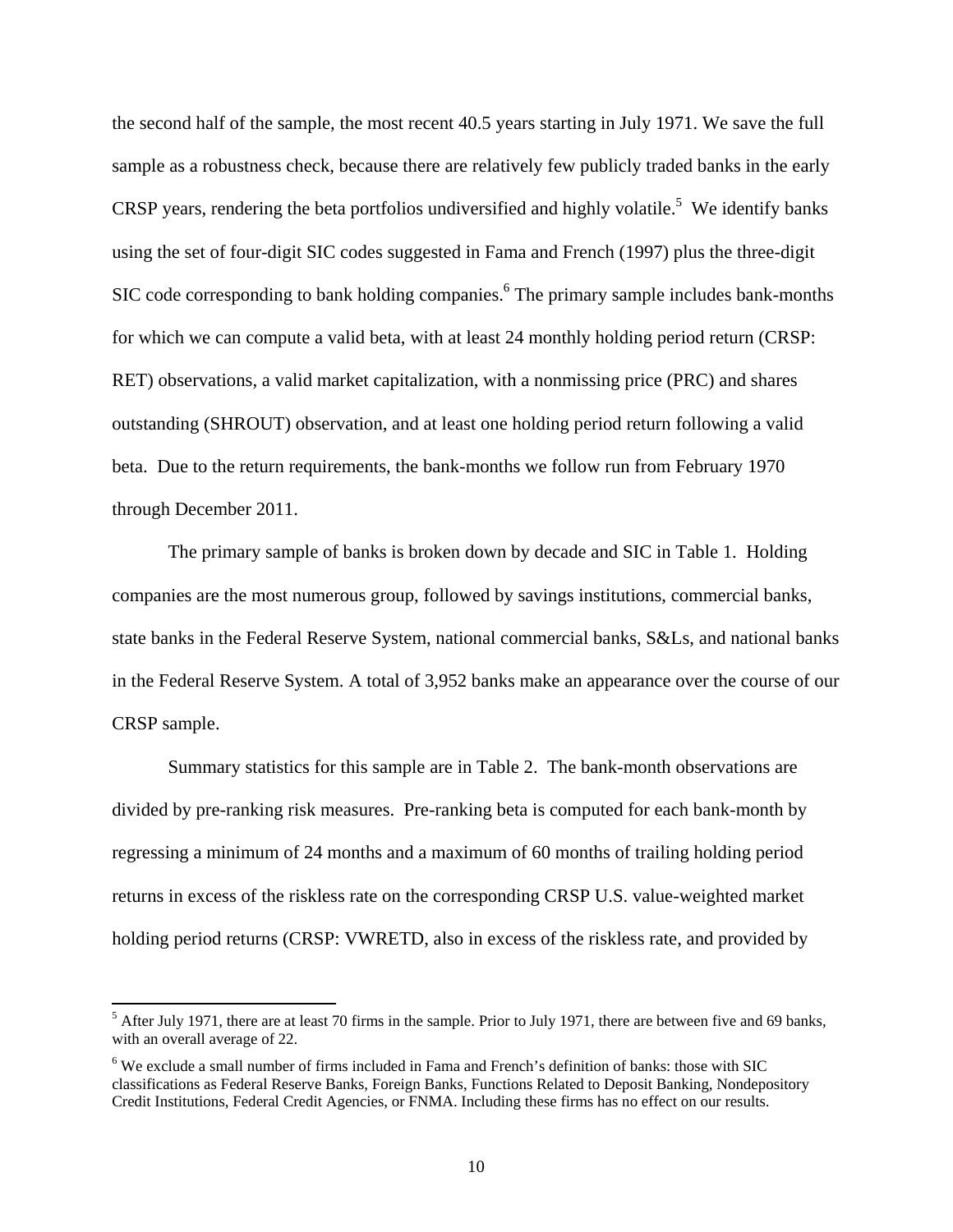Ken French). We also take the root mean squared error from these regressions as our measure of idiosyncratic risk. This pre-ranking beta is what we will use to rank banks when tracking subsequent returns. We will consider forward (realized) betas and idiosyncratic risk as well when correlating beta and capital ratios.

It is worth noting at the outset that bank betas on an equal weighted basis are relatively low. The overall median is only 0.67. There is also ample spread on pre-ranking equity beta among our bank sample. The mean pre-ranking beta among the bottom three deciles is 0.18 and the mean among the top three deciles is 1.37. More importantly, we will see that this pre-ranking spread leads to differences in realized portfolio betas of approximately 0.6. Another important pattern from Table 2 is the correlations between risk measures and capitalization. Beta is higher for large banks, while idiosyncratic risk is lower. As we shall also see, the risk measures imply similar conclusions for leverage and returns, suggesting that the results are not being mediated by capitalization.

In total, this broad sample contains up to 272,031 bank-months for our beta and returns analysis. We also use three control variables common in the analysis of the cross-section of stock returns; e.g. Fama and French (1992) and Jegadeesh and Titman (1993). As suggested above, higher-beta banks tend to be larger market capitalization. This is the opposite of the negative correlation between beta and market capitalization among nonfinancial firms. Bank holding companies may have units such as investment banking where profits are more correlated with the overall stock market. Also, smaller firms, with less geographic and product diversification, may choose less risky operations with endogenously higher capital. To the extent that the endogenous link is through idiosyncratic risks, not beta, this is a useful form of identification for us.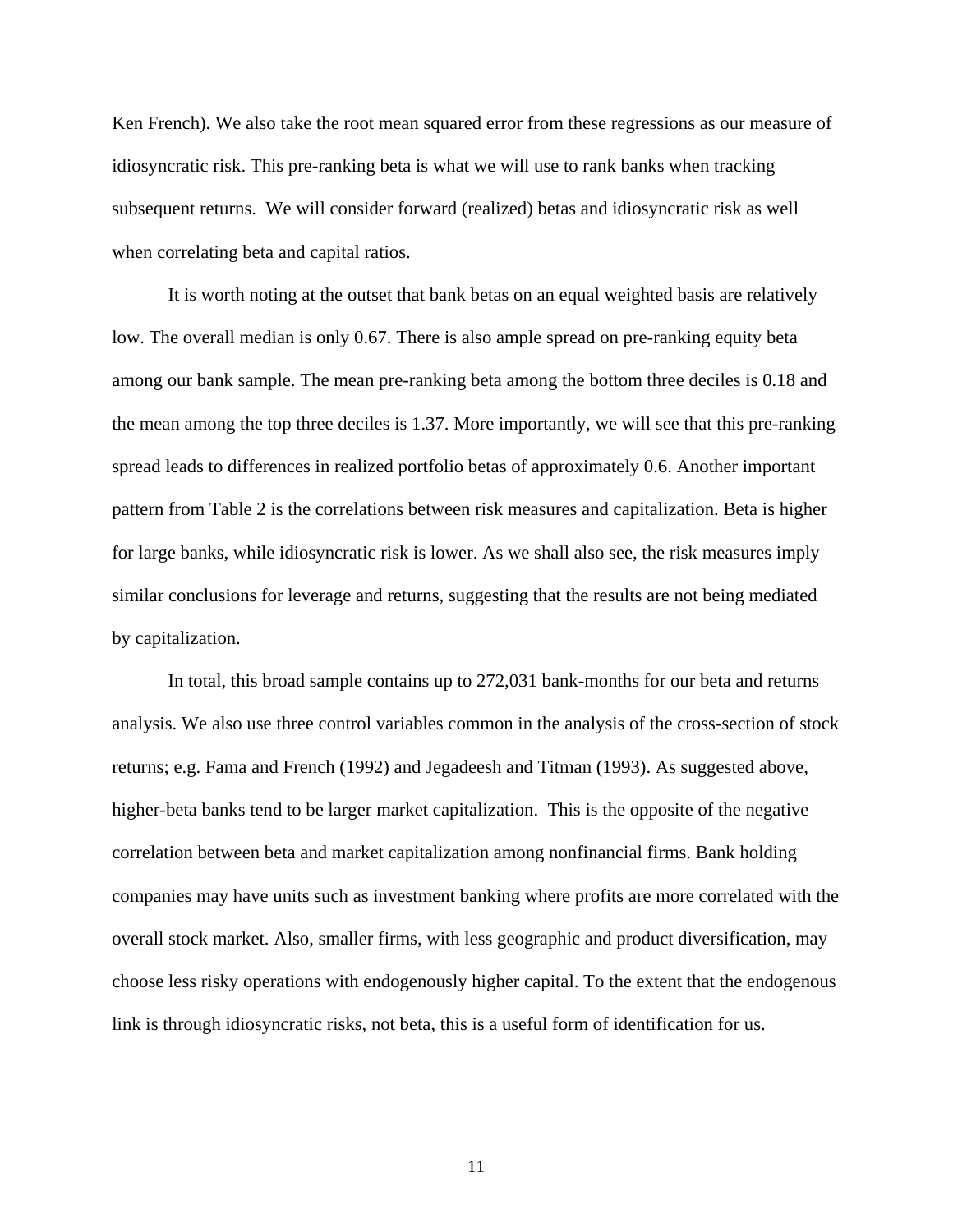We also compute book-to-market equity ratios. Book equity data are available for a subset of stocks from Compustat, sourced from Moody's. We follow the definition of book equity from Ken French's data library. Within each beta group there is skewness in book-tomarket; it will come as no surprise that some banks have seen the market value of their assets deteriorate faster than they were marked down. The median ratio across beta groups is an identical 0.76. Another control variable is return momentum, defined as usual as the total stock return over the prior twelve months excluding the most recent one.

Figure 1 shows the time series of the average betas in each quantile. In an average year there is a spread of around 1.0 between the average beta in the top three deciles and the bottom three deciles. The average CRSP market return over the riskless rate is 6% and the standard deviation is 18% over our sample period, suggesting meaningful dispersion in CAPM-based expected equity returns and very wide dispersion in market-driven realized returns. There is a jump in the number of smaller banks in 1973, when Nasdaq-listed firms first appear in the CRSP database. This influx of typically lower-beta banks brings down average betas significantly in the early years, to a range and spread that has remained somewhat stable since the mid-1970s.

## *B. Bank Capital*

We are able to gather capitalization data for a subset of the CRSP sample from the quarterly call reports data in the WRDS Bank Regulatory database. We use the CRSP PERMCO to bank RSSID ID link table available from March 1996 through December 2010 that is provided by WRDS; we start at 1996 with the introduction of granular capital data. In cases of multiple RSSIDs per PERMCO, we aggregate RCFD data items across RSSIDs. An alternative approach that yields similar results (unreported) is to use the quarterly Compustat data items on capital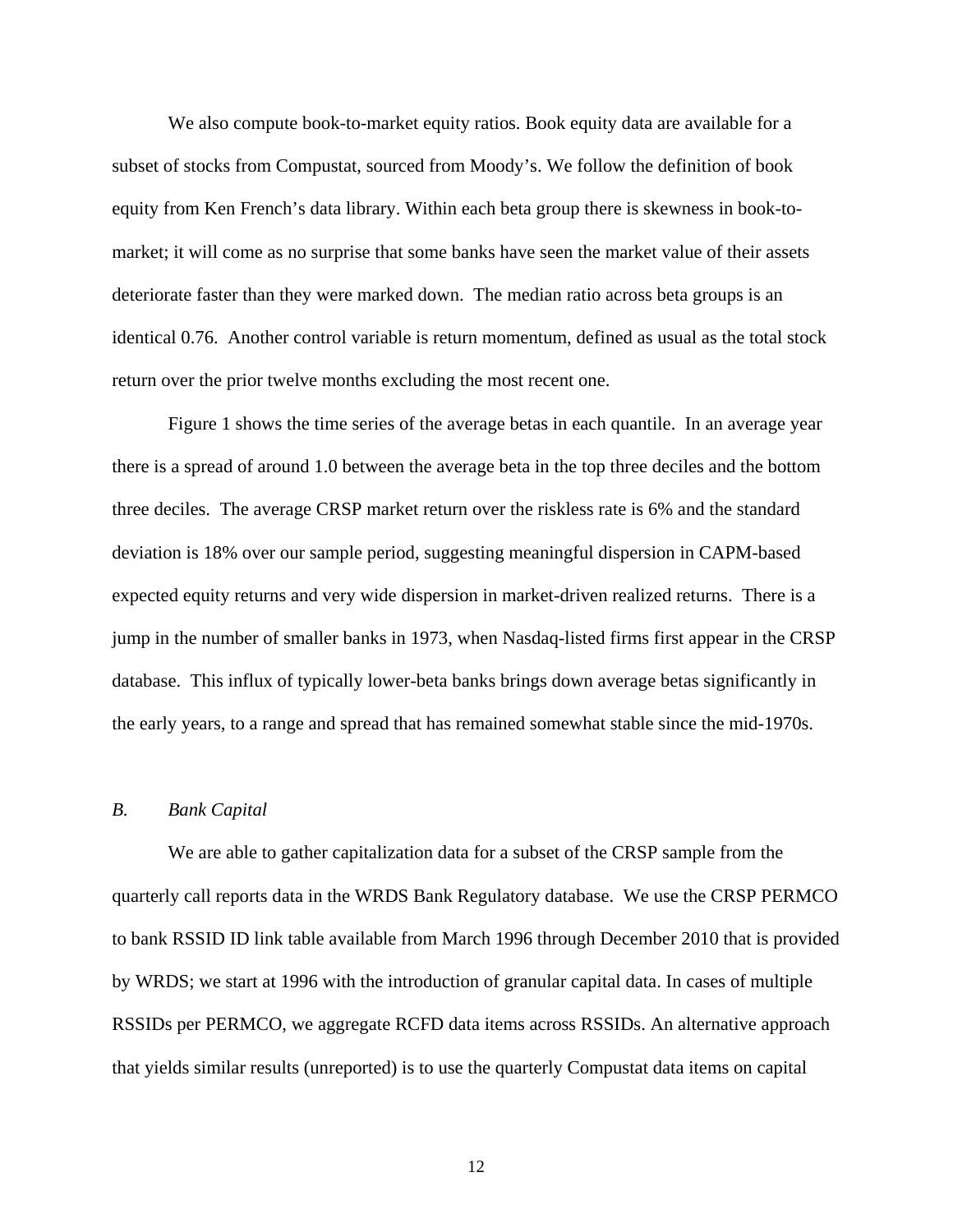adequacy for banks. Our overall coverage is slightly better using the aggregation of call reports. Finally, we merge CRSP PERMCOs to PERMNOs.

We consider five common capital ratios to determine which measure of equity best lines up with equity beta. The ratio of total equity capital (RCFD3210) divided by average total assets (RCFD3368) is the simple shareholder equity ratio. Tier 1 capital (RCFD8274, which is first available in March 1996) to average total assets is called the leverage ratio. Total risk-based capital (RCFD3792) to assets puts the sum of Tier 1 and Tier 2 capital in the numerator. Tier 1 capital to total risk-weighted assets (RCFDa223) is the widely followed Tier 1 capital ratio. Total risk-based capital to total risk-weighted assets is called the total capital ratio. Scaling by risk-weighted assets is an effort to address the possibility that asset beta may differ somewhat across our sample.

We distribute these quarterly capital data across relevant months to yield an intersection of 74,105 bank-months with the basic returns data set. Table 3, Panel A, shows the distribution of these measures of bank capital. The sample is divided each month into ten deciles of capital adequacy. We report the median and market-capitalization weighted mean ratio within each decile. In this somewhat heterogeneous sample of banking institutions, the average capital ratios in the highest decile are typically around twice those of the lowest decile. The highest spread appears in the ratio Tier 1 capital to risk-weighted assets, which over this period was widely regarded as the most important measure of capital by market participants.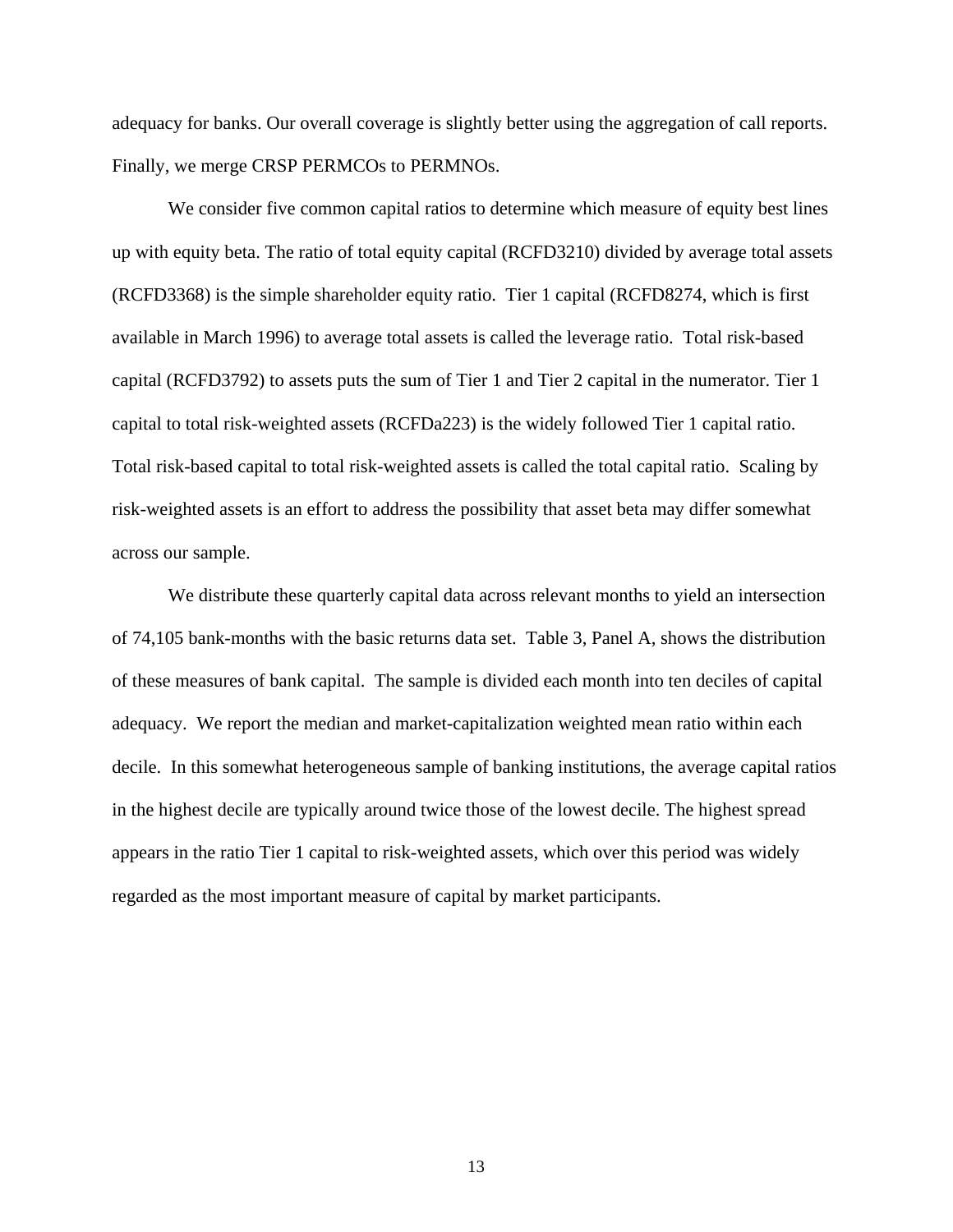## **IV. Analysis**

## *A. Predictions: Capital Adequacy, Beta, and Returns*

 In efficient capital markets, higher capital ratios will be associated with lower equity betas and lower equity returns, all else equal. Capital structure is endogenous, however, so we cannot use the cross-sectional relationship between capital ratios and beta to measure the causal effect of an increase in capital requirements. These effects tend to attenuate the relationship between capital ratios and equity beta. So, if there is a meaningful difference between endogenously selected capital ratios and empirical equity betas, we can be comfortable that exogenous effects would be at least as large.

 Figure 2 shows some basic predictions for how leverage affects equity betas. Writing the definition of asset beta as a weighted average of equity and debt betas, with *e* being the ratio of equity to total assets and the inverse of *e* leverage, and rearranging, yields

$$
\beta_e = \frac{1}{e} \beta_a - \left(\frac{1}{e} - 1\right) \beta_d \,. \tag{1}
$$

With approximately riskless debt, the last term drops out and the relationship between equity beta and leverage is linear with a slope of asset beta, as shown with the solid line in Figure 2.<sup>7</sup> The effect of risky debt is apparent at high leverage, where debt's beta rises and causes equity's beta to rise less than linearly, as indicated by the dashed line on the right-hand side of Figure 2.

 When banks differ in their asset betas, endogenous leverage choice due to financial distress costs leads to an additional effect that flattens the predicted relationship between equity beta and leverage. Banks with high asset betas, and therefore high equity betas for any given leverage, will tend to choose lower leverage. Similarly, and reinforcing the risky debt effect,

 $<sup>7</sup>$  It is worth a reminder that the weighted average of equity and debt betas equals asset beta by identity, in the same</sup> way that the beta of any portfolio is the weighted sum of the betas in the portfolio. The CAPM is not required for its validity. Also note that a debt tax shield do not alter this formula as long as the bank continuously rebalances its debt to maintain a constant debt to value ratio; the tax shield asset is as risky as the operating assets.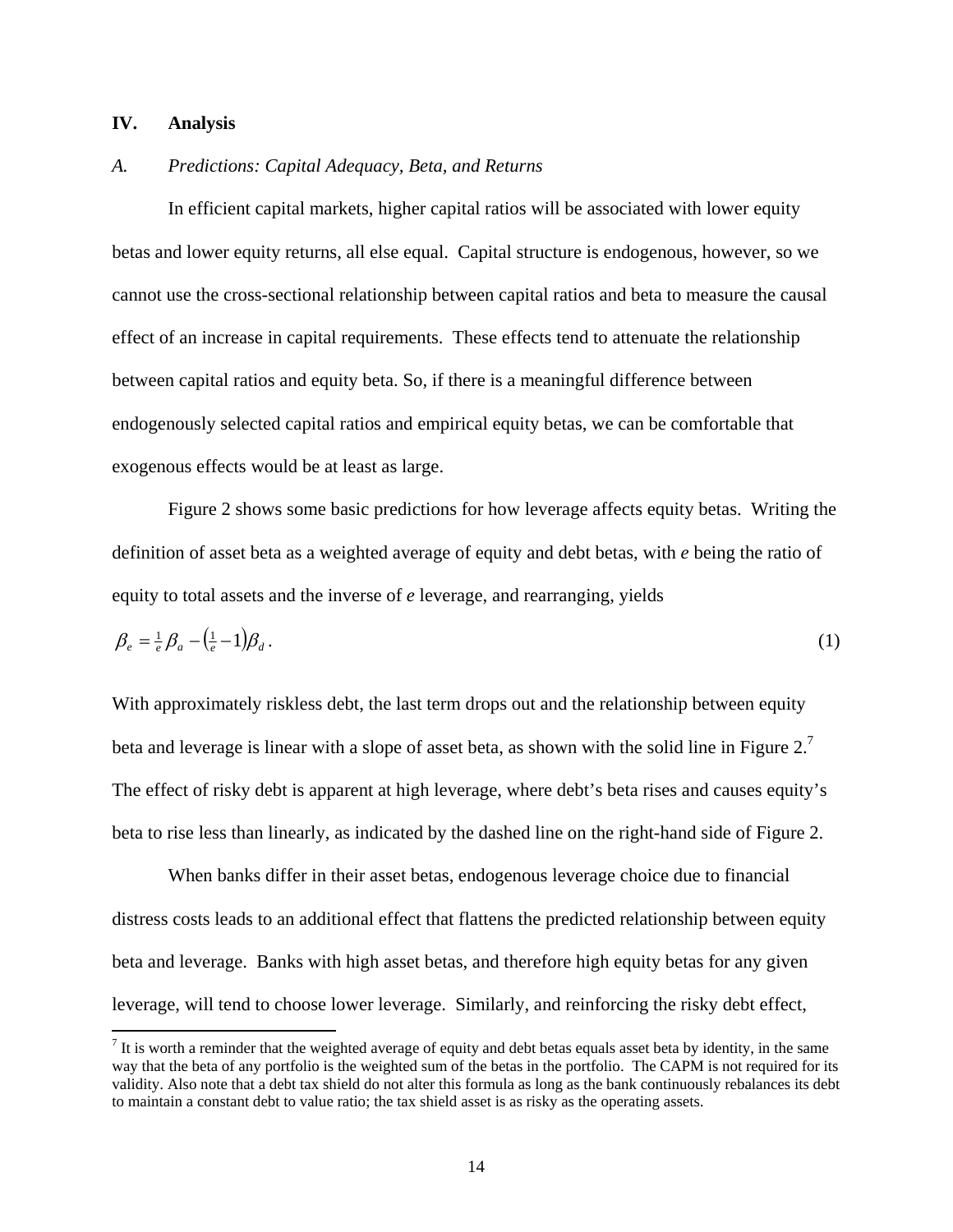banks with low asset betas, and thus low equity betas for any given leverage, may choose higher leverage. To summarize, the dashed line in Figure 2 is what we would expect from this realworld combination of risky debt and endogenous capital structure choice. The coefficient in a regression of equity betas on inverse capital ratios is likely to be somewhat lower than the asset beta, particularly for extreme levels of leverage.

 This discussion also suggests why we want to go from capital adequacy to returns in two steps—from capital to beta, and from beta to returns—as opposed to directly from capital to returns. As explained above, capital is endogenous in a way that may attenuate the results we are looking for: High capital firms tend to have riskier assets to start with. Critically, however, this endogenous selection of capital will be apparent in betas, i.e. an attenuated link between capital and beta. From a regulatory perspective we wish to understand the effect of an exogenous increase in capital requirements. In that case, beta will fall, and then we can use the beta effects to infer the ultimate effects of higher capital. The capital data therefore is in place to estimate a reasonable *lower* bound for the link between capital requirements and beta, and then we can use the returns data to get at the link between beta and returns. $8<sup>8</sup>$ 

# *B. Capital Adequacy and Beta*

The channel that we are interested in is how equity affects beta. Table 3, Panel B, shows the relationship between capital measures and realized beta. The equal-weighted columns indicate that across all banks and for all capital measures, higher capital is associated with lower beta. We highlight the popular Tier 1 ratio, which generates the largest spread on beta as well as on capital. It is not surprising that the pure equity in the Tier 1 ratio (despite including some

 $8$  A more practical constraint is that fifteen years of capital data are not enough for sufficiently reliable estimates of average returns on different risk categories of banks.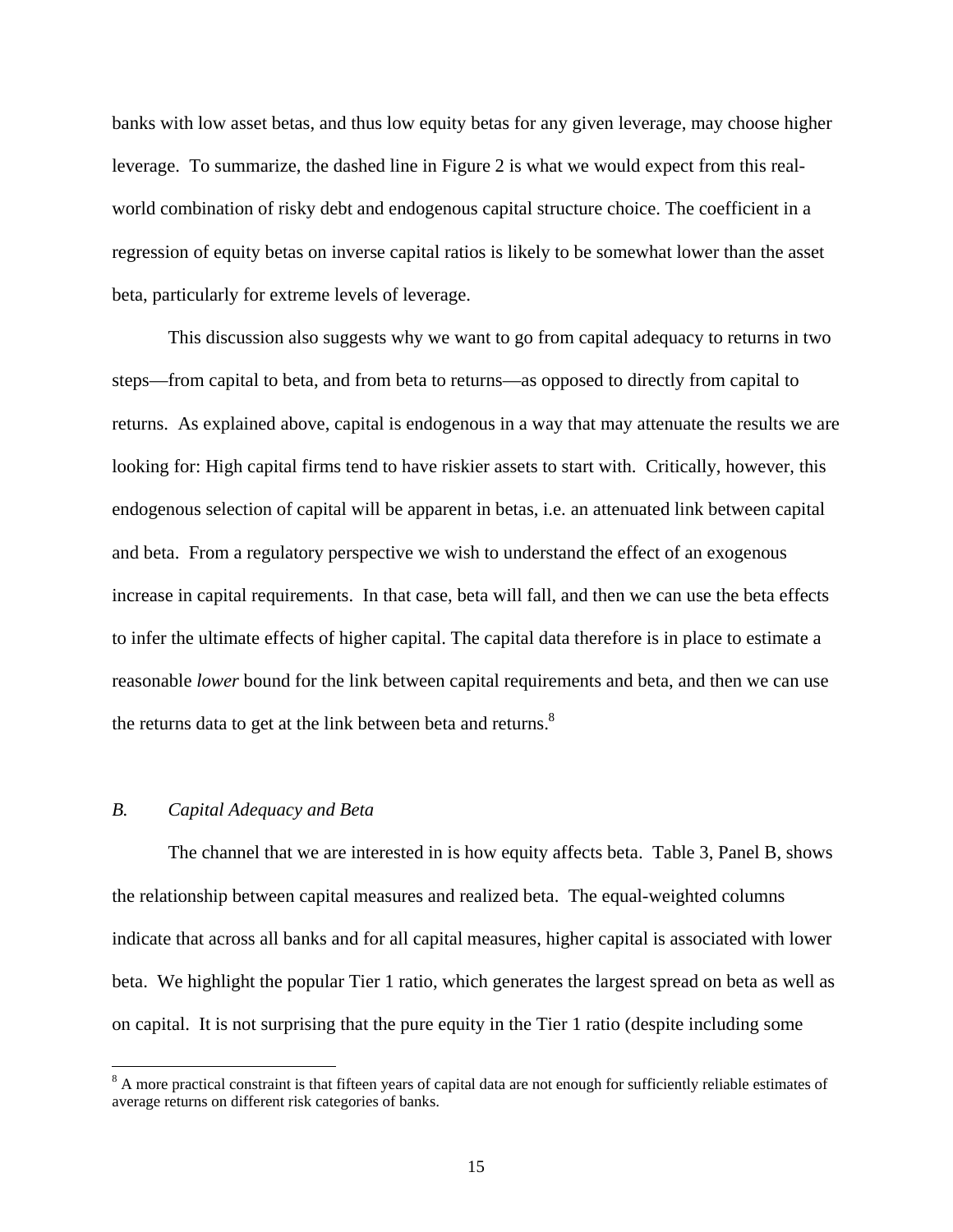preferred equity) spreads beta better than other measures. Subordinated debt of the sort that is included in Tier 2, for example, provides a broader notion of capital but cannot reduce the beta of equity by nearly as much as more equity. Kashyap et al. (2010) focus on larger banks and use Computstat data on bank equity, and they document a relationship between beta and total equity to total assets. The more detailed breakdown afforded by the use of call reports data suggests that Tier 1 equity is by far the most important for spreading beta.

The value-weighted differences in Panel B show that the link between beta and capital adequacy ratios is weaker for larger banks. It is precisely in these banks where one would expect the endogenous selection of leverage to be apparent, because the asset mix is much more variable. For example a bank with a high capital ratio might nonetheless have a high beta, because it derives more profit from higher beta activities like investment banking and brokerage. Still, the difference in realized beta as a function of the Tier 1 ratio is statistically and economically meaningful even in value-weighted terms.

The significant spread in capital ratios suggests that some banks may not face binding leverage constraints, but this is misleading. We review actual regulatory requirements in the calibration, but note here that falling below regulatory minima subjects U.S. banks to Prompt Corrective Action restrictions, including ceasing dividends, filing and implementing a capital restoration plan, and prohibiting acceptance, renewal, or rolling-over of broker CDs. It may also force a return to the equity markets with an obvious lemons problem. Even falling below the higher standard of "well capitalized" triggers an increase in deposit insurance premia. Given the consequences of falling short, the overwhelming majority of banks maintain a sizable buffer over the well-capitalized boundary, not just the regulatory minimum. The precise buffer presumably varies with asset risk, perceived access to the equity market, capital structure adjustment costs,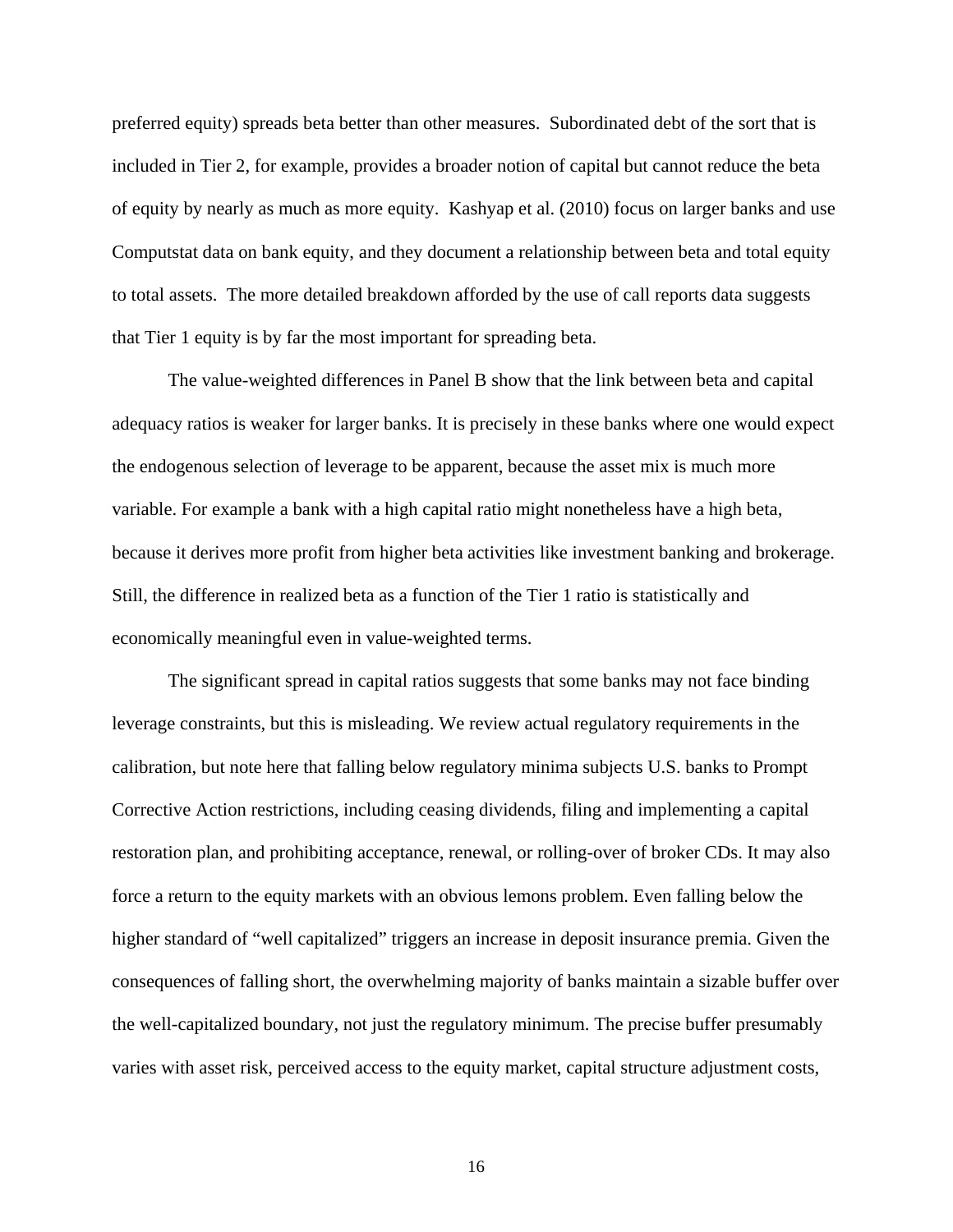and other factors. In short, it is difficult to know whether bank leverage responds fully one-forone with capital requirements, but they influence even banks that are already well above heightened regulatory percentages.<sup>9</sup>

To obtain a precise estimate of the linear relationship between forward (realized) beta and equity capital we can go beyond decile sorts. For idiosyncratic risk in particular, which cancels out in portfolios, we must look at the full cross section of beta and root mean squared error measured at the stock level. Table 4 shows regression results of forward beta and idiosyncratic risk on inverse equity capital, the specification suggested by equation (1), for all banks. We use the Fama-MacBeth (1973) procedure, which gives equal weight to each cross section, in the estimation, and we also use two-dimensional clustering, which corrects the standard errors of a single regression for correlated residuals for different time periods for the same firm or for different firms at a point in time. Figure 3 shows a third approach to tease out some of the nonlinear effects in Figure 2. These are kernel regressions of the same relationship for all banks and for banks only in the top half by market capitalization.

Recall the discussion of the predictions in Figure 2. If variation in leverage were exogenous and debt were riskless, we would expect the slope in a regression of equity betas on inverse capital ratios to equal the average bank asset beta, and we would expect the intercept to be exactly zero. Both endogenous leverage choices and measurement error in capital cause the slope to be attenuated and the intercept to be positive. Consistent with measurement error, we find lower slopes for cruder measures of assets and equity capital. Consistent with the presence of endogenous leverage choices, the intercept is somewhat greater than zero even for the Tier 1 to risk-weighted assets ratio and there is attenuation in the slope in Figure 3 for very low levels

<sup>&</sup>lt;sup>9</sup> We are grateful to Sam Hanson for the discussion in this paragraph.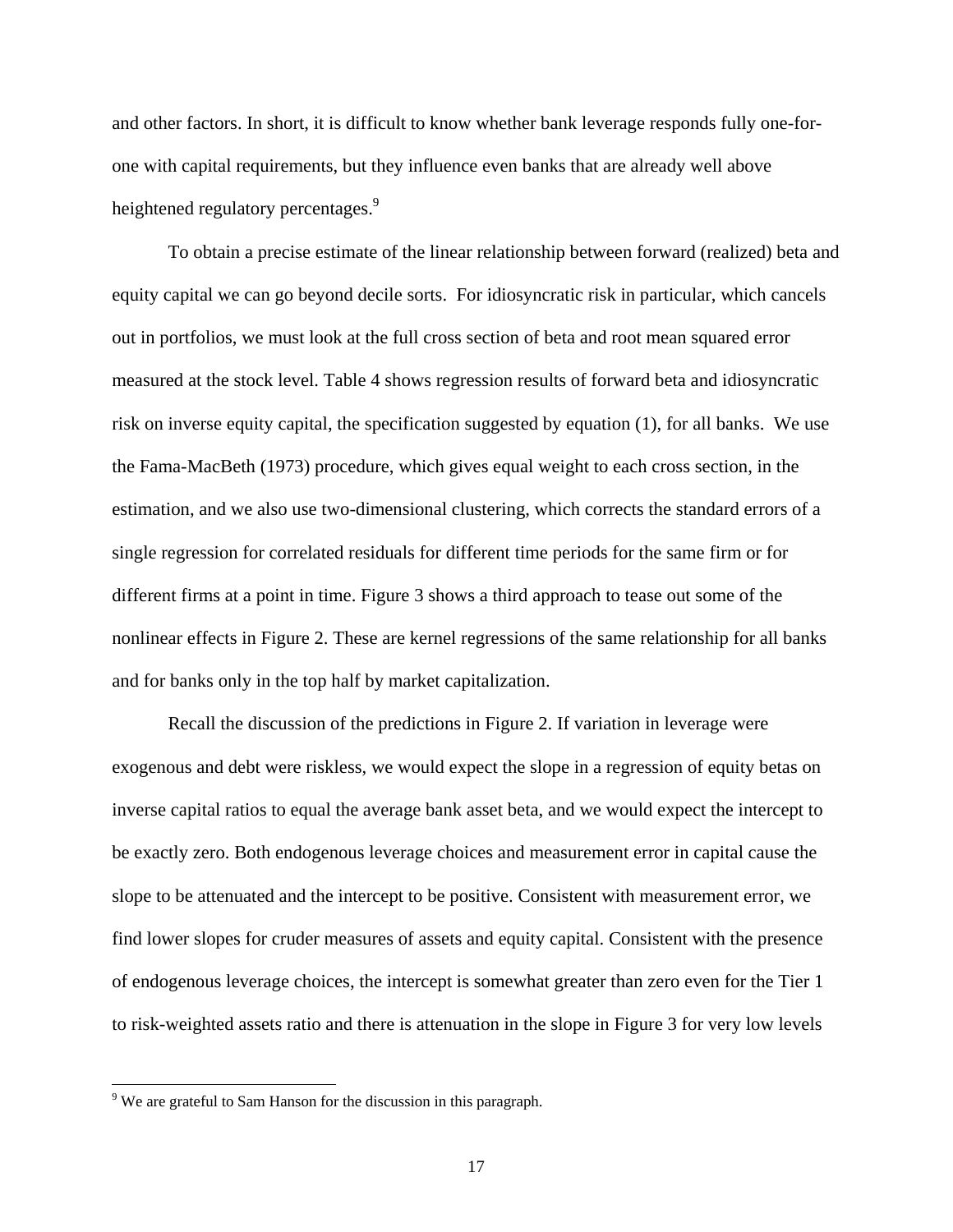of leverage. A rough correction is to run this regression while forcing the intercept to be zero. This raises the lower bound estimate for asset beta to 0.074, which is the measured slope of the line in Panel A of Figure 3.

This will be convenient for benchmarking in our calibration below. If bank assets have an inherent beta of 0.074 and the CAPM holds in frictionless capital markets, the pre-tax weighted average cost of capital for banks should have exceeded the risk free rate by 0.074 times the market risk premium, or approximately 40 basis points annually  $(= 45 \times 12 \times 0.074)$  using the market risk premium from Ken French's data library of 45 basis points per month from July 1971 through December 2011. This matches the estimation period that we will use below and roughly corresponds to the approach in Damadoran  $(2012)$ .<sup>10</sup> For the full CRSP history and the same asset beta, the corresponding figure was 57 basis points annually.

In results available upon request, we confirm the relationships between capital and future beta using Compustat's reported Tier 1 capital ratio (CAPR1Q) and total risk-based capital ratio (CAPR3Q). The slope coefficients and explanatory power are slightly lower in the Compustat data, suggesting that the call reports data is slightly more accurate.

Finally, the bottom panels of Table 4 show that greater capital is also associated with higher idiosyncratic risk, at least for capital measures scaled by risk-weighted assets. The strongest relationship is between idiosyncratic risk and total risk-based capital to risk-weighted assets, which, like Tier 1 capital to risk-weighted assets, also spreads beta well. Overall, capital ratios are somewhat more tightly linked to beta than to idiosyncratic risk.

<sup>&</sup>lt;sup>10</sup> Damodaran's approach is simple, but it is easy to find higher or lower estimates based on other methodologies or samples. The equity premium "puzzle" literature regards the historical premium as too high to be explained with standard intertemporal models (Mehra and Prescott (1985)). See Mehra (2008) for an overview.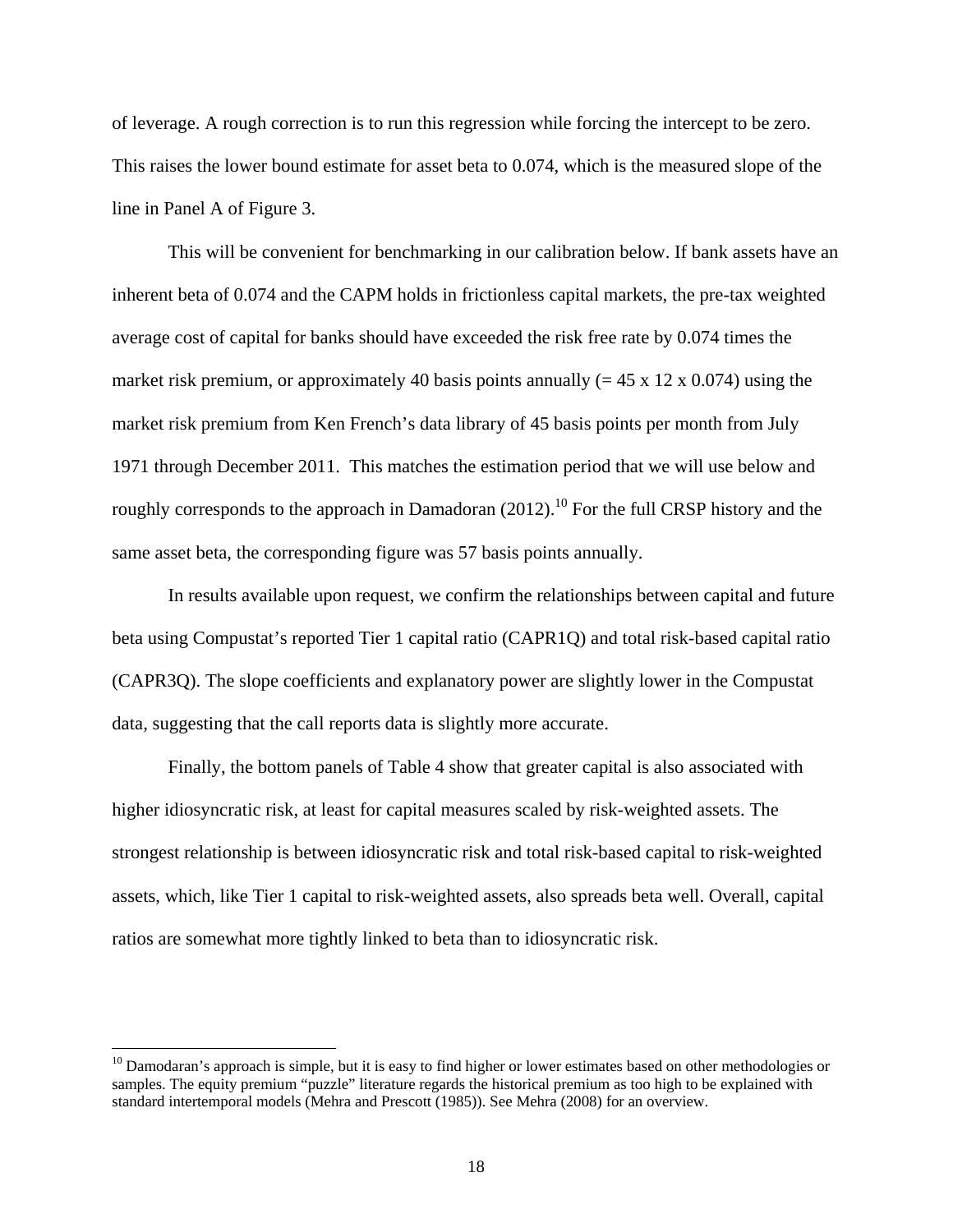# *C. The Low Risk Anomaly Within Banks*

The data clearly show that raising capital requirements would reduce the equity beta of banks. This is consistent with the textbook Modigliani-Miller argument and essentially mechanical. The next question is whether this can be expected to reduce the cost of equity, as theory also predicts. Here the theory is not quite as strong, because it relies on the efficient pricing of CAPM risks across banks. The empirical alternative is that there is a low risk anomaly in banks, just as there has been in nonfinancial firms.

Table 5 runs cross-sectional Fama-MacBeth regressions of monthly returns on beta deciles. Under the CAPM, the coefficient on beta should reveal the market risk premium. Because of measurement error and skewness in beta, book-to-market, and momentum, we run these regressions using deciles instead of raw values. Because we are using beta deciles, not beta per se, an approximate relationship to keep in mind is from Table 2, which suggests that a movement of about seven deciles corresponds to an increase in pre-ranking beta of 1.2 and a difference in realized portfolio betas shown below of approximately 0.6.

In the univariate regression of returns on beta decile alone, however, the point estimate is actually negative. Adjusting the point estimate to be in units of beta thus does not help us get to a plausible market risk premium. In the multivariate regression where we make the conservative assumption that size, book-to-market, and return momentum are risk factors that need to be controlled for, we also fail to find any meaningful relationship between beta and returns. For example, adjusting the point estimate to be in units of realized beta implies an implausibly small market risk premium of around 1% per year. This is far lower than realized market returns over the same or longer periods, not to mention that the difference is statistically indistinguishable from zero.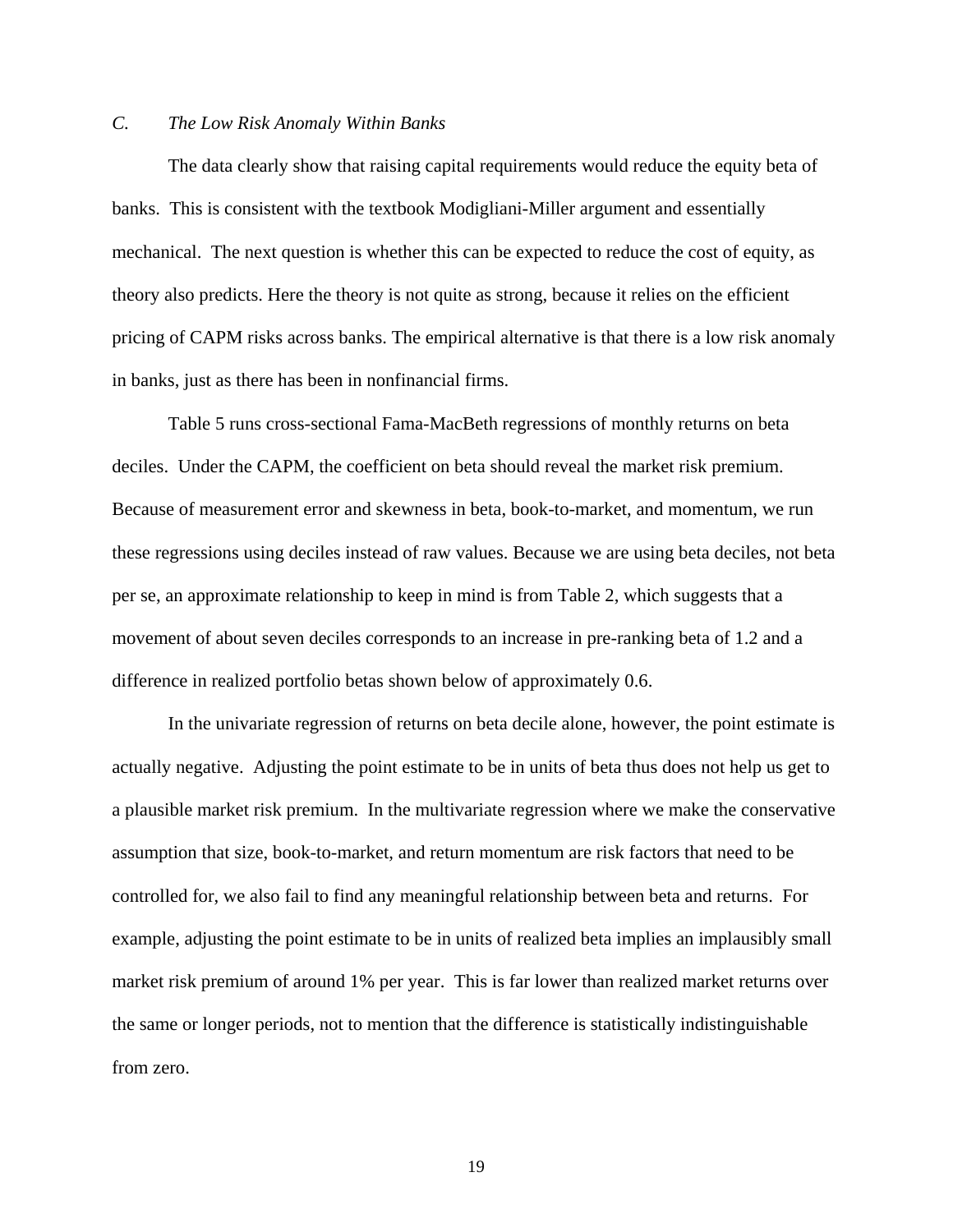In Table 6, we follow beta-sorted portfolios, and once again find no evidence of a positive relationship between beta and returns. As in Table 2, we divide stocks into three groups according to pre-ranking beta. Sorting stocks leads to a reliable difference in realized portfolio betas. The low beta, value-weighted portfolio has a realized beta of 0.71 and the high beta portfolio has a beta almost twice as high at 1.27. These differences in risk should in theory lead to higher average returns over a period when equity returns overall were positive. Yet, the monthly returns in excess of the riskless rate are actually 16 basis points per month higher for the lowest beta group than for the highest beta group. Risk-adjusted underperformance is mechanically much greater. For a basic market model, the underperformance rises to 41 basis points per month. For a Fama-French three-factor model, the underperformance rises further to 46 basis points per month. Equal weighting stocks within each portfolio does not alter these impressions. The raw return differences are smaller at 0.9 basis points, and the comparable riskadjusted figures are 28 and 47 basis points per month.

While these risk-adjusted differences are economically large and statistically significant at conventional levels, the t-stats are not overwhelming. Plotting the time series in Figure 4 reveals why. There are periods where low beta stocks underperform, most notably in the late 1990s and in nonfinancial stocks, when risky stocks of all types outperformed low risk stocks. One can either view this as a brief confirmation of the CAPM or an exceptional bubble which, when removed, strengthens the conclusions of a low volatility anomaly elsewhere.

The simplest evidence that the low risk anomaly holds within banks is in the cumulative returns in Figure 4. High-beta banks underperform on a raw basis. Note that this is true over a 42-year sample—there is no suggestion that the underperformance of high beta banks can be attributed to a crisis period. Moreover, and not surprisingly, the shareholder who held high beta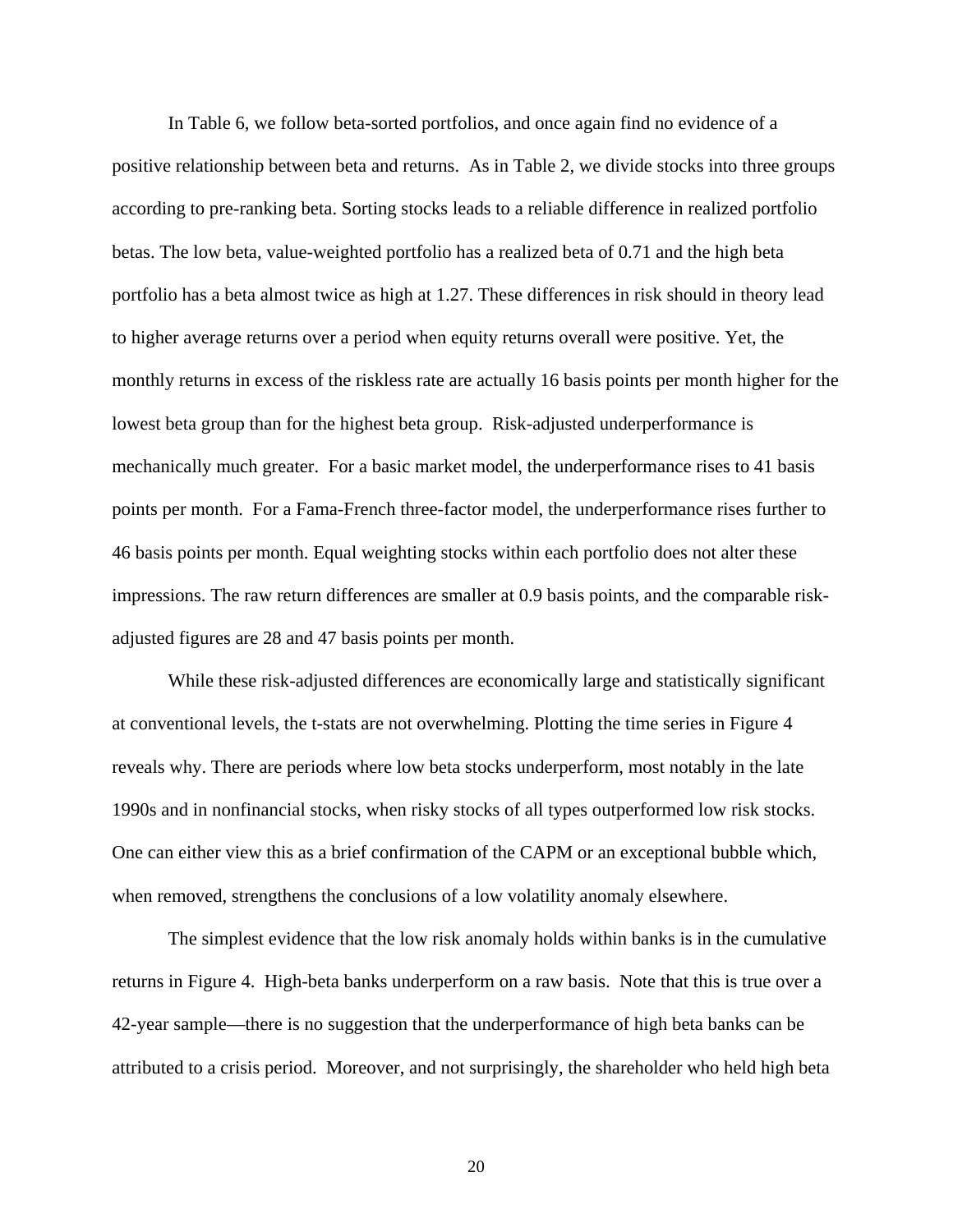banks also experienced greater volatility. To summarize, the low risk anomaly holds within banks: for banks, lower beta has historically been associated with equal or higher, not lower, costs of equity.

Turning to idiosyncratic risk in Table 7 shows that the second side of the low risk anomaly also holds in banks. Here, the results are stronger in equal weighted portfolios. High idiosyncratic risk underperformed low idiosyncratic risk by 28 basis points per month in raw terms, 46 basis points per month in beta-adjusted returns, and 76 basis points per month in Fama-French three-factor model adjusted returns. Qualitatively similar but quantitatively smaller patterns obtain for value-weighted portfolios. Examining idiosyncratic returns has an important side benefit. As mentioned earlier, large banks have higher beta but lower idiosyncratic risk. The fact that the returns (and leverage) results are similar for both measures suggests that the conclusions apply both to large and small banks. It also suggests the interpretation that the threefactor results are statistically stronger precisely because they remove extra random variation that arises from the exposure to the Fama-French size factor, isolating the low risk anomaly from the size anomaly.

A final set of robustness checks appears in Table 8, where we extend the sample back to 1931 for beta-sorted portfolios and idiosyncratic risk sorted portfolios, and we show results for the full sample of CRSP stocks. The important things to note are that the low risk anomaly is as large economically in the full sample as in the most recent 40 years, and that results within banking stocks alone are consistent with the low risk anomaly found in earlier research using the entire CRSP sample.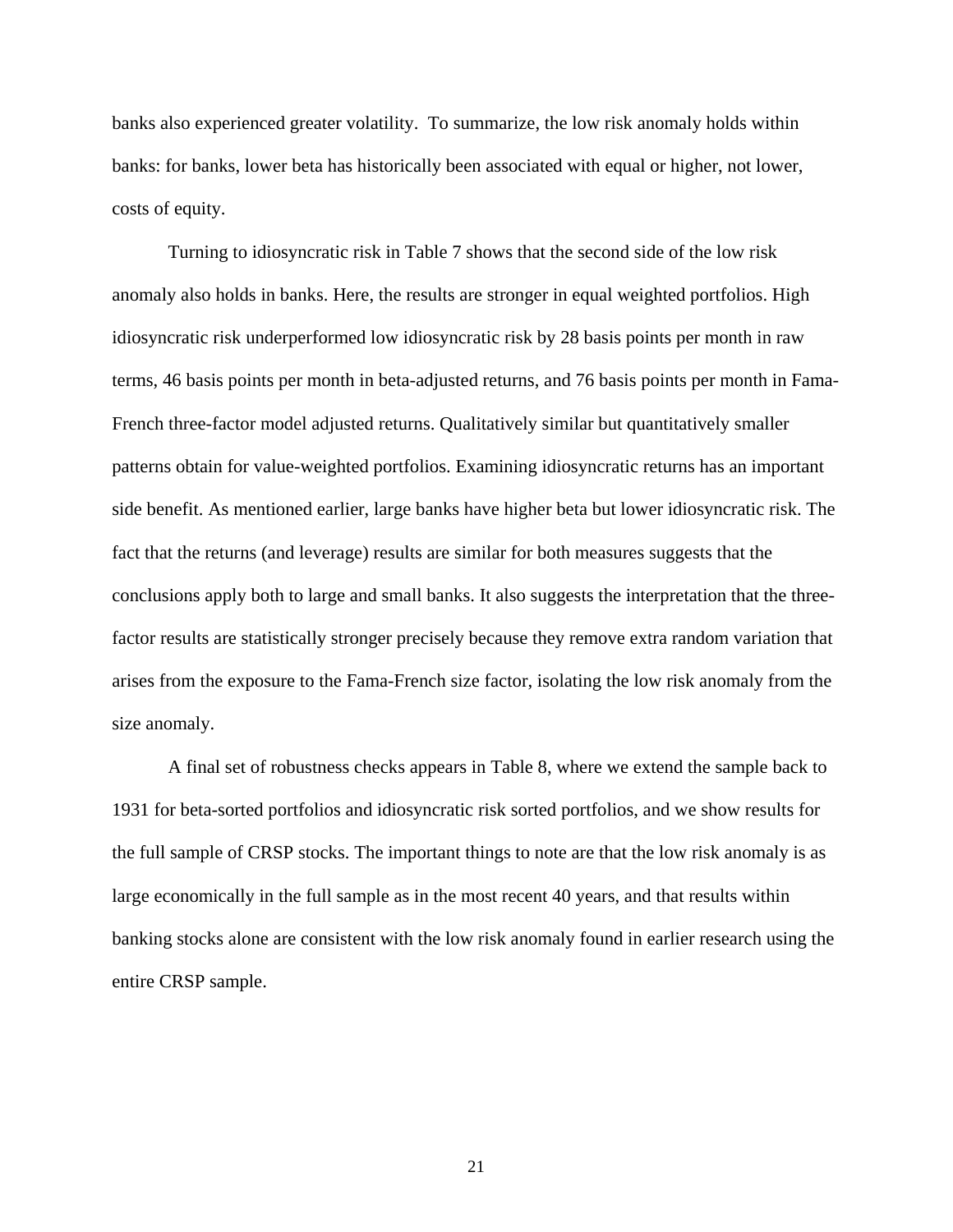# **V. Calibration**

We now explore the quantitative effects of a hypothetical shift in capital requirements on the spread between banks' weighted average cost of capital and the riskless rate. We first review the current regulatory environment to provide some context. We then proceed in three steps. First, we consider the simple case where there is a low risk anomaly in equities, but banks are otherwise able to raise risk-free and correctly priced debt. We also relax the assumption of riskfree debt, but retain the assumption of efficiency in the debt market. Second, we layer on the possibility of a low risk anomaly for debt as well as equity securities. Third, we briefly consider the effects of a government guarantee on bank debt.

# *A. Regulatory Background*

Bank capital regulations continue to evolve both in the United States and worldwide. While countries have differed in the speed of reforms and their implementation details, the broad international trend has been toward increased capital requirements. Basel I, agreed in 1988, defined Tier 1 and Tier 2 capital as well as risk-weighted assets, and required a minimum of Tier 1 capital to risk-weighted assets of 4% and a total of Tier 1 and Tier 2 capital of 8% (ratios here and below are also scaled by risk-weighted assets unless otherwise specified). Basel II, agreed in 2006, attempted to address deficiencies of Basel I by modifying the risk-weighting scheme and introducing a 2% requirement of common-only Tier 1 capital. Basel III, developed in 2011, further revised the definitions of risk-weighted assets, raised the required common Tier 1 ratio to between 7% to 9.5% depending on market conditions, raised the required Tier 1 ratio to between 8.5% to 11%, and raised the total capital requirement to between 10.5% and 13%. As a backstop, Basel III also introduces a minimal requirement of 3% leverage ratio, defined as Tier 1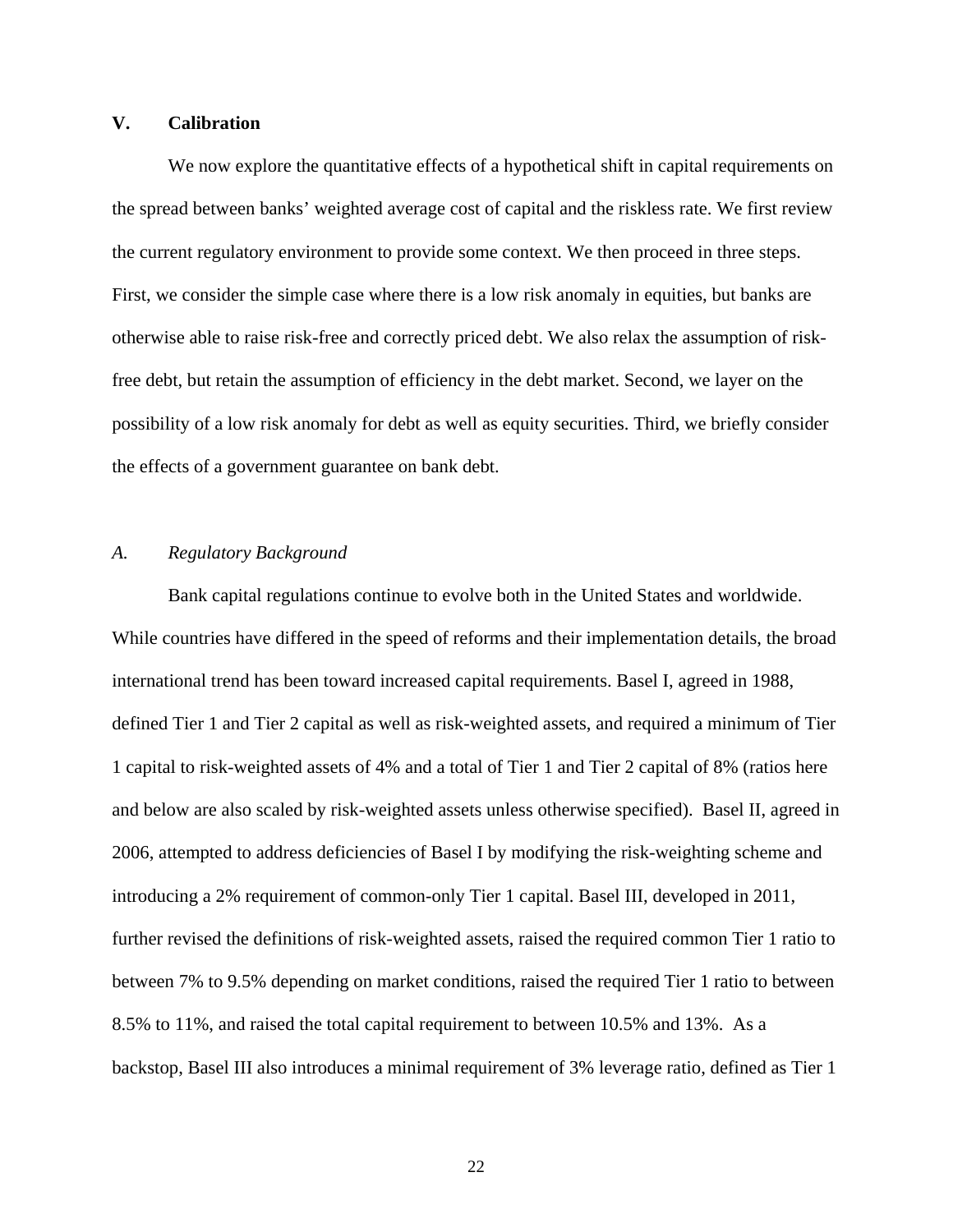capital to total (non-risk weighted) assets. (The U.S. Federal Reserve had long maintained a minimal leverage ratio requirement of 4%.) The U.S. Federal Reserve intends to transition to essentially the Basel III rules in phases, with full implementation now expected in 2019.<sup>11</sup>

Such regulations are the outcome of interactions among regulators, politicians, investors, and bankers, each with somewhat different preferences and proposals, some of which would raise the common Tier 1 ratio all the way up to 30% (Elliott (2013)). Accordingly, we follow Kashyap et al. (2010) and assume that regulators impose a 10% increase of capital requirements in the form of common equity. We assume that this is a fully binding and immediate increase from current levels. But it might, very roughly speaking, be viewed as the difference between a benchmark with no capital requirements and the current regime. We emphasize that we do not estimate the effect of any specific reform proposal, but our hypothetical change is nonetheless in an empirically relevant range in light of various policy proposals.

We focus on capital requirements in this paper, but it is worth noting that liquidity requirements of the sort called for in Basel III may also activate the low risk anomaly. Holding cash or highly liquid instruments reduces asset beta and overall risk, thus equity beta and idiosyncratic risk, which may then increase the cost of bank equity.

## *B. The Effect of Increased Capital Requirements on the Weighted Average Cost of Capital*

We start by supposing that the CAPM holds, but with a low risk anomaly. In other words, higher beta equities underperform their CAPM benchmark and lower beta equities outperform their CAPM benchmark. In particular, returns are assumed to take the following linear form:  $r_i = (\beta_i - 1)\gamma + r_f + \beta_i r_n$  $r_p$ , (2)

<sup>&</sup>lt;sup>11</sup> See Saunders and Cornett (2010) and Yang (2012) for details on the recent history of banking regulation.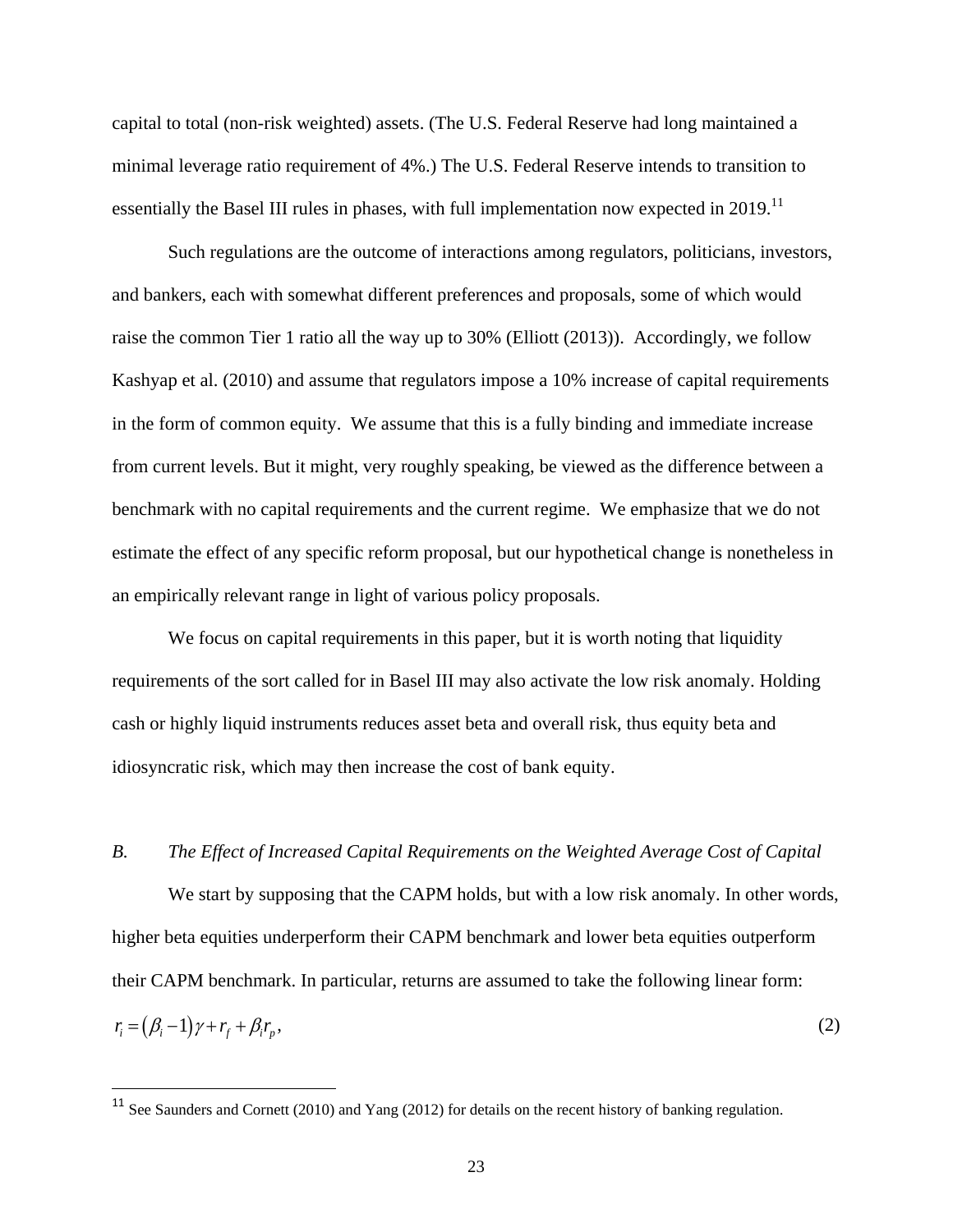where  $\beta$  is the  $\beta$  of any equity *i*,  $r_f$  is the risk free rate,  $r_p$  is the market risk premium, and  $\gamma = \frac{d\alpha}{d\beta}$  < 0 measures the extent of the low risk anomaly. Note that Baker et al. (2011) derive a pricing equation of exactly this form when investment is delegated to an investment manager with a typical information-ratio objective. (That is, to maximize the return on the portfolio in excess of a benchmark divided by the standard deviation of the portfolio return over the benchmark.) Also assume that debt is correctly priced by the CAPM at:

$$
r_i = r_f + \beta_d r_p. \tag{3}
$$

We relax this assumption in an extension below.

The cost of capital for a bank is the weighted average of the cost of debt  $r_d$  and the cost of equity *re*:

$$
WACC = er_e + (1 - e)r_d, \tag{4}
$$

where  $e$  is the ratio of equity to total assets. We can then substitute equation (2) and equation (3) into equation (4), and simplify:

$$
WACC = e(\beta_e - 1)\gamma + r_f + \beta_a r_p, \qquad (5)
$$

where  $\beta_a$  is the  $\beta$  of the banks' operating assets which we assume is invariant to its capital structure.

We are interested in how the cost of capital changes with a change in capital requirements that moves the bank from its old level of capital *e* to a new regulatory level *e\**. Differencing equation (5), evaluated at the new and old levels of capital, and substituting out the equity beta, leads to the following increase in the cost of capital:

$$
\Delta WACC = e^* (\beta_{e^*} - 1) \gamma - e(\beta_e - 1) \gamma = \gamma [e - e^* + (1 - e) \beta_d - (1 - e^*) \beta_{d^*}] = \gamma (e - e^* + A(e, e^*)). \tag{6}
$$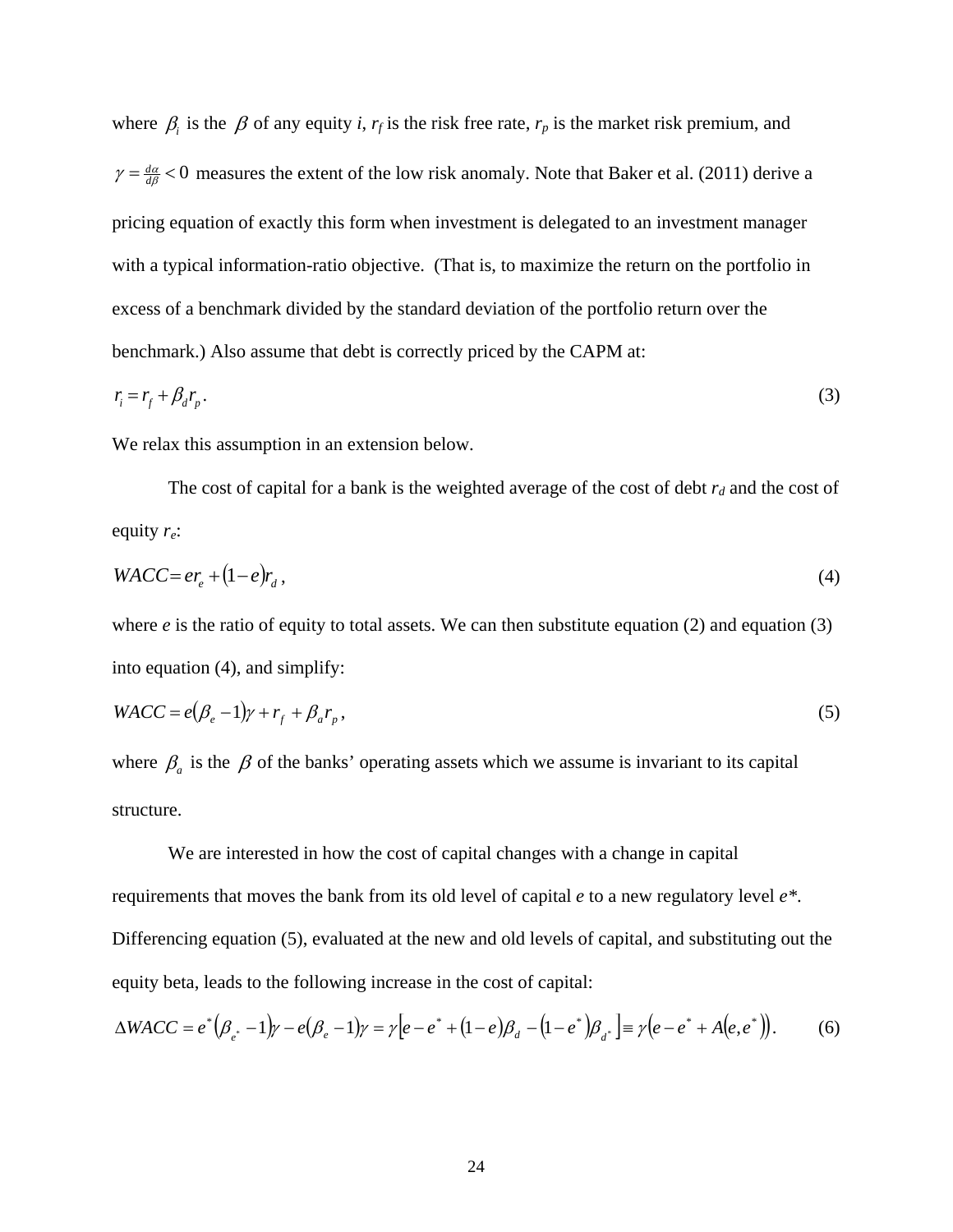A special case is when the debt is riskless, in both capital regimes, so that  $\beta_d = \beta_{d^*} = 0$ . This means that the change in the cost of capital is simply  $\gamma(e-e^*)$ , which is greater than zero for increases in the ratio of equity *e*. In general, we believe that the effects of changing debt betas are likely to be small. Given that bank equity betas are somewhat less than 1.0 on average, and equity ratios are in the range of 8 to 19 percent in Table 3, estimates of  $\beta_a$  for banks are quite small, estimates of  $\beta_d$  are by definition smaller, and differences in  $\beta_d$  are smaller still. Even so, this simplified measure of the change in the cost of capital under the assumption of riskless debt should be viewed as an upper bound. The term  $A(e,e^*)$  is greater than zero when  $e > e^*$ . When debt shares the asset risk with equity, the impact of an increase in capital requirements on equity betas is mitigated somewhat.

We can use Table 4 to get a rough sense of the size of  $\gamma = \frac{d\alpha}{d\beta}$ . In Figure 5 Panel A, we plot the estimated alphas and betas from Table 6, separately for CAPM and Fama-French three factor regressions. The CAPM betas range from 0.56 for an equal-weighted portfolio of low beta banks to 1.27 for a value-weighted portfolio of high beta banks. The corresponding three factor betas range from 0.55 to 1.32. The portfolio alphas range from -48 basis points per month for the value-weighted portfolio of high beta banks, controlling for the size and book-to-market factors, to 34 basis points per month for the equal-weighted portfolio of low beta banks, controlling only for the market factor. The figure shows simple regressions of alpha on beta for the two sets of portfolio alphas and betas. The historical slope estimates of  $\gamma = \frac{d\alpha}{d\beta}$  are -68 and -75 basis points per month.

Assuming riskless debt, this assumed linear relationship between beta and alpha indicates that a 10 percentage point increase in required equity capital would be associated with an  $82$  (=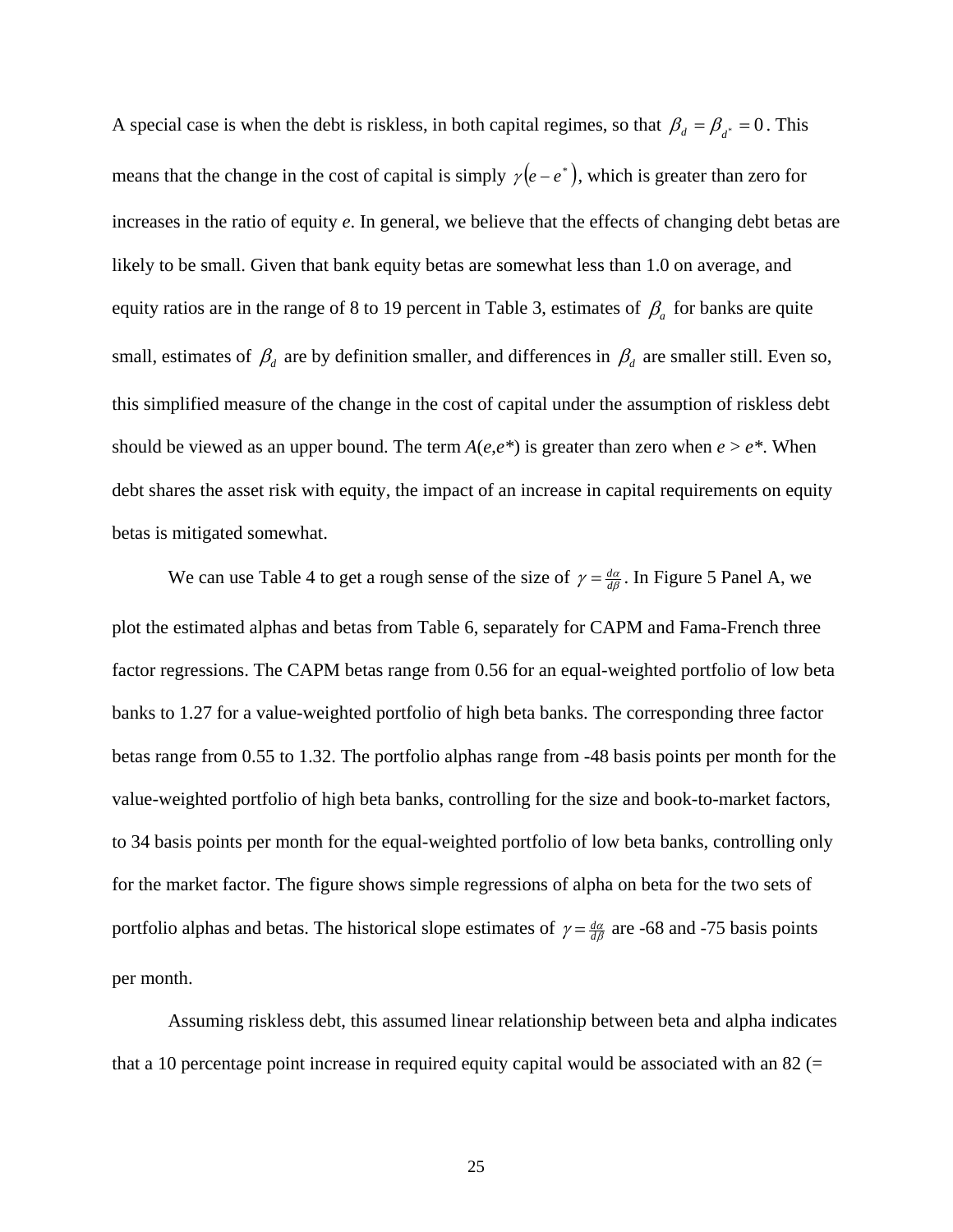68 x 12 x 0.1) to 90 basis point increase in the weighted average cost of capital, and, assuming competitive lending markets, a corresponding increase in spreads.

As a robustness test, Panel B plots the analogous results from Table 6-style regressions that exclude two prominent crisis periods, October 1989 through October 1990 and January 2007 through February 2009. It is not the case that the underperformance of high-beta banks is due to exceptionally poor performance during crises, and the anomaly is roughly linear whether one includes or excludes such periods.

Finally, in Figure 6 we substitute the data from Table 6 with comparable estimates using the entire CRSP universe of financial and nonfinancial firms. If anything, the low risk anomaly is actually stronger in banks than nonfinancial firms. Using the linear, all-CRSP slope estimates, a 10 percentage point increase in required equity capital is associated with a weighted average cost of capital increase of 61 to 65 basis points. So, the range of estimates using a linear empirical model of only banking stocks or all US stocks and using a simple CAPM or a three-factor model, is from 60 to 90 basis points.

# *C. Extension 1: Adding a Low Risk Anomaly for Debt*

The calibration is greatly simplified with the assumption of fairly priced and riskless debt. The important assumption, though, is not that debt is riskless but that the debt and equity markets are not efficiently integrated. If the two markets are integrated and a single equation (2) governs the pricing of debt and equity, then the Modigliani and Miller theorem is restored and the cost of capital for banks is simply equal to:

$$
WACC = (\beta_a - 1)\gamma + r_f + \beta_a r_p, \tag{7}
$$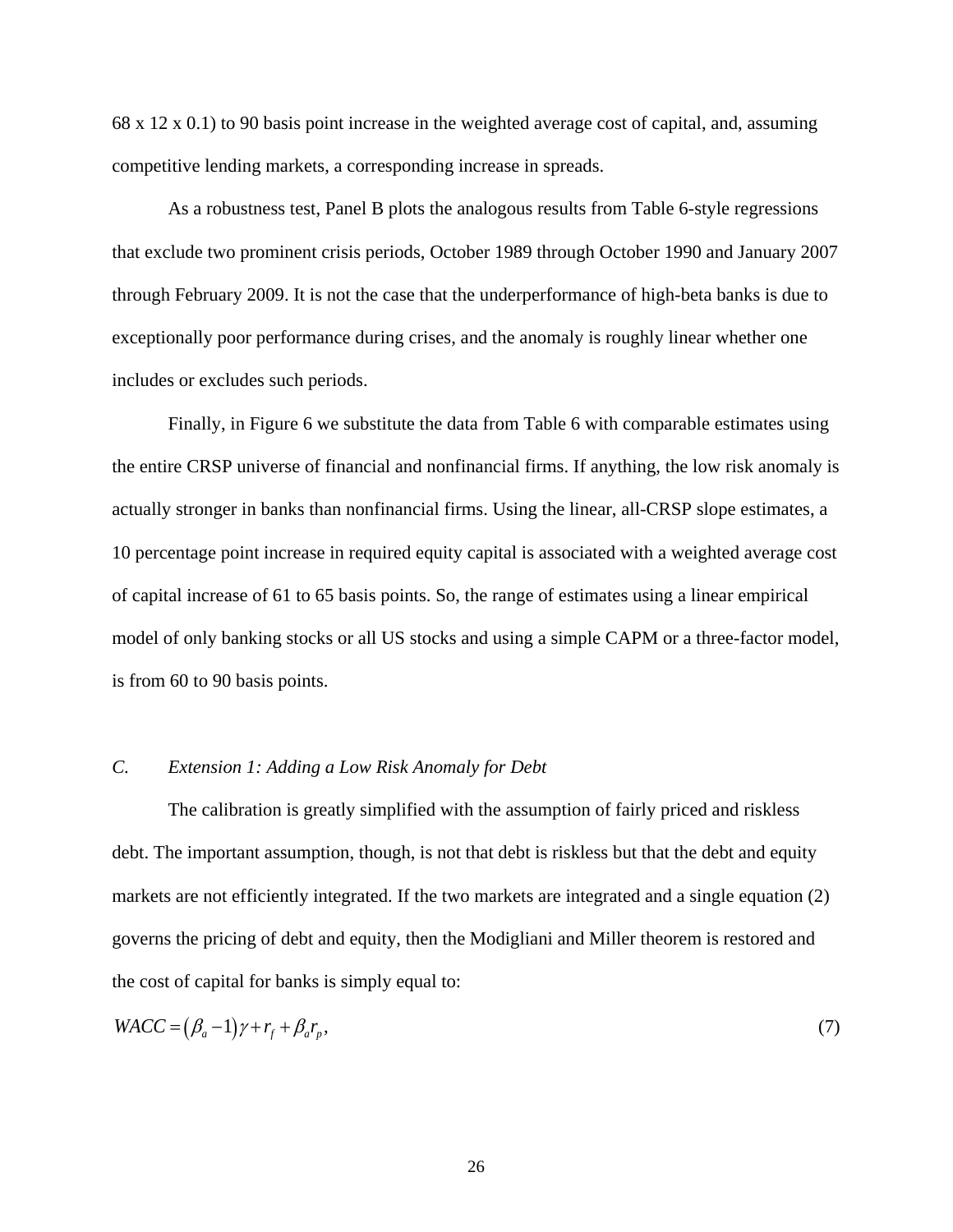which is independent of the chosen capital structure *e*. Given the magnitude of the low risk anomaly within equity markets, this sort of debt market integration suggests an implausibly large expected return on debt. An investment grade debt security, say with a beta equal to 0.1, would have an expected alpha of 0.9 x 68 = 61 to 0.9 x 75 = 68 basis points *per month* according to equation (2) and Figure 5, and all debt securities, with  $\beta$ s well below 1, would offer large, riskadjusted expected returns. Spreads on corporate debt are smaller than this by an order of magnitude, so integrated markets of this sort are not likely to be empirically relevant.

More plausible is a low risk anomaly that holds within each asset class, along the lines of Frazzini and Pedersen (2013), but not across asset classes. Baker, Bradley, and Wurgler (2012) emphasize that an upward sloping risk and return relationship holds at the level of asset classes, ranging from government securities to small cap stocks. This means equation (3) could be modified as follows:

$$
r_d = \left(\beta_d - \overline{\beta}_d\right)\gamma_d + r_f + \beta_d r_p, \tag{8}
$$

where it is the difference of an individual debt security's  $\beta_d$  from the average of all debt securities (not 1) that determines the extent of mispricing. Now the overall cost of capital equals:  $WACC = e(\beta_e - 1)\gamma + (1 - e)(\beta_d - \overline{\beta}_d)\gamma_d + r_f + \beta_a r_p$ . (9)

The analogue of equation (6), the change in the cost of capital as leverage changes, is:

$$
\Delta WACC = \gamma[e - e^* + A(e, e^*)] + \gamma_d[-A(e, e^*) - (e - e^*)\overline{\beta}_d] = (e - e^*)(\gamma - \overline{\beta}_d \gamma_d) + A(e, e^*)(\gamma - \gamma_d).
$$
 (10)  
An analytically simple special case is when the extent of the low risk anomaly per unit change in  
 $\beta$  is the same within each asset class, so that  $\gamma = \gamma_d$ . This means that the change in the cost of  
capital is simply  $\gamma(e - e^*)(1 - \overline{\beta}_d)$ , which is greater than zero for increases in the ratio of equity *e*.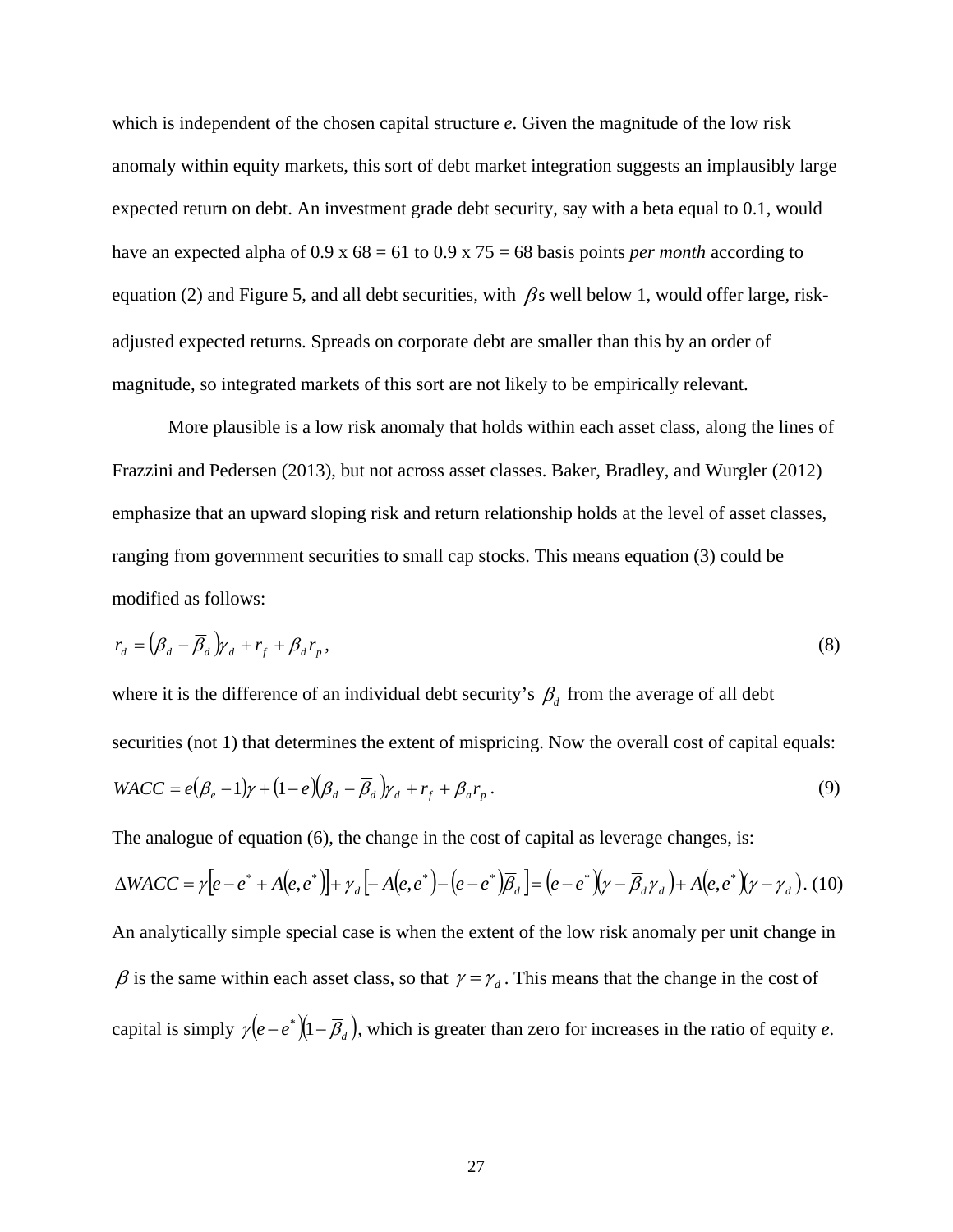The terms that depend on the change in the debt beta drop out, because there are exactly offsetting effects. On the one hand, the debt becomes safer, sharing some of the risk reduction in equity as leverage decreases and thus mitigating the increase in the cost of equity. This is the impact shown within the first term of equation (10), multiplied by  $\gamma$ , and it arises because the equity beta falls less than linearly in the inverse of the leverage ratio, and the cost of capital rises by less than in the case of riskless debt. On the other hand, because there is less of the now safer, lower  $\beta$ , debt, the cost of capital rises by more than in the case of riskless debt. Because of the low risk anomaly within the debt markets, safer debt is more expensive on a risk-adjusted basis. These two effects offset exactly, when the extent of the low risk anomaly is the same within the two asset classes. When the low risk anomaly is smaller in debt markets, the effect of changing debt betas on mitigating the rise in the cost of equity is larger, so that an increase in capital increases the cost of capital by less than in the case where  $\gamma = \gamma_d$  and the simplified expression is an upper bound effect.

The simplified expression  $\gamma(e-e^*)\left(1-\overline{\beta}_d\right)$  contains an extra term added to the case of correctly priced, riskless debt. It measures the extent to which the two markets are not integrated, in other words the difference between the pricing of debt and equity in equations (2) and (7) versus (8). If the markets are perfectly integrated, so that  $\overline{\beta}_d = 1$ , then the Modigliani and Miller theorem holds. If there is a separate low risk anomaly within each asset class, so that  $\bar{\beta}_d \ll 1$ , the effects are slightly smaller than in the riskless debt case.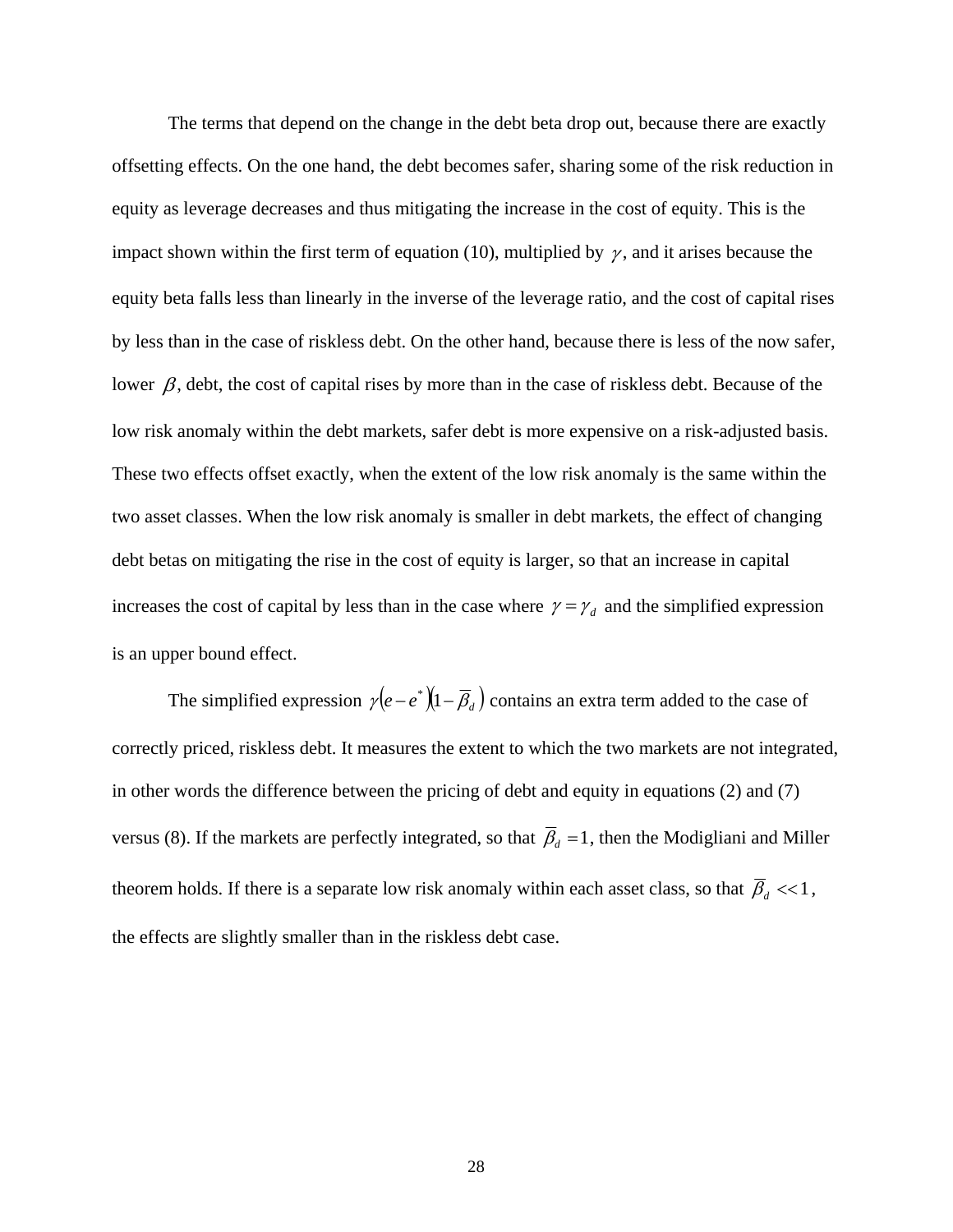# *D. Extension 2: Adding Government Subsidies*

The analysis so far considers situations where the government is not involved in insuring the debt of banks. Deposit insurance means that a bank can issue risky debt at the riskless rate of return. It means equation (3) for the pricing of debt can be modified to:

$$
r_i = -\beta_d r_p + r_f + \beta_d r_p = r_f. \tag{11}
$$

For the bank, the result is something very similar to the riskless case, except that the debt, despite being priced as riskless, shares some of the risk of equity, mitigating the effect of the low risk anomaly on the cost of equity:

$$
\Delta WACC = \gamma \left[ e - e^* + A\left(e, e^*\right) \right] - r_p \left[ -A\left(e, e^*\right) \right] = \gamma \left(e - e^*\right) + A\left(e, e^*\right) \left(\gamma + r_p\right). \tag{12}
$$

If  $\gamma = -r_p$ , which is empirically not far from the estimates derived for  $\gamma$ , then the effect on bank cost of capital is the same as it was in the riskless case. Again, there are two offsetting effects for the bank. As  $r_p$  increases, the effect of leverage on the cost of capital is larger than in the riskless case. This is intuitive: lower leverage means that the bank gets a smaller subsidy from the government. There is less debt overall and the debt that remains requires a smaller subsidy. As  $\gamma$ increases in absolute value, the effect of leverage on the cost of capital is smaller than in the riskless case. This is because the impact of debt sharing in the risk of equity is magnified relative to the riskless case where there is no risk sharing.

Another conclusion from equation (12) is that the government subsidy falls, of course, as capital increases, but there is an additional increase in the cost of capital that is not zero-sum between the government and banks, because their cost of equity capital increases.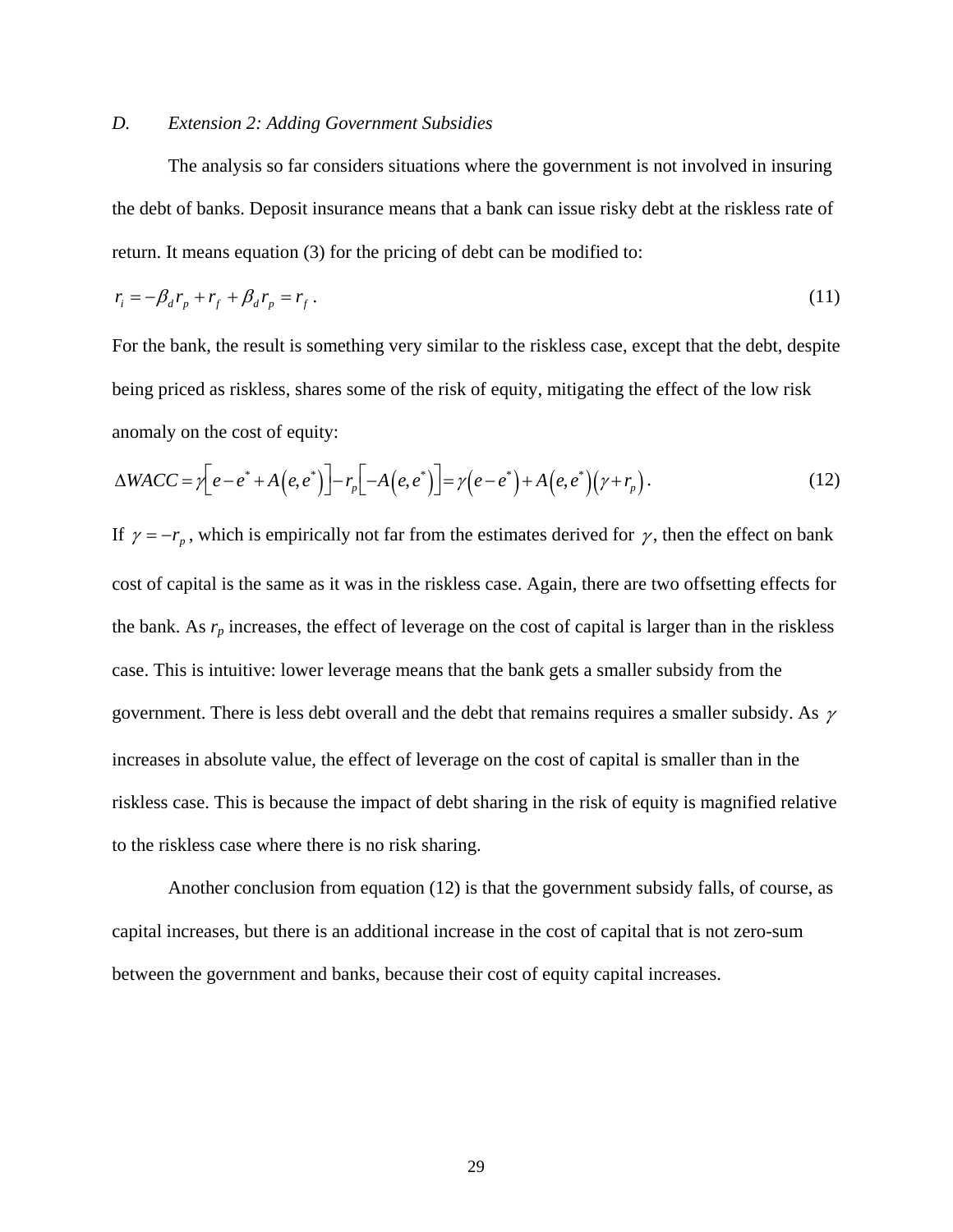# *E. Summary of the Calibration Exercise*

To sum up, as long as the debt and equity markets are not integrated, heightened capital markets will ceteris paribus increase the weighted average cost of capital for banks, in the presence of a low volatility anomaly. Table 9 summarizes the theoretical analysis. In every situation where capital markets are segmented, the basic effect is simply the product of the percentage point increase in equity capital times the excess risk-adjusted performance per unit of beta. Reasonable point estimates for these effects are in the range of 60 to 90 basis points, depending on whether we rely on the general pattern in all stocks or the experience of banks alone. These are attenuated in the case of risky debt or when there is a corresponding, but segmented low volatility anomaly in debt markets. But, we believe this attenuation is slight, in large part because bank debt betas overall are likely to be small.

It is worth putting 60 and 90 basis points in comparative perspective. Recall that our asset beta estimate for banks was 0.074. With the historical risk premium, this suggests a pre-tax weighted average cost of capital under the CAPM of around 40 basis points per year above the risk-free rate over the same 40 year period. Relative to this spread, the effects of significantly heightened capital requirements when combined with the historical low volatility anomaly are large indeed. They suggest more than doubling the weighted average cost of capital, when it is measured as a premium over the risk-free rate.

## **VI. Conclusion**

Regulators and bankers are concerned about the effect of capital requirements on the cost of capital and lending rates. Standard theory argues that this is naïve in perfect and efficient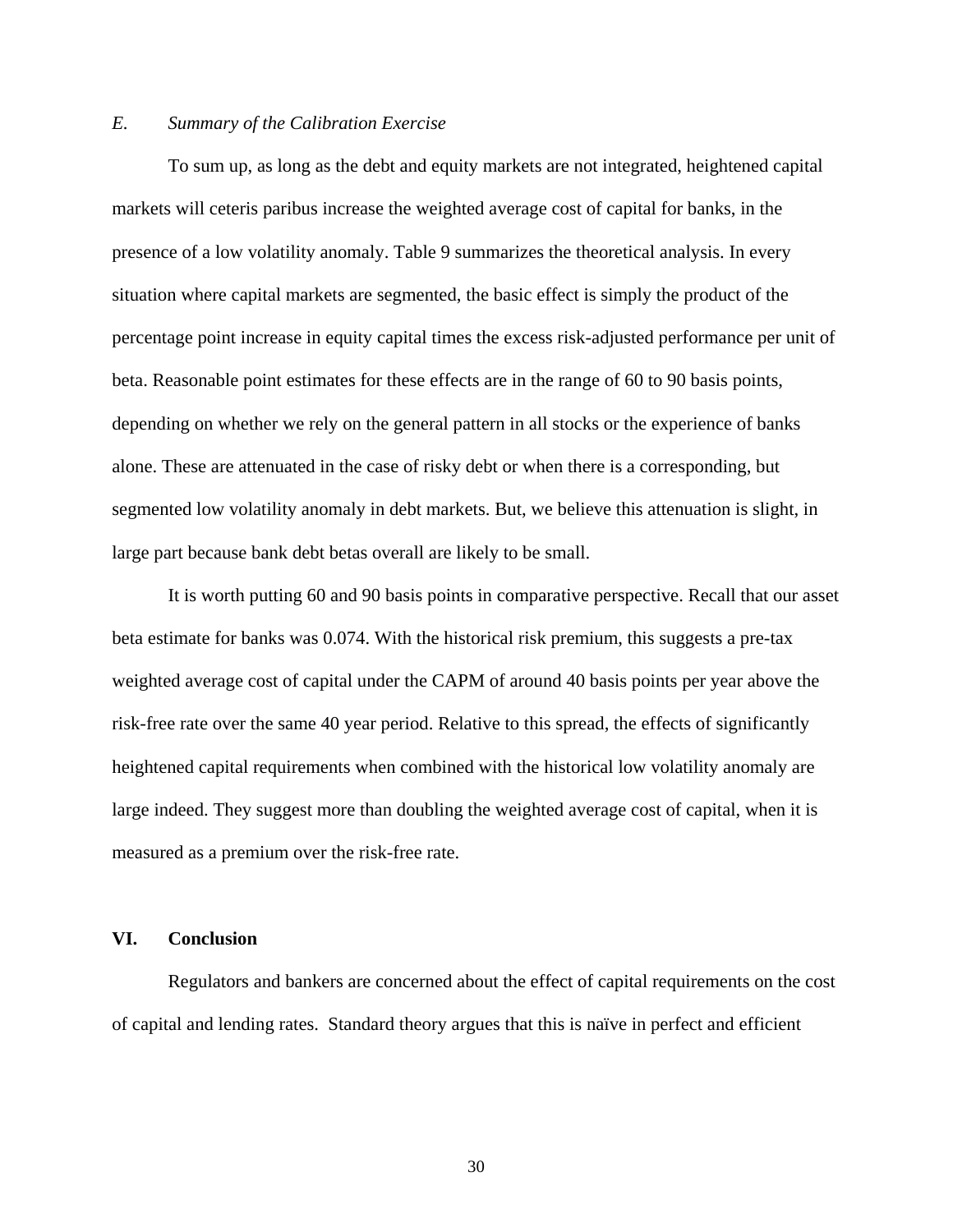capital markets, because increased capital will reduce the beta and thus the cost of equity, leaving the overall cost of capital unchanged.

We find that this theory does not match the data on stock returns for banks. While the evidence does show that less leverage reduces equity risk, this in turn puts the low risk anomaly into play. In our sample, lower risk banks have the same or higher returns than higher risk banks. Unless long-term and worldwide patterns are reversed, reducing equity beta will not reduce the cost of equity. In a simple calibration that uses the historical pattern between risk and return, we find that a ten percentage-point increase in the required Tier 1 capital to risk-weighted assets ratio would have increased the overall cost of capital by as much as 90 basis points. Given the relatively low estimate for the beta of bank assets overall, this would more than double the spread of the cost of capital over the risk-free rate. Alone or in concert with other cost-of-capital effects of heightened capital requirements, such as the loss of tax benefits in Kashap, Stein, and Hanson (2010), such an effect would put banks at a larger competitive disadvantage relative to the shadow banking system, provided it is not similarly regulated.<sup>12</sup>

We repeat the qualification given in the introduction. When all other private and social costs and benefits are totaled up, heightened capital requirements may well remain desirable. Our contribution here is to point out that the low volatility anomaly presents an underappreciated and potentially significant cost that needs to be added to the debate.

 $12$  See Adrian and Ashcraft (2012) for a broad overview of approaches to shadow banking regulation.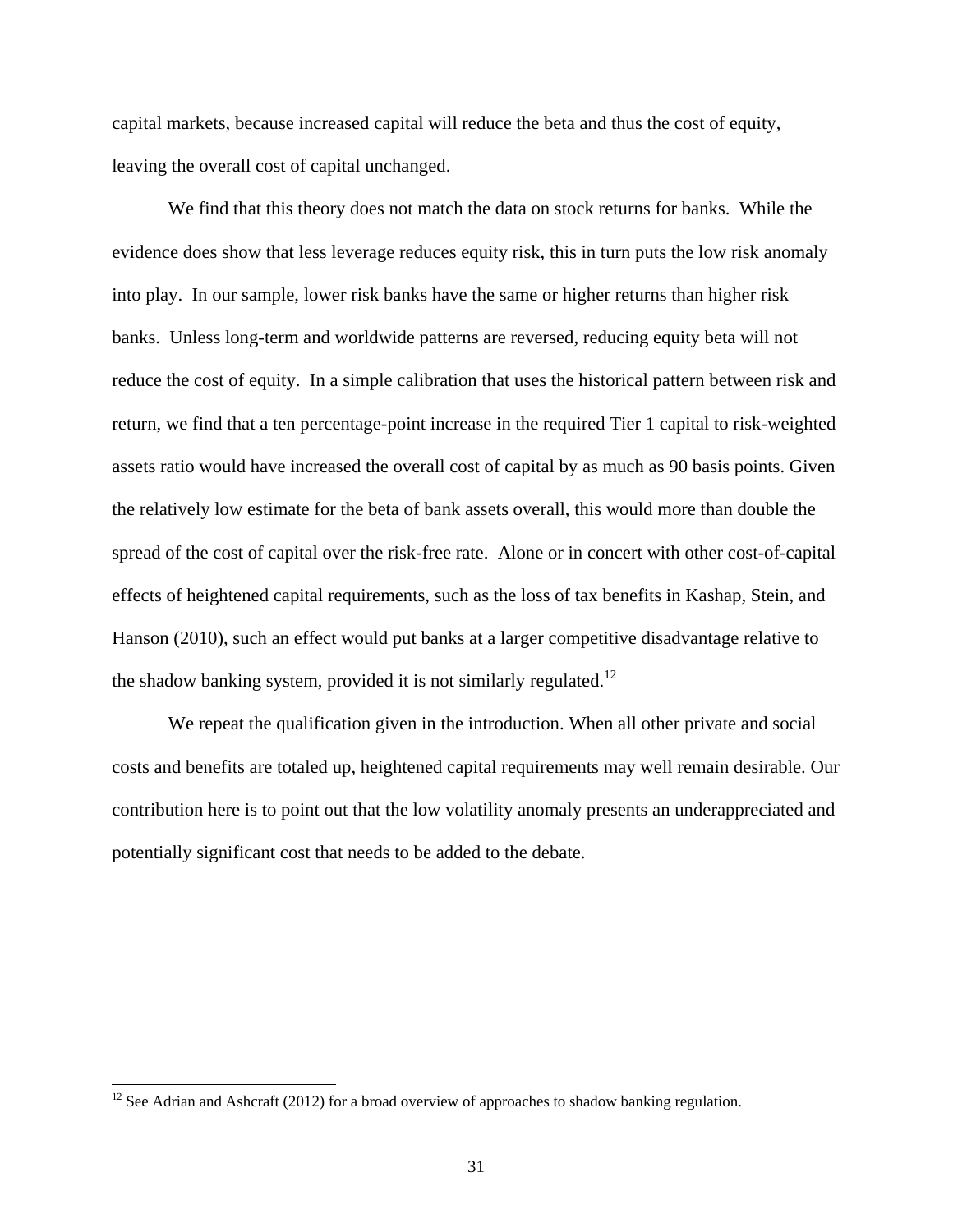# **References**

Admati, Anat R., DeMarzo, P. M., Hellwig, M. F., and P. C. Pfleiderer. "Fallacies, Irrelevant Facts, and Myths in the Discussion of Capital Regulation: Why Bank Equity is Not Expensive." Stanford University working paper (2011).

Admati, Anat R., M. Hellwig. The Bankers' New Clothes. Princeton: Princeton UP (2013).

Adrian, Tobias, A. B. Ashcraft. "Shadow Banking Regulation." Federal Reserve Bank of New York Staff Report No. 559 (2012).

Ang, Andrew, R. Hodrick, Y. Xing, X. Zhang. "The Cross-Section of Volatility and Expected Returns." Journal of Finance 61 (2006), pp. 259-299.

–. "High Idiosyncratic Volatility and Low Returns: International and Further U.S. Evidence." Journal of Financial Economics 91 (2009), pp. 1-23.

Baker, Malcolm, B. Bradley, R. Taliaferro. "The Low Risk Anomaly: A Decomposition into Micro and Macro Effects." Harvard Business School, working paper (2013).

Baker, Malcolm, B. Bradley, J. Wurgler. "Benchmarks as Limits to Arbitrage: Understanding the Low-Volatility Anomaly." Financial Analysts Journal 67 (2011), pp. 40-54.

Bali, Turan, N. Cakici, R. Whitelaw. "Maxing Out: Stocks as Lotteries and the Cross-Section of Expected Returns." Journal of Financial Economics 99 (2011), pp. 427-446.

Barberis, Nicholas, M. Huang. "Stocks as Lotteries: The Implications of Probability Weighting for Security Prices." American Economic Review 98 (2008), pp. 2066-2100.

Basel Committee on Banking Supervision. "An Assessment of the Long-term Economic Impact of Stronger Capital and Liquidity Requirements." Bank for International Settlements mimeo (2010).

Black, Fischer. "Capital Market Equilibrium with Restricted Borrowing." Journal of Business 45 (1972), pp. 444-455.

Black, Fischer, M. C. Jensen, M. Scholes. "The Capital Asset Pricing Model: Some Empirical Tests." In M. C. Jensen, ed., Studies in the Theory of Capital Markets. New York: Praeger (1972), pp. 79-121.

Blitz, David, P. V. Vliet. "The Volatility Effect: Lower Risk Without Lower Return." Journal of Portfolio Management 34 (2007), pp. 102-113.

Blitz, David, J. Pang, P. V. Vliet. "The Volatility Effect in Emerging Markets." Robeco Asset Management, working paper (2012).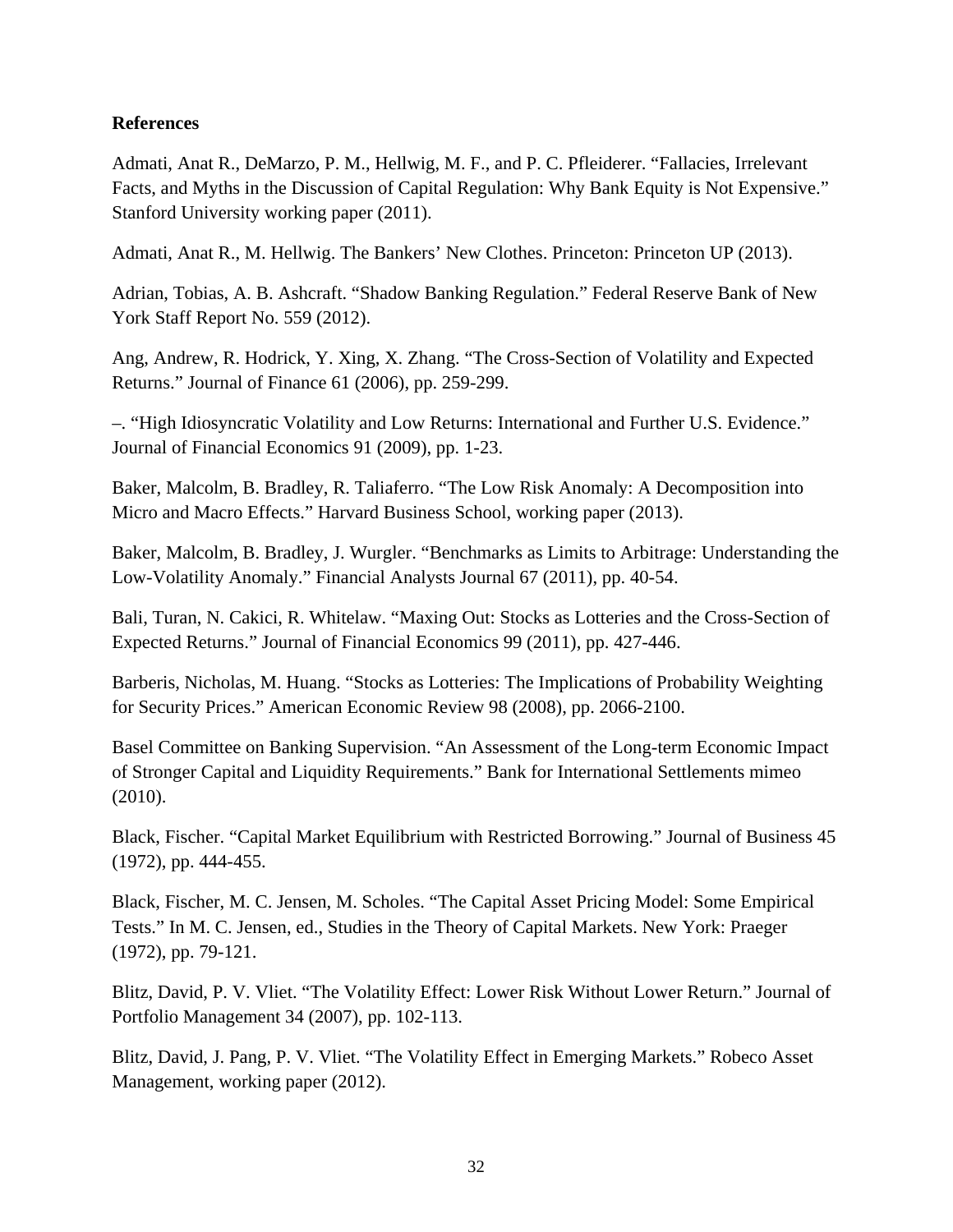Brennan, Michael. "Agency and Asset Pricing." University of California, Los Angeles, working paper (1993).

Cornell, Bradford. "The Pricing of Volatility and Skewness: A New Interpretation." California Institute of Technology working paper (2008).

Coval, Joshua, J. Jurek, E. Stafford. "The Economics of Structured Finance." Journal of Economic Perspectives 23 (2009), pp. 3-25.

Cummins, Jason G., K. A. Hassett, R. G. Hubbard. "A Reconsideration of Investment Behavior Using Tax Reforms as Natural Experiments." Brookings Papers on Economic Activity 2 (1994), pp. 1-74.

Damodaran, Aswath. "Equity Risk Premiums (ERP): Determinants, Estimation and Implications – 2012 Edition." NYU Stern School of Business working paper (2012).

Elliott, Douglas J. "Quantifying the Effects on Lending of Increased Capital Requirements." The Brookings Institution mimeo (2009).

Elliott, Douglas J. "A Further Exploration of Bank Capital Requirements: Effects of Competition from Other Financial Sectors and Effects of Size of Bank or Borrower and of Loan Type." The Brookings Institution mimeo (2010).

Elliott, Douglas J. "Higher Bank Capital Requirements Would Come at a Price." Brookings Institute Internet posting. http://www.brookings.edu/research/papers/2013/02/20-bank-capitalrequirements-elliott (February 20, 2013).

Fama, Eugene F., K. R. French. "The Cross-Section of Expected Stock Returns." Journal of Finance 47 (1992), pp. 427-465.

Fama, Eugene F., K. R. French, "Industry Costs of Equity." Journal of Financial Economics 43 (1997), pp. 153–193.

Fama, Eugene F., J. D. MacBeth. "Risk, Return, and Equilibrium: Empirical Tests." Journal of Political Economy 81 (1973), pp. 607-636.

Frazzini, Andrea, L. H. Pedersen. "Betting Against Beta." NYU Stern School of Business working paper (2013).

Gilchrist, S., J. W. Sim, and E. Zakrajsek. "Misallocation and Financial Market Frictions: Some Direct Evidence from the Dispersion in Borrowing Costs." Review of Economic Dynamics 16 (2013), pp. 159-176.

Graham, John, "How Big Are the Tax Benefits of Debt." Journal of Finance 63 (2000), pp. 1901- 1941.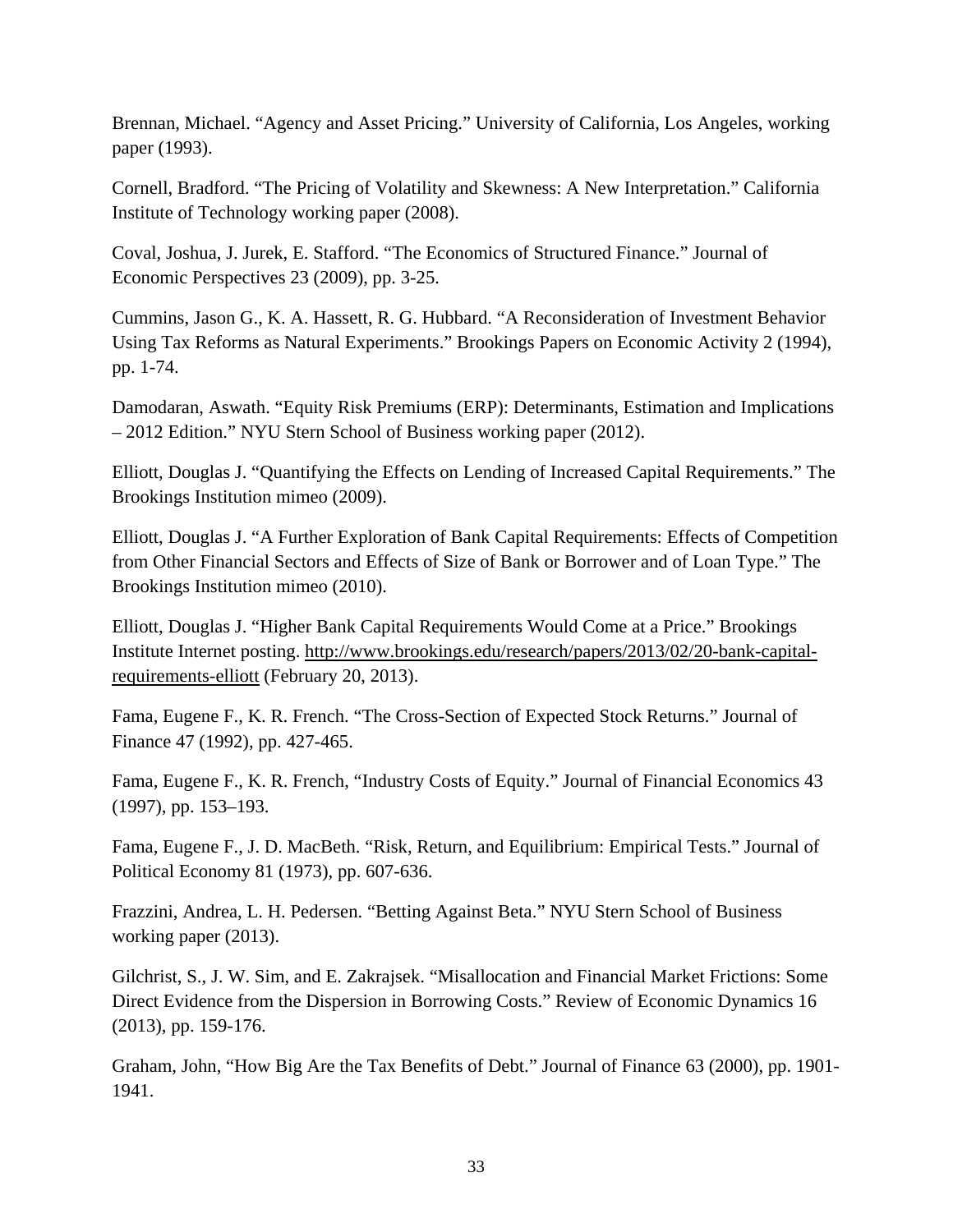Haugen, Robert A., A. J. Heins, "Risk and the Rate of Return on Financial Assets: Some Old Wine in New Bottles." Journal of Financial and Quantitative Analysis 10 (1975), pp. 775-784.

Hong, Harrison, D. Sraer. "Speculative Betas." Princeton University working paper (2012).

Ibbotson Associates, 2012, *Ibbotson SBBI 2012 Classic Yearbook* (Morningstar, Chicago).

Jegadeesh, Narasimhan, S. Titman, "Returns to Buying Winners and Selling Losers: Implications for Stock Market Efficiency." Journal of Finance 48 (1993), pp. 65-91.

Karceski, Jason. "Returns-Chasing Behavior, Mutual Funds, and Beta's Death. " Journal of Financial and Quantitative Analysis 37 (2002), pp. 559-594.

Kashyap, Anil K., Stein, J. C., and S. Hanson. "An Analysis of the Impact of 'Substantially Heightened' Capital Requirements on Large Financial Institutions." Harvard University working paper (2010).

Kumar, Alok. "Who Gambles in the Stock Market?" Journal of Finance 64 (2009), pp. 1889-1933.

Macroeconomic Assessment Group of the Basel Committee on Banking Supervision. "Assessing the Macroeconomic Impact of the Transition to Stronger Capital and Liquidity Requirements – Final Report." Bank for International Settlements mimeo (2010).

Mehra, Rajnish. Handbook of the Equity Risk Premium. Amsterdam: Elsevier, 2008.

Mehra, Rajnish, E. C. Prescott. "The Equity Premium: A Puzzle." Journal of Monetary Economics 15 (1985), pp. 145-161.

Philippon, Thomas. "The Bond Market's q." Quarterly Journal of Economics 124 (2009), pp. 1011-1056.

Santos, Andre Oliveira, D. Elliott. "Estimating the Costs of Financial Regulation." IMF Staff Discussion Note (2012).

Saunders, Anthony, and M. Cornett. Financial Institutions Management: A Risk Management Approach. Seventh Edition. New York: McGraw-Hill (2010).

Tversky, Amos, D. Kahneman. "Advances in Prospect Theory: Cumulative Representation of Uncertainty." Journal of Risk and Uncertainty 5 (1992), pp. 297-323.

Van den Heuvel, Skander J. "The Welfare Cost of Bank Capital Requirements." Journal of Monetary Economics 55 (2008), pp. 298-320.

Yang, Emily. "Bank Capital and Regulation." Federal Reserve Bank of New York presentation http://www.newyorkfed.org/education/pdf/2012/Yang\_bank\_capital\_regulation.pdf. (March 20, 2012).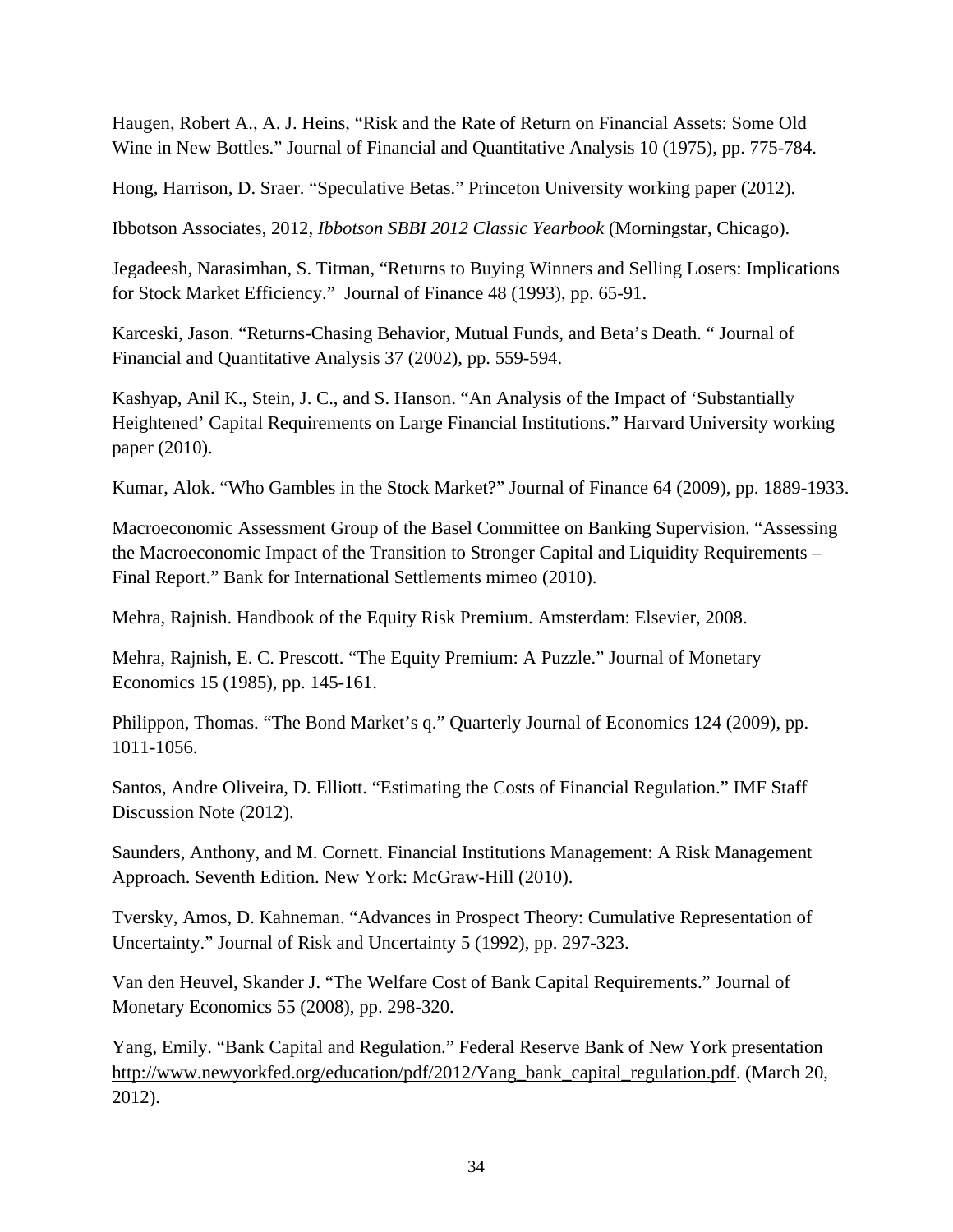**Figure 1. Pre-ranking Beta in the Banking Industry, Value-Weighted.** Value-weighted pre-ranking beta, July 1971 through December 2011. We define the banking industry as the union of the banking SIC codes from Ken French's definition of 48 industries and the three-digit SIC 671, which includes bank holding companies. Preranking beta is computed by regressing a minimum of 24 months and a maximum of 60 months of trailing holding period returns (RET) on the corresponding CRSP value-weighted market holding period returns (VWRETD). The sample is divided into low (bottom 30%), medium (middle 40%), and high (top 30%) portfolios according to preranking beta. The sample includes firms for which we can compute a valid beta, with at least 24 monthly holding period return (RET) observations, a valid market capitalization, with a nonmissing price (PRC) and shares outstanding (SHROUT) observation, and at least one holding period return following a valid beta.

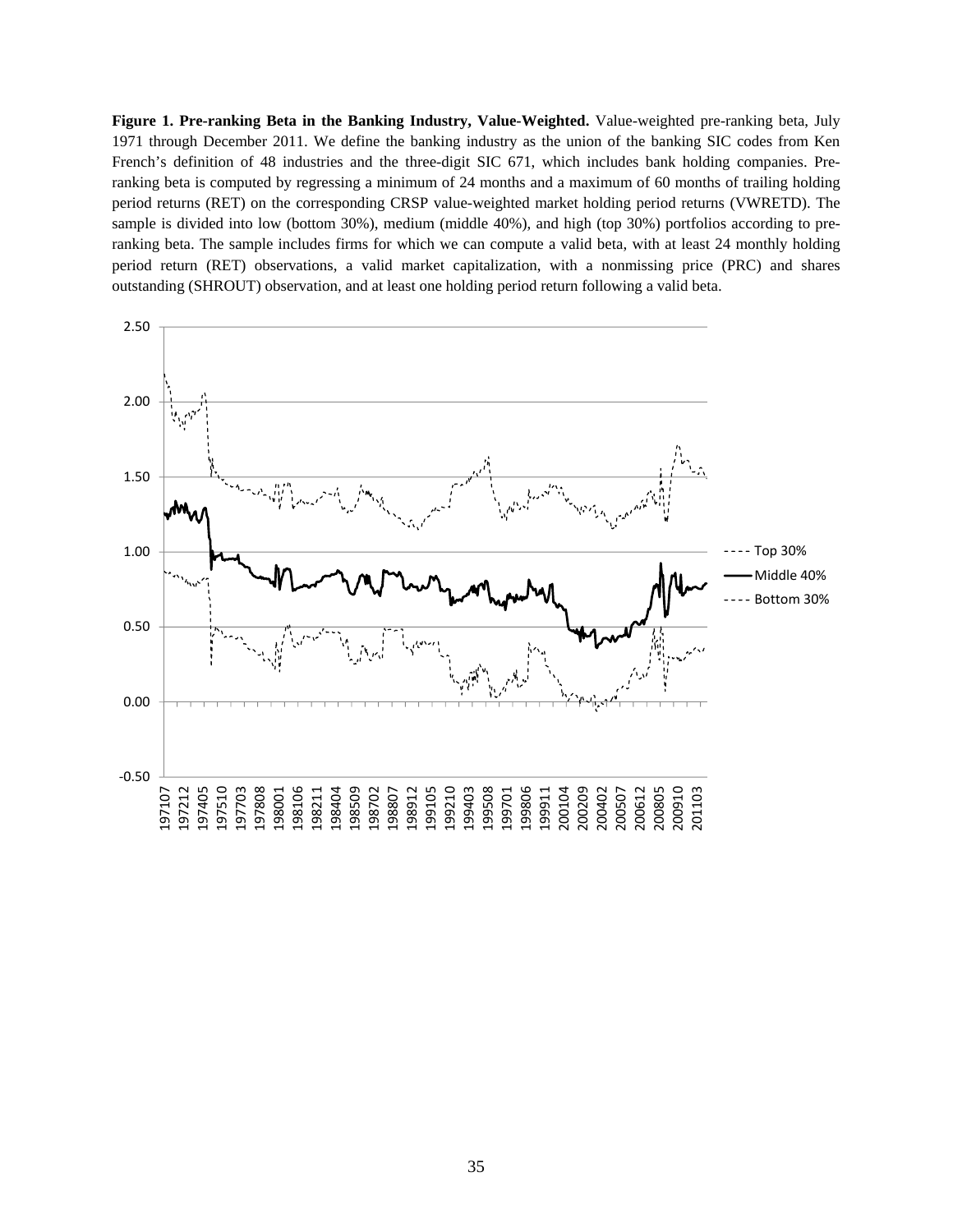**Figure 2. Bank Capital and Beta: Empirical Predictions.** Exogenous changes in the inverse capital ratio on the xaxis should be associated linearly with increases in equity beta if the changes in capital are exogenous and the debt is approximately risk free. The slope is equal to the asset beta. Endogenous leverage choice, where a bank chooses higher or lower leverage to match its asset beta risk, or risky debt will both tend to flatten the predicted relationship.

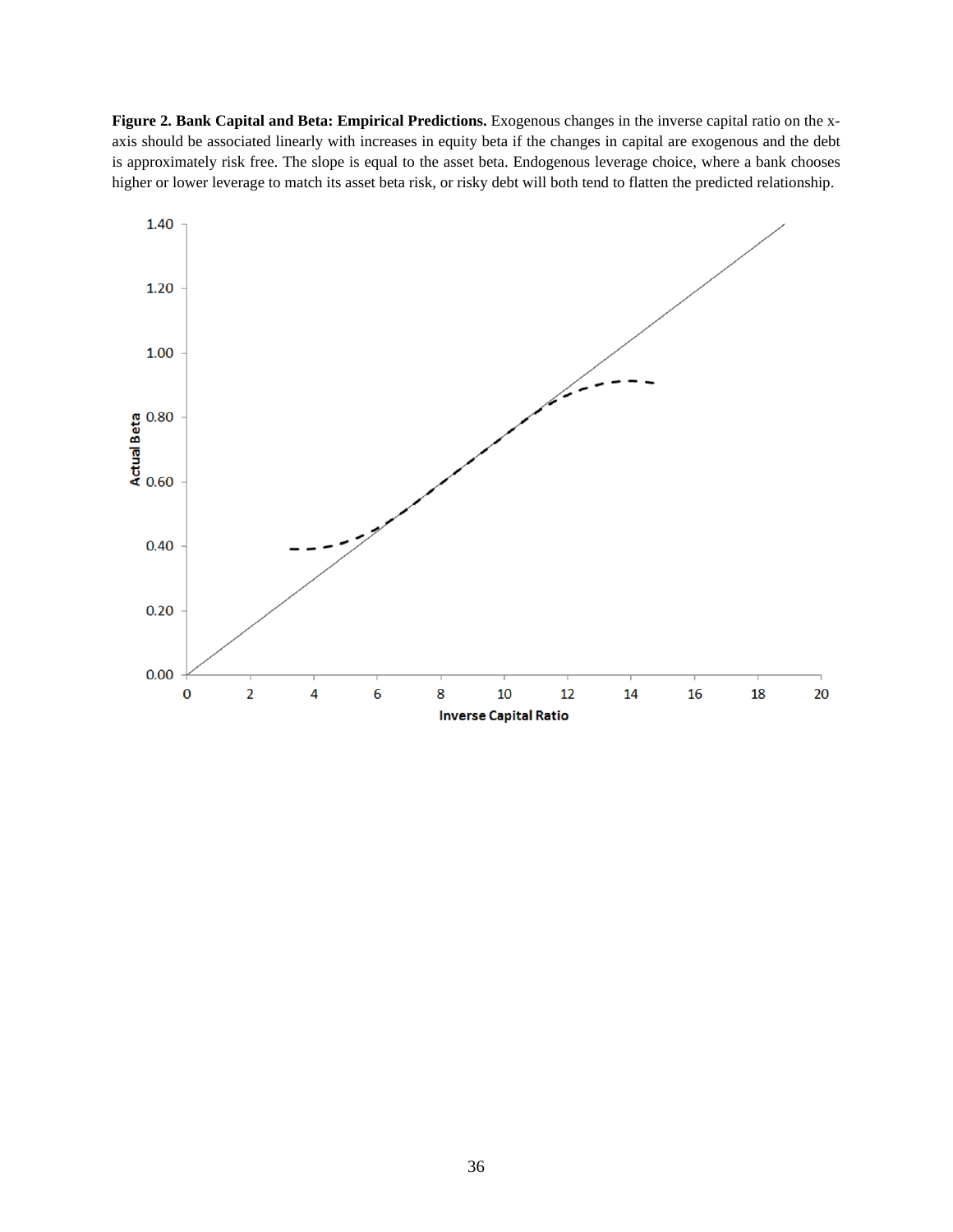**Figure 3. Kernel regressions of future beta on the inverse capital ratio.** The dependent variable is the forward beta, computed by regressing a minimum of 24 months and a maximum of 60 months of future holding period returns (RET) in excess of the riskless rate on the corresponding CRSP value-weighted market holding period returns (VWRETD, also in excess of the riskless rate). The independent variable is the ratio of total risk-based capital (RCFD3792) to Tier 1 capital (RCFD8274). Panel A includes all banks. Panel B includes only banks above the median market capitalization in each month. The local polynomial regressions use a Epanechnikov kernel, with 20 bins and smoothing interval of 0.1.

Panel A. All banks



Panel B. Large banks

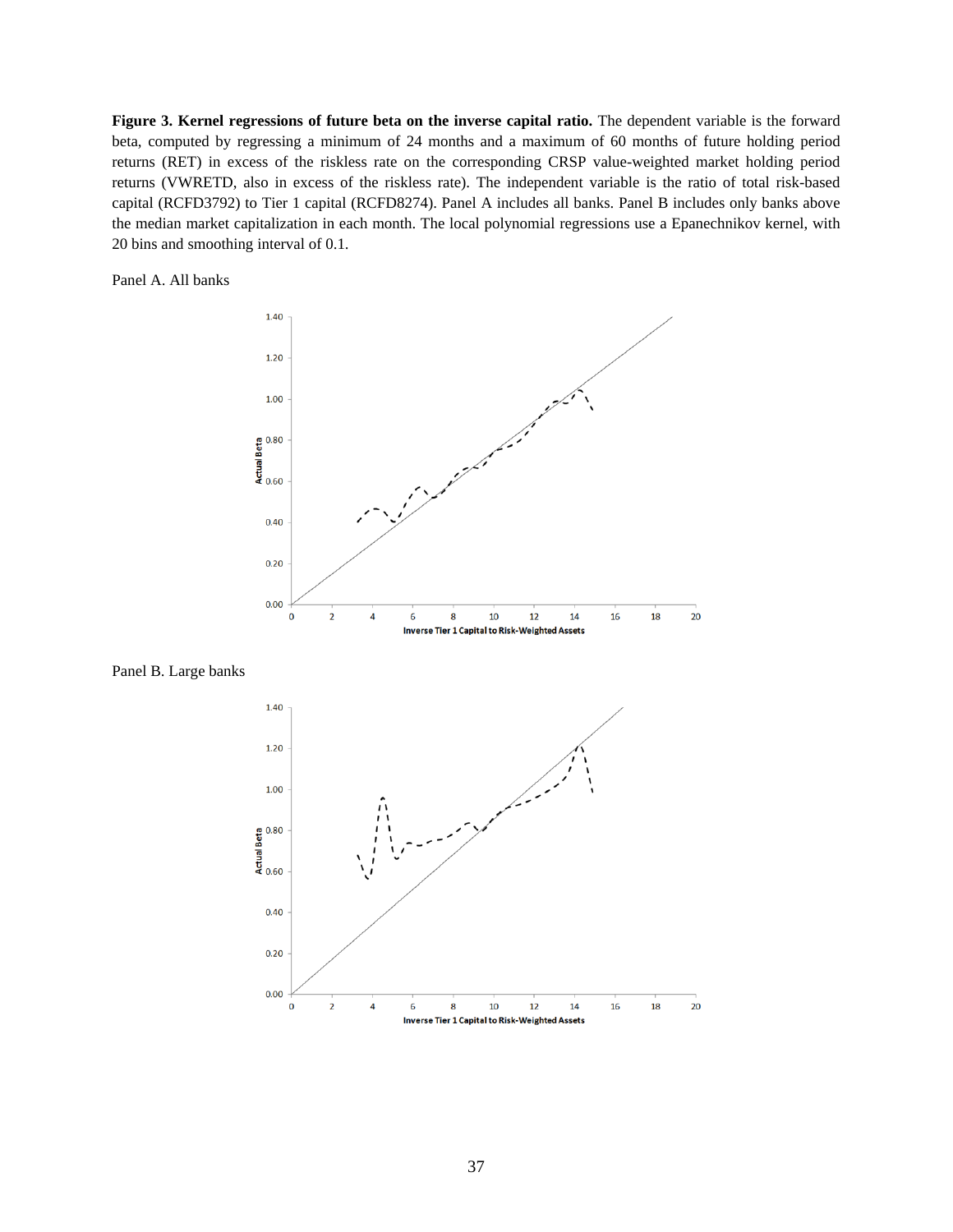**Figure 4. Beta Sorted Portfolio Returns.** Portfolio returns for low, medium, and high beta bank stocks. Each portfolio total return in excess of the riskless rate is computed using either equal or value weights. The sample is divided within each month into low (bottom 30%), medium (middle 40%), and high (top 30%) portfolios according to pre-ranking beta. Pre-ranking beta and the sample are described in Table 2.



Panel A. Equal Weighted Portfolio

Panel B. Value Weighted Portfolio

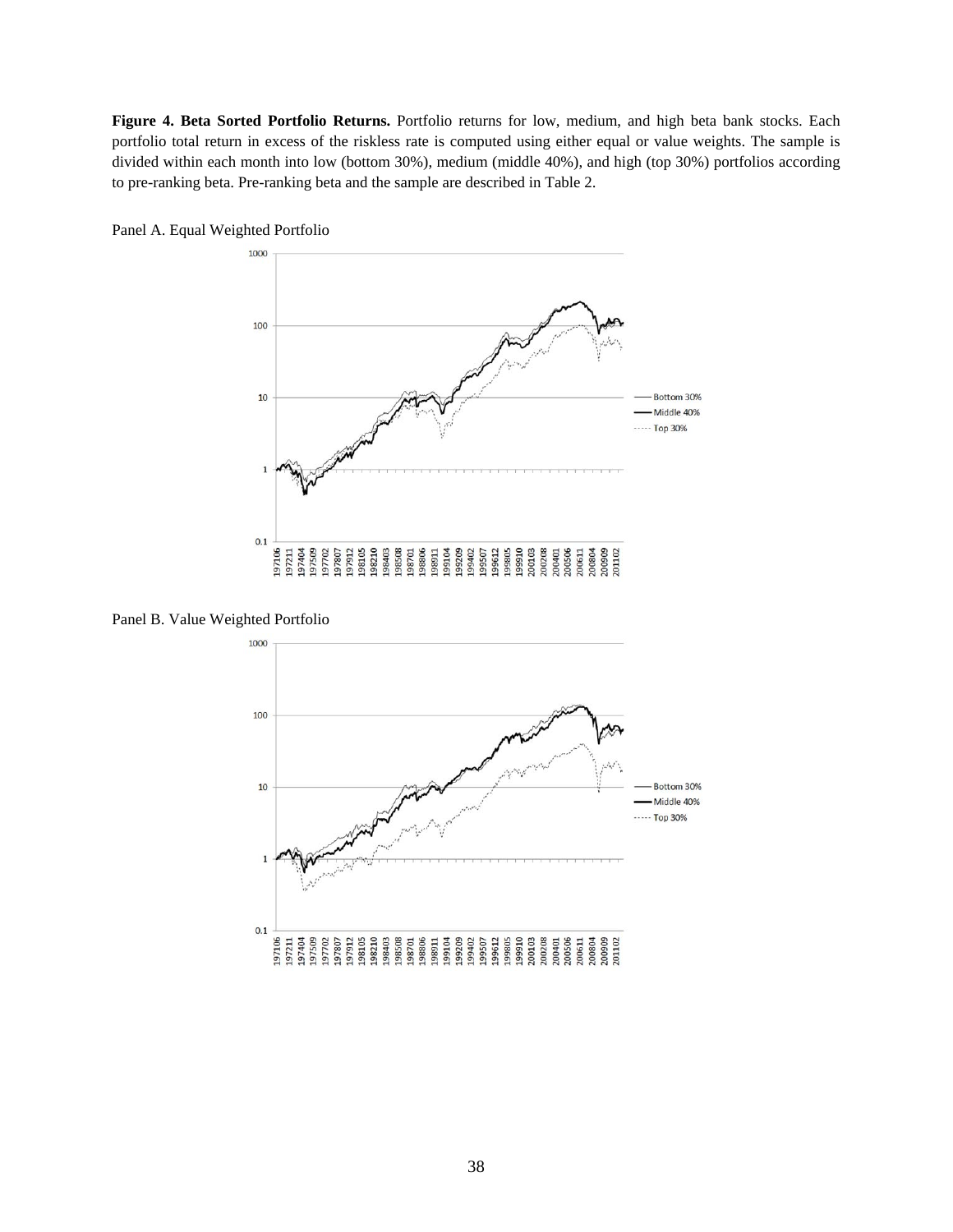**Figure 5. The Estimated Size of the Low Risk Anomaly in the Banking Industry.** Plots of CAPM and Fama-French 3-Factor alpha and beta for six portfolios. The alphas and betas are described in Table 6. Slopes from linear regressions of alpha on beta are shown on the plots. Panel A shows the results for the banking industry as defined in Table 1. Panel B excludes the peak to trough periods in the middle bank portfolio from October 1989 through October 1990 and from January 2007 through February 2009. Excluding the periods of poor ex post performance increases the alpha estimates.

Panel A. Banks



Panel B. Banks, Excluding Two Crisis Periods

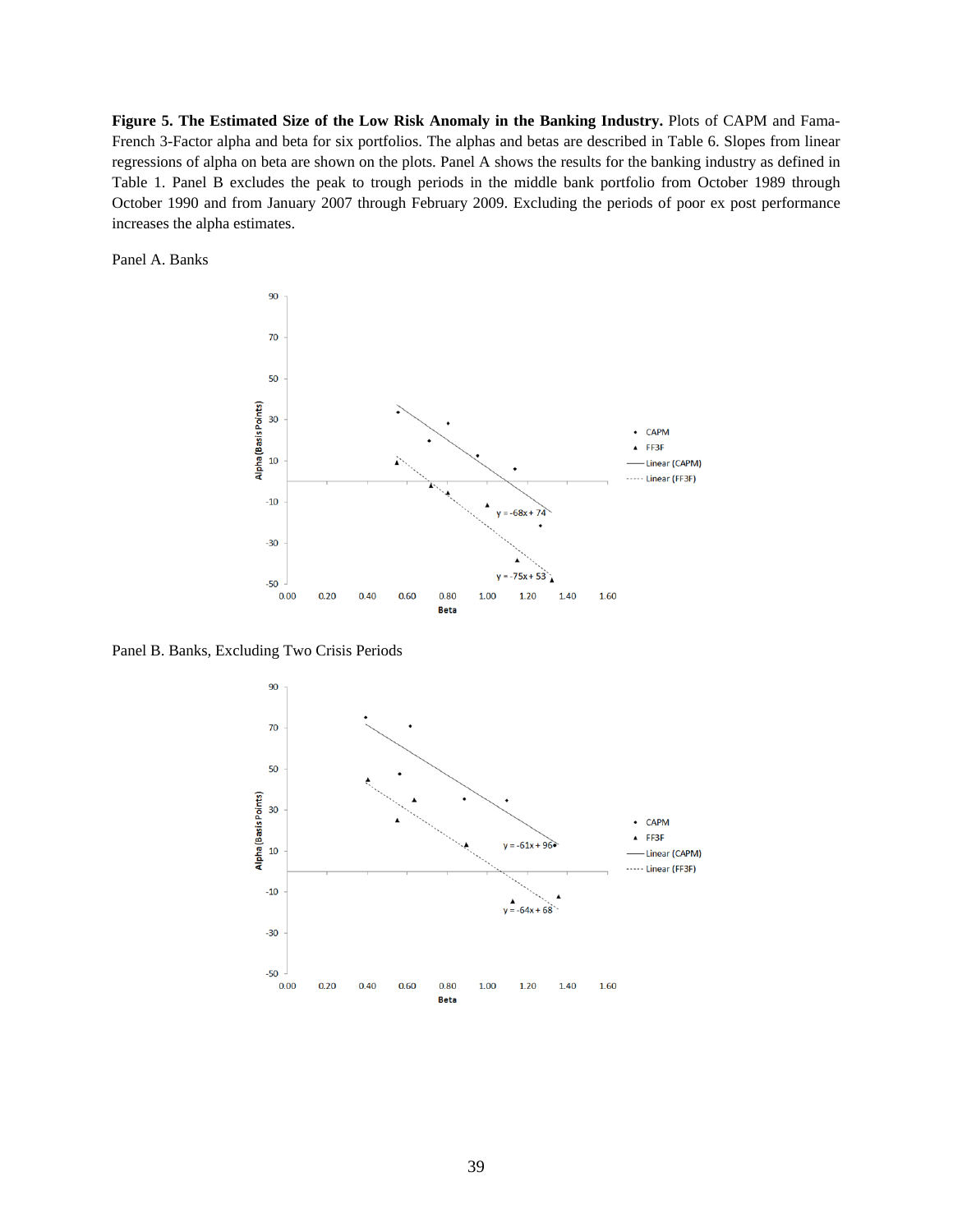**Figure 6. The Estimated Size of the Low Risk Anomaly for All Firms.** Plots of CAPM and Fama-French 3- Factor alpha and beta for six portfolios. The alphas and betas are estimated as in Table 6, but for all CRSP firms. Slopes from linear regressions of alpha on beta are shown on the plots.

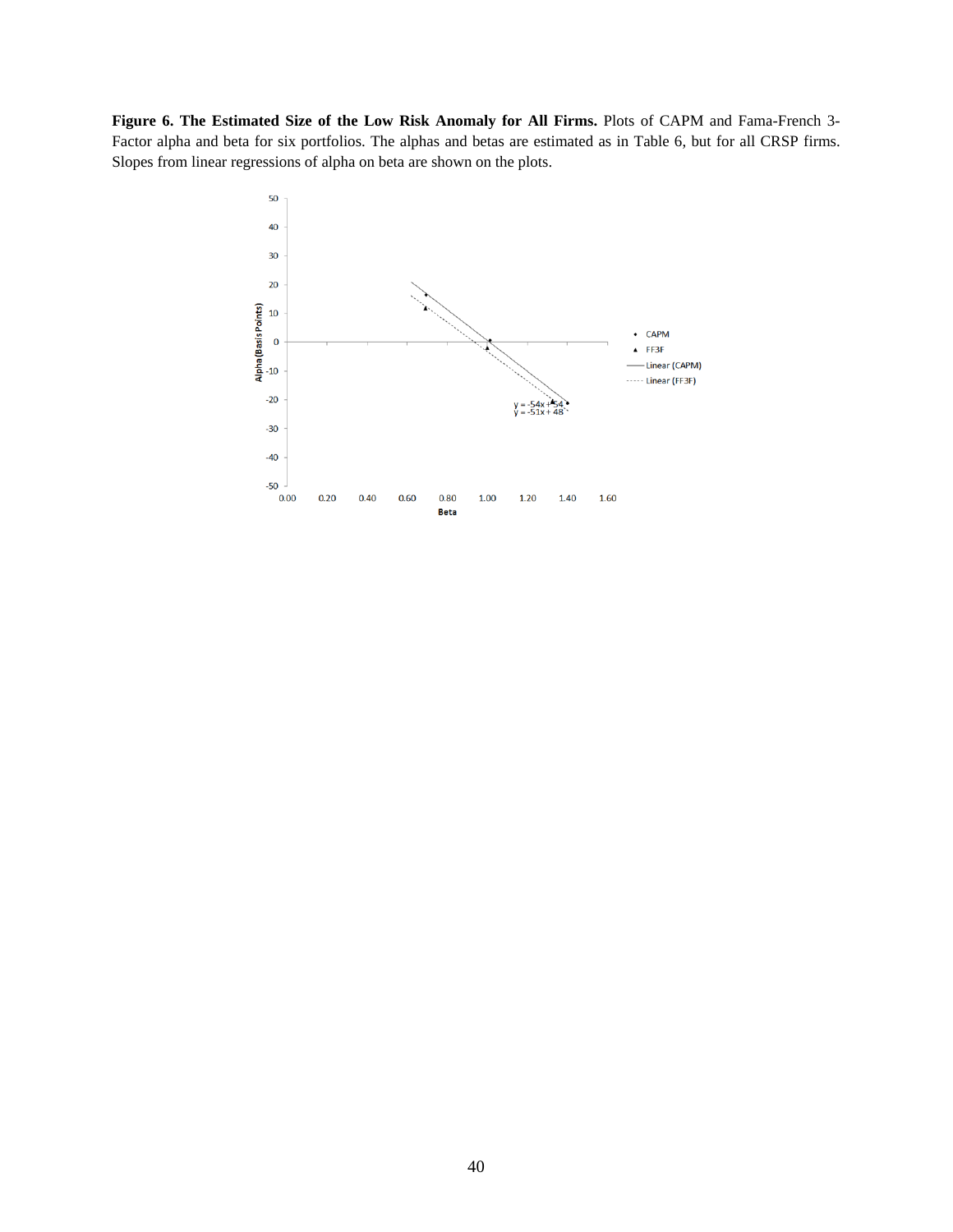**Table 1. Banking Industry.** Number of firms in each industry group by decade and overall, July 1971 through December 2011. We define the banking industry as the union of the banking SIC codes from Ken French's data library definition of 48 industries and the three-digit SIC 671, which includes bank holding companies. The sample includes firms for which we can compute a valid beta, with at least 24 monthly holding period return (RET) observations, a valid market capitalization, with a nonmissing price (PRC) and shares outstanding (SHROUT) observation, and at least one holding period return following a valid beta. There are relatively few publicly traded banks in the first half of the CRSP sample, so we focus on the second half, using July 1971 as a start date. Table 8 shows the full sample as a robustness check.

|                 |                                           | <b>CRSP</b> Firms |                  |                  |                |                |  |  |  |
|-----------------|-------------------------------------------|-------------------|------------------|------------------|----------------|----------------|--|--|--|
| <b>SIC Code</b> | <b>Industry</b>                           | 1971-<br>1979     | 1980-<br>1989    | 1990-<br>1999    | 2000-<br>2011  | <b>Total</b>   |  |  |  |
| 6000-6000       | Depository institutions                   | $\boldsymbol{0}$  | $\Omega$         | 1                | 2              | 3              |  |  |  |
| 6020-6020       | Commercial banks                          | 1                 | 213              | 465              | 334            | 597            |  |  |  |
| 6021-6021       | National commercial banks                 | $\boldsymbol{0}$  | $\overline{4}$   | 51               | 144            | 165            |  |  |  |
| 6022-6022       | State banks - Fed Res System              | 13                | 30               | 76               | 229            | 276            |  |  |  |
| 6023-6024       | State banks - not Fed Res System          | 15                | 31               | 7                | $\overline{0}$ | 33             |  |  |  |
| 6025-6025       | National banks - Fed Res System           | 62                | 120              | 45               | $\overline{4}$ | 131            |  |  |  |
| 6026-6026       | National banks - not Fed Res System       | $\boldsymbol{0}$  | 1                | 2                | $\theta$       | $\overline{2}$ |  |  |  |
| 6027-6027       | National banks, not FDIC                  | $\boldsymbol{0}$  | 1                | $\boldsymbol{0}$ | $\theta$       | 1              |  |  |  |
| 6028-6029       | <b>Banks</b>                              | 1                 | 1                | 7                | 46             | 48             |  |  |  |
| 6030-6036       | Savings institutions                      | $\boldsymbol{0}$  | 142              | 463              | 427            | 674            |  |  |  |
| 6040-6059       | <b>Other Banks</b>                        | $\overline{4}$    | 11               | 5                | 1              | 13             |  |  |  |
| 6060-6062       | Credit unions                             | $\boldsymbol{0}$  | $\boldsymbol{0}$ | 10               | 1              | 10             |  |  |  |
| 6120-6129       | S&Ls                                      | 29                | 130              | 20               | $\overline{4}$ | 142            |  |  |  |
| 6130-6139       | Agricultural credit institutions          | $\theta$          | 1                | 1                | $\theta$       | $\mathbf{1}$   |  |  |  |
| 6140-6149       | Personal credit institutions (Beneficial) | 23                | 21               | 47               | 40             | 92             |  |  |  |
| 6150-6159       | Business credit institutions              | 9                 | 33               | 56               | 56             | 115            |  |  |  |
| 6160-6169       | Mortgage bankers                          | 16                | 34               | 68               | 52             | 119            |  |  |  |
| 6170-6179       | Finance lessors                           | $\boldsymbol{0}$  | $\boldsymbol{0}$ | 3                | 1              | 3              |  |  |  |
| 6190-6199       | Financial services                        | $\boldsymbol{0}$  | 2                | 3                | $\overline{2}$ | 7              |  |  |  |
| 6710-6719       | Holding offices                           | 315               | 852              | 968              | 182            | 1520           |  |  |  |
|                 | <b>Total</b>                              | 485               | 1,394            | 1,786            | 1,316          | 3,952          |  |  |  |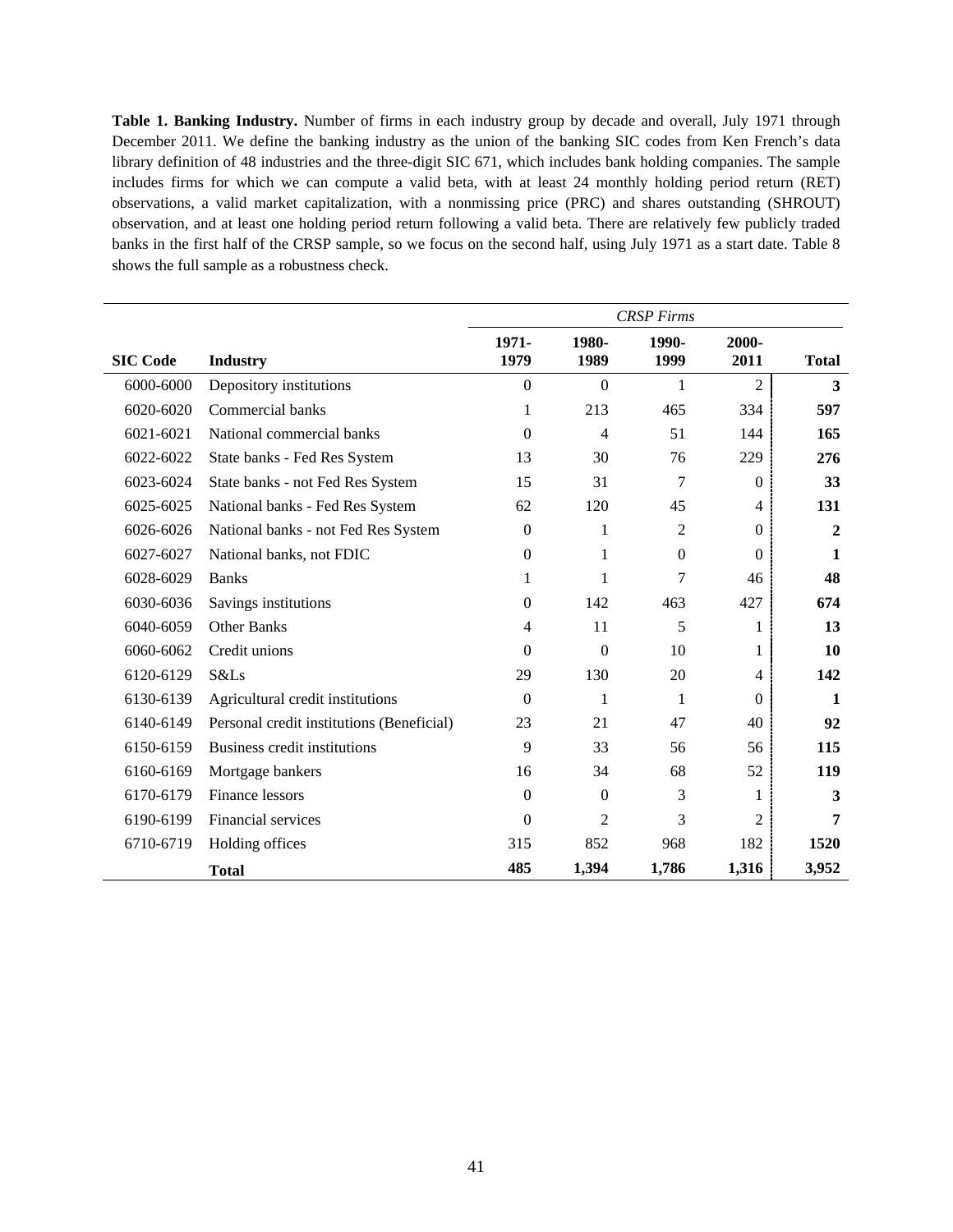**Table 2. Summary Statistics: CRSP Data.** Summary statistics by pre-ranking risk, July 1971 through December 2011. We define the banking industry as the union of the banking SIC codes from Ken French's definition of 48 industries and the three-digit SIC 671, which includes bank holding companies. Pre-ranking beta is computed by regressing a minimum of 24 months and a maximum of 60 months of trailing holding period returns in excess of the riskless rate on the corresponding CRSP value-weighted market holding period returns (VWRETD, also in excess of the riskless rate). Pre-ranking root mean squared error uses the residuals from these regressions. In the first two panels, the sample is divided within each month into low (bottom 30%), medium (middle 40%), and high (top 30%) portfolios according to pre-ranking beta. The last panel sorts by RMSE. Market capitalization is equal to price (PRC) times shares outstanding (SHROUT). Book-to-market ratio is the ratio of book equity to market capitalization. Book equity is computed as described in Ken French's data library. The sample includes firms for which we can compute a valid beta, with at least 24 monthly holding period return (RET) observations, a valid market capitalization, with a nonmissing price (PRC) and shares outstanding (SHROUT) observation, and at least one holding period return following a valid beta.

|                                          |             |                      | Pre-Ranking Risk |                      |             |                   |
|------------------------------------------|-------------|----------------------|------------------|----------------------|-------------|-------------------|
|                                          | $\mathbf N$ | <b>Bottom</b><br>30% | $\mathbf N$      | <b>Middle</b><br>40% | $\mathbf N$ | <b>Top</b><br>30% |
| Panel A. Means, Pre-Ranking Beta Sorts   |             |                      |                  |                      |             |                   |
| Pre-Ranking Beta                         | 82,082      | 0.18                 | 109,456          | 0.68                 | 80,493      | 1.37              |
| Decile                                   | 82,082      | 2.00                 | 109,456          | 5.50                 | 80,493      | 8.99              |
| Pre-Ranking Root Mean Squared Error (%)  | 82,082      | 8.05                 | 109,456          | 8.37                 | 80,493      | 10.94             |
| Decile                                   | 82,082      | 4.69                 | 109,456          | 5.15                 | 80,493      | 6.69              |
| Market Capitalization (\$M)              | 82,082      | 210.6                | 109,456          | 702.8                | 80,493      | 3,012.0           |
| <b>Book-to-Market Ratio</b>              | 54,356      | 1.39                 | 86,643           | 1.87                 | 66,955      | 3.63              |
| Return from t-12 through t-2 (%)         | 81,312      | 12.62                | 109,075          | 14.00                | 80,135      | 14.06             |
| Panel B. Medians, Pre-Ranking Beta Sorts |             |                      |                  |                      |             |                   |
| Pre-Ranking Beta                         |             | 0.21                 |                  | 0.67                 |             | 1.27              |
| Decile                                   |             | 2.00                 |                  | 5.00                 |             | 9.00              |
| Pre-Ranking Root Mean Squared Error (%)  |             | 6.89                 |                  | 7.35                 |             | 9.43              |
| Decile                                   |             | 4.00                 |                  | 5.00                 |             | 7.00              |
| <b>Market Capitalization</b>             |             | 47.3                 |                  | 95.8                 |             | 196.1             |
| <b>Book-to-Market Ratio</b>              |             | 0.76                 |                  | 0.76                 |             | 0.76              |
| Return from t-12 through t-2 (%)         |             | 8.86                 |                  | 11.11                |             | 10.29             |
| Panel C. Means, Pre-Ranking RMSE Sorts   |             |                      |                  |                      |             |                   |
| Pre-Ranking Beta                         | 82,420      | 0.56                 | 109,288          | 0.71                 | 80,323      | 0.95              |
| Decile                                   | 82,420      | 4.52                 | 109,288          | 5.45                 | 80,323      | 6.50              |
| Pre-Ranking Root Mean Squared Error (%)  | 82,420      | 5.39                 | 109,288          | 7.94                 | 80,323      | 14.26             |
| Decile                                   | 82,420      | 2.00                 | 109,288          | 5.50                 | 80,323      | 8.99              |
| Market Capitalization (\$M)              | 82,420      | 2,172.5              | 109,288          | 1,141.1              | 80,323      | 409.5             |
| <b>Book-to-Market Ratio</b>              | 66,126      | 1.77                 | 84,061           | 2.23                 | 57,767      | 3.04              |
| Return from t-12 through t-2 (%)         | 82,048      | 13.52                | 108,730          | 14.00                | 79,744      | 13.14             |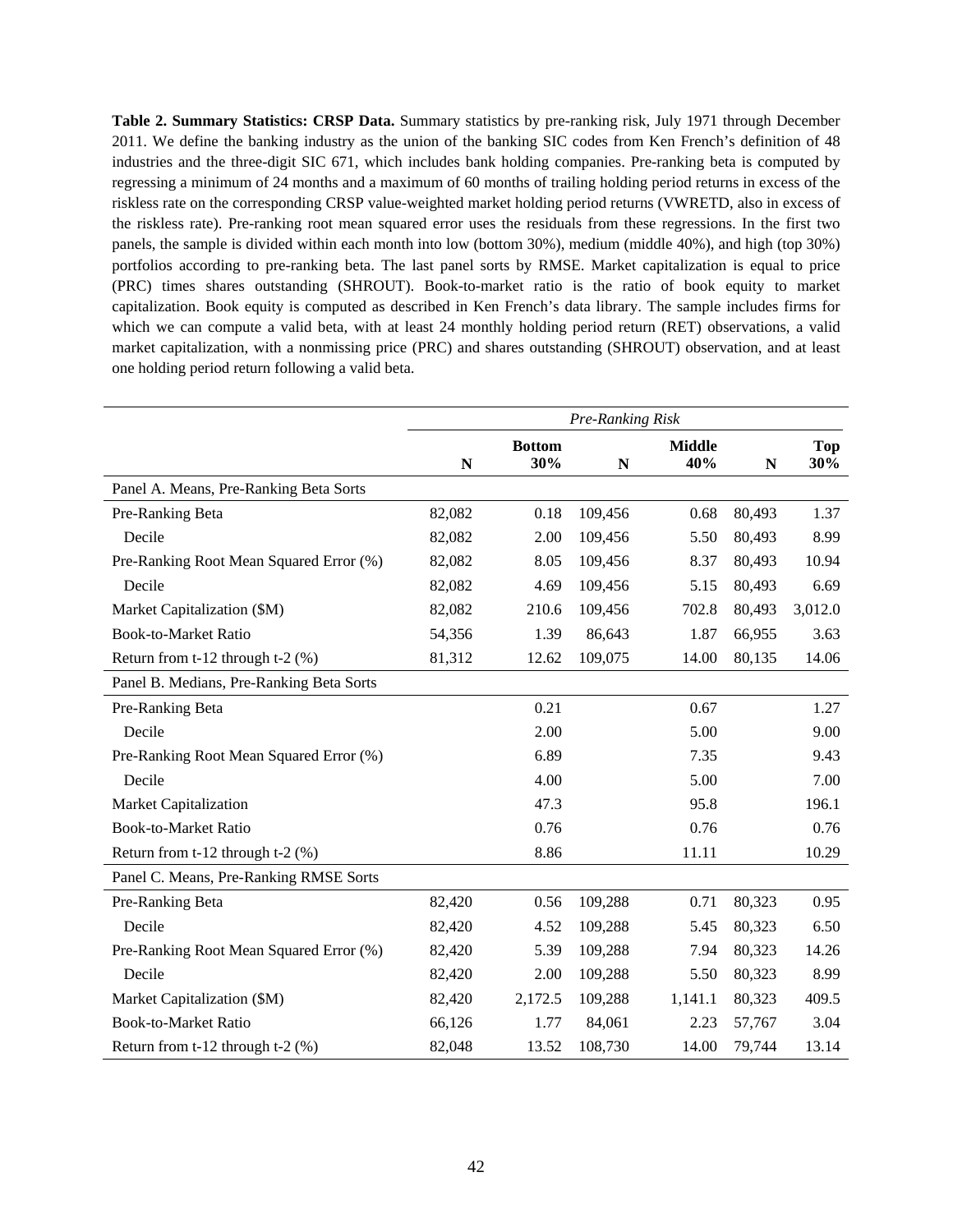**Table 3. Realized Portfolio Beta and Bank Capital.** Portfolio betas by capital adequacy decile, March 1996 through February 2011. The sample is divided within each month into ten decile portfolios according to capital. Each portfolio total return in excess of the riskless rate is computed using either equal or value weights. The first two columns use the ratio of total equity capital (RCFD3210) divided by average total assets (RCFD3368). The second two columns use Tier 1 capital (RCFD8274) in place of total equity capital. The third two columns use total risk-based capital (RCFD3792) in place of total equity capital. The fourth and fifth pairs of columns use total riskweighted assets (RCFDa223) in place of average total assets. The sample runs from March 1996, the first date where RCFD8274 is available, through February 2011. It includes 74,105 firm-months for which we can compute capital ratios from the Federal Reserve Bank, a valid market capitalization, with a nonmissing price (PRC) and shares outstanding (SHROUT) observation, and at least one holding period return following a valid capital ratio.

| <b>Decile</b><br><b>Sorts</b><br>By: | <b>Equity to Assets</b> |           | Tier 1 Capital to<br>Assets |           | Risk-Based<br>Capital to Assets                                              |           | Tier 1 Capital to<br>Risk-Weighted<br>Assets |           | Risk-Based Capital<br>to Risk-Weighted<br>Assets |           |
|--------------------------------------|-------------------------|-----------|-----------------------------|-----------|------------------------------------------------------------------------------|-----------|----------------------------------------------|-----------|--------------------------------------------------|-----------|
|                                      | EW                      | <b>VW</b> | EW                          | <b>VW</b> | EW                                                                           | <b>VW</b> | EW                                           | <b>VW</b> | EW                                               | <b>VW</b> |
|                                      |                         |           |                             |           | Panel A. Capital Adequacy (%), Decile Median and Value-Weighted Mean         |           |                                              |           |                                                  |           |
| 1                                    | 6.58                    | 6.58      | 6.15                        | 6.27      | 7.02                                                                         | 6.78      | 8.24                                         | 8.16      | 10.26                                            | 10.45     |
| $\overline{2}$                       | 7.54                    | 7.60      | 6.84                        | 6.85      | 7.81                                                                         | 8.05      | 9.30                                         | 9.30      | 10.79                                            | 10.91     |
| 3                                    | 8.05                    | 8.03      | 7.23                        | 7.27      | 8.27                                                                         | 8.44      | 9.77                                         | 9.85      | 11.17                                            | 11.23     |
| 4                                    | 8.46                    | 8.66      | 7.55                        | 7.55      | 8.62                                                                         | 8.74      | 10.17                                        | 10.30     | 11.54                                            | 11.55     |
| 5                                    | 8.82                    | 8.92      | 7.88                        | 7.87      | 8.94                                                                         | 9.03      | 10.61                                        | 10.83     | 11.93                                            | 12.00     |
| 6                                    | 9.19                    | 9.25      | 8.21                        | 8.24      | 9.27                                                                         | 9.39      | 11.11                                        | 11.29     | 12.41                                            | 12.38     |
| 7                                    | 9.64                    | 9.94      | 8.59                        | 8.66      | 9.67                                                                         | 9.73      | 11.70                                        | 11.90     | 12.98                                            | 13.01     |
| 8                                    | 10.17                   | 10.74     | 9.09                        | 9.05      | 10.16                                                                        | 10.19     | 12.51                                        | 12.60     | 13.77                                            | 13.70     |
| 9                                    | 11.00                   | 10.92     | 9.81                        | 9.95      | 10.87                                                                        | 10.78     | 13.94                                        | 14.02     | 15.18                                            | 15.17     |
| 10                                   | 13.24                   | 15.26     | 11.45                       | 14.33     | 12.51                                                                        | 13.74     | 17.26                                        | 18.36     | 18.45                                            | 19.82     |
| $10-1$                               | 6.66                    | 8.68      | 5.29                        | 8.06      | 5.48                                                                         | 6.96      | 9.02                                         | 10.20     | 8.20                                             | 9.37      |
|                                      |                         |           |                             |           | Panel B. Realized Portfolio Beta, Equal and Value-Weighted Decile Portfolios |           |                                              |           |                                                  |           |
| 1                                    | 0.80                    | 1.20      | 0.86                        | 1.35      | 0.78                                                                         | 0.97      | 0.93                                         | 1.24      | 0.76                                             | 0.80      |
| $\overline{2}$                       | 0.65                    | 1.18      | 0.74                        | 1.12      | 0.64                                                                         | 0.88      | 0.82                                         | 1.16      | 0.75                                             | 0.89      |
| 3                                    | 0.60                    | 0.78      | 0.68                        | 0.95      | 0.65                                                                         | 1.04      | 0.67                                         | 1.29      | 0.71                                             | 1.00      |
| 4                                    | 0.65                    | 1.04      | 0.67                        | 0.92      | 0.65                                                                         | 1.19      | 0.66                                         | 1.11      | 0.70                                             | 1.11      |
| 5                                    | 0.70                    | 1.11      | 0.66                        | 1.05      | 0.64                                                                         | 1.12      | 0.63                                         | 0.96      | 0.67                                             | 1.06      |
| 6                                    | 0.70                    | 1.05      | 0.69                        | 1.12      | 0.68                                                                         | 1.07      | 0.69                                         | 0.98      | 0.73                                             | 1.19      |
| $\tau$                               | 0.66                    | 1.26      | 0.60                        | 1.00      | 0.63                                                                         | 1.16      | 0.61                                         | 0.76      | 0.64                                             | 1.14      |
| $8\,$                                | 0.59                    | 1.19      | 0.64                        | 1.02      | 0.63                                                                         | 1.10      | 0.63                                         | 0.92      | 0.64                                             | 1.14      |
| 9                                    | 0.66                    | 1.03      | 0.54                        | 0.81      | 0.71                                                                         | 1.23      | 0.50                                         | 1.08      | 0.55                                             | 1.03      |
| 10                                   | 0.63                    | 1.23      | 0.57                        | 1.24      | 0.63                                                                         | 1.27      | 0.50                                         | 0.91      | 0.49                                             | 0.96      |
| $10-1$                               | $-0.18$                 | 0.03      | $-0.28$                     | $-0.11$   | $-0.15$                                                                      | 0.30      | $-0.43$                                      | $-0.34$   | $-0.26$                                          | 0.16      |
| Panel C. T-Stats for Panel B         |                         |           |                             |           |                                                                              |           |                                              |           |                                                  |           |
| $10-1$                               | $[-1.8]$                | [0.3]     | $[-2.8]$                    | $[-1.1]$  | $[-1.6]$                                                                     | [3.3]     | $[-4.0]$                                     | $[-3.6]$  | $[-2.5]$                                         | [1.5]     |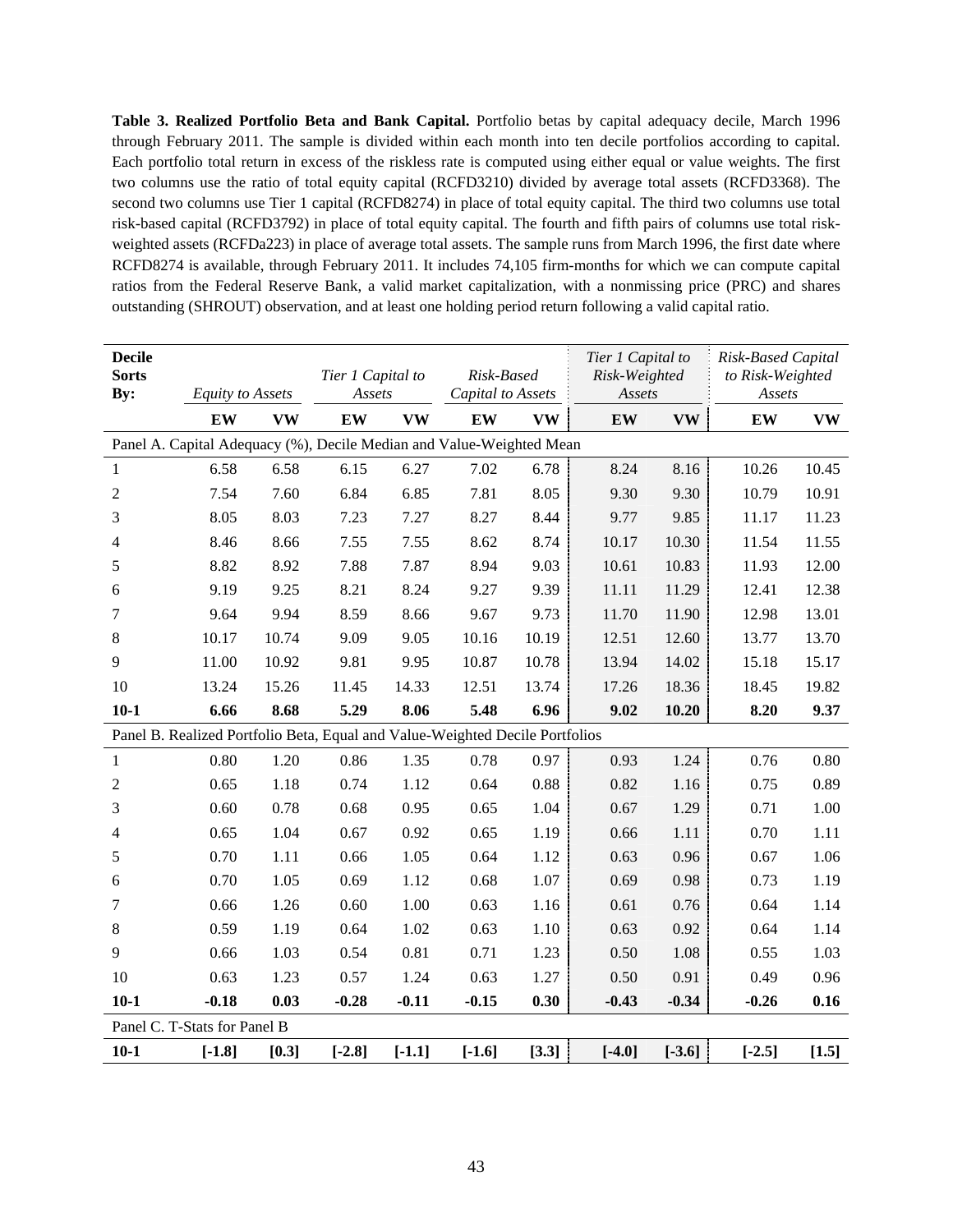**Table 4. Bank Capital and Forward Systematic and Idiosyncratic Risk.** Regressions of forward beta or idiosyncratic risk on measures of bank capital. The dependent variable in Panels A and B is the forward beta, computed by regressing a minimum of 24 months and a maximum of 60 months of trailing holding period returns in excess of the riskless rate on the corresponding CRSP value-weighted market holding period returns (VWRETD, also in excess of the riskless rate). The dependent variable in Panels C and D is the root mean squared residual from these regressions. Both are Winsorized at 1% and 99%. The first two columns use the ratio of total equity capital (RCFD3210) divided by average total assets (RCFD3368) as the independent variable. The second two columns use Tier 1 capital (RCFD8274) in place of total equity capital. The third two columns use total risk-based capital (RCFD3792) in place of total equity capital. The fourth and fifth pairs of columns use total risk-weighted assets (RCFDa223) in place of average total assets. The sample runs from March 1996, the first date where RCFD8274 is available, through December 2010. The last forward beta that we can compute is in December 2010, using CRSP data through December 2012.

|                                                                            | Tier 1 Capital<br>to Assets<br><b>Equity to Assets</b> |          |          |          | Risk-Based<br>Capital to |          | Tier 1 Capital<br>to Risk-<br>Weighted | Risk-Based<br>Capital to<br>Risk-Weighted<br>Assets |       |         |
|----------------------------------------------------------------------------|--------------------------------------------------------|----------|----------|----------|--------------------------|----------|----------------------------------------|-----------------------------------------------------|-------|---------|
|                                                                            |                                                        |          |          |          | Assets                   |          |                                        | Assets                                              |       |         |
| Panel A: Fama-MacBeth, Dependent Variable is Forward Beta                  | Coef                                                   | [T]      | Coef     | [T]      | <b>Coef</b>              | [T]      | Coef                                   | [T]                                                 | Coef  | [T]     |
|                                                                            |                                                        |          |          |          |                          |          |                                        |                                                     |       |         |
| <b>Inverse Capital Ratio</b>                                               | 0.011                                                  | [5.8]    | 0.031    | [20.8]   | 0.011                    | [9.2]    | 0.058                                  | [27.4]                                              | 0.056 | [23.5]  |
| Intercept                                                                  | 0.549                                                  | [18.6]   | 0.297    | [12.4]   | 0.560                    | [31.3]   | 0.160                                  | [7.2]                                               | 0.234 | [11.2]  |
| Observations                                                               |                                                        | 59,316   |          | 59,316   |                          | 59,316   |                                        | 59,316                                              |       | 59,316  |
| T                                                                          |                                                        | 178      |          | 178      |                          | 178      |                                        | 178                                                 |       | 178     |
| Average R-Squared                                                          |                                                        | 0.015    |          | 0.032    |                          | 0.006    |                                        | 0.072                                               |       | 0.036   |
| Panel B: Pooled with 2D Clustering, Dependent Variable is Forward Beta     |                                                        |          |          |          |                          |          |                                        |                                                     |       |         |
| Inverse Capital Ratio                                                      | $-0.011$                                               | $[-1.5]$ | 0.019    | [2.9]    | $-0.003$                 | $[-0.4]$ | 0.058                                  | [8.0]                                               | 0.057 | [5.9]   |
| Intercept                                                                  | 0.802                                                  | [9.6]    | 0.442    | [5.3]    | 0.714                    | $[7.5]$  | 0.154                                  | $[2.3]$                                             | 0.225 | [2.8]   |
| Observations                                                               |                                                        | 59,316   |          | 59,316   |                          | 59,316   |                                        | 59,316                                              |       | 59,316  |
| Average R-Squared                                                          |                                                        | 0.002    |          | 0.007    |                          | 0.000    |                                        | 0.045                                               |       | 0.023   |
| Panel C: Fama-MacBeth, Dependent Variable is Forward RMSE (%)              |                                                        |          |          |          |                          |          |                                        |                                                     |       |         |
| Inverse Capital Ratio                                                      | 0.160                                                  | $[7.7]$  | 0.010    | $[0.5]$  | 0.032                    | $[1.2]$  | 0.332                                  | [11.0]                                              | 0.603 | [13.4]  |
| Intercept                                                                  | 7.669                                                  | [22.6]   | 9.318    | [24.5]   | 9.078                    | [20.9]   | 6.462                                  | [27.5]                                              | 4.656 | [15.7]  |
| Observations                                                               |                                                        | 59,316   |          | 59,316   |                          | 59,316   |                                        | 59,316                                              |       | 59,316  |
| T                                                                          |                                                        | 178      |          | 178      |                          | 178      |                                        | 178                                                 |       | 178     |
| Average R-Squared                                                          |                                                        | 0.028    |          | 0.013    |                          | 0.019    |                                        | 0.024                                               |       | 0.036   |
| Panel D: Pooled with 2D Clustering, Dependent Variable is Forward RMSE (%) |                                                        |          |          |          |                          |          |                                        |                                                     |       |         |
| <b>Inverse Capital Ratio</b>                                               | $-0.059$                                               | $[-0.8]$ | $-0.103$ | $[-1.6]$ | $-0.091$                 | $[-1.1]$ | 0.363                                  | [4.6]                                               | 0.678 | [6.3]   |
| Intercept                                                                  | 10.101                                                 | [11.0]   | 10.720   | [12.4]   | 10.436                   | [10.9]   | 6.176                                  | [9.3]                                               | 4.061 | $[5.2]$ |
| Observations                                                               |                                                        | 59,316   |          | 59,316   |                          | 59,316   |                                        | 59,316                                              |       | 59,316  |
| Average R-Squared                                                          |                                                        | 0.001    |          | 0.002    |                          | 0.001    |                                        | 0.017                                               |       | 0.030   |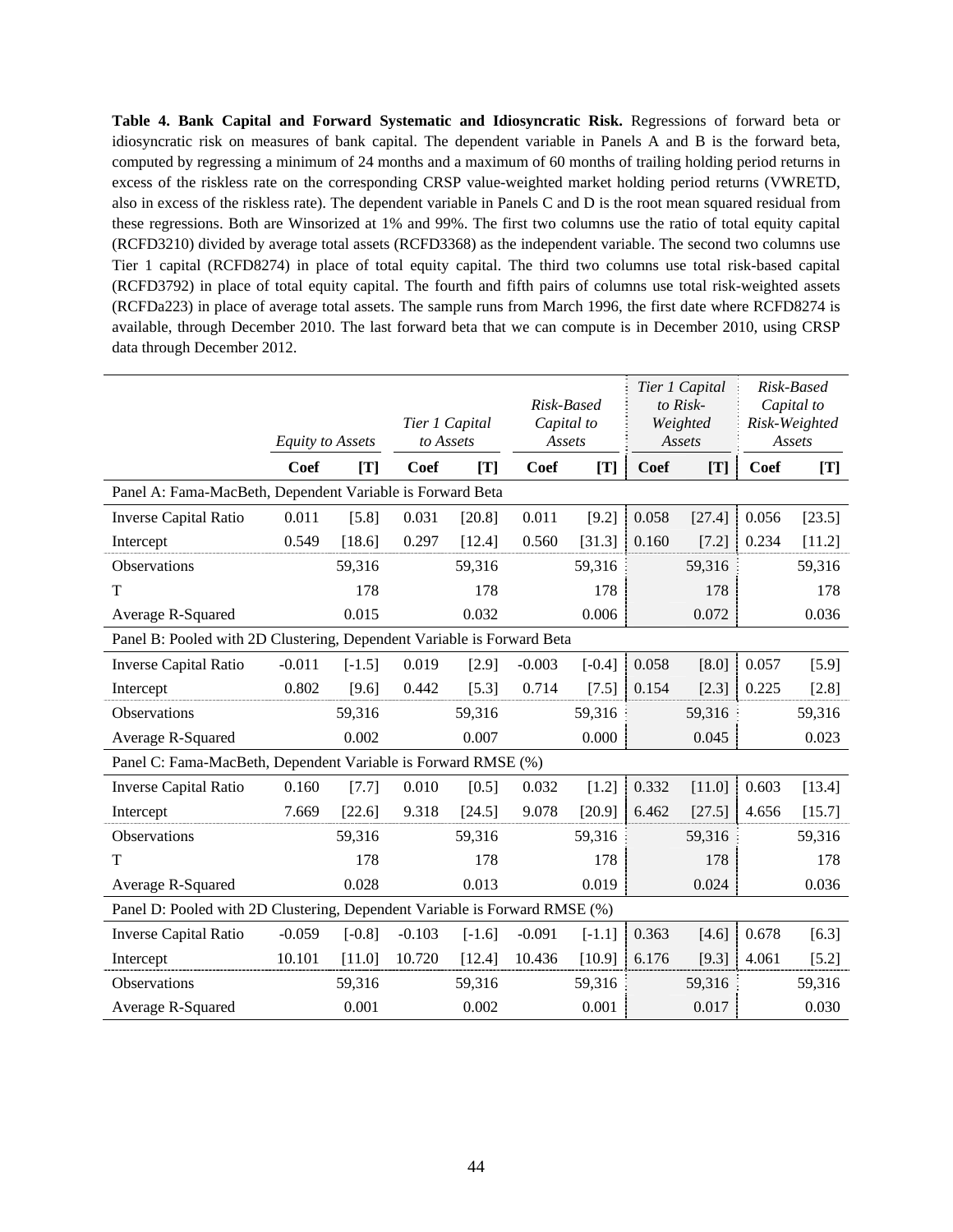**Table 5. Returns and Beta: Fama-MacBeth Regressions.** Regressions of excess returns on pre-ranking beta deciles. Pre-ranking beta, market capitalization, book-to-market ratio, past returns, and the sample are described in Table 2.

| <b>Dependent Variable:</b><br><b>Excess Return (Basis Points)</b> | <i>Univariate</i>  |           | <i>Multivariate</i> |           |  |
|-------------------------------------------------------------------|--------------------|-----------|---------------------|-----------|--|
|                                                                   | <b>Coefficient</b> | [T]       | <b>Coefficient</b>  | [T]       |  |
| Pre-Ranking Beta Decile                                           | $-0.5$             | $[-0.19]$ | 0.8                 | [0.33]    |  |
| Log (Market Capitalization (\$M))                                 |                    |           | $-2.1$              | $[-0.45]$ |  |
| <b>Book-to-Market Ratio Decile</b>                                |                    |           | 11.4                | [5.95]    |  |
| Return from t-12 through t-2 (%) Decile                           |                    |           | 15.3                | [6.72]    |  |
| Intercept                                                         | 63.9               | [3.98]    | $-65.4$             | $[-1.05]$ |  |
| <b>Observations</b>                                               |                    | 272,031   |                     | 207,267   |  |
| Т                                                                 |                    | 486       |                     | 486       |  |
| Average R-Squared                                                 |                    | 0.0203    |                     | 0.0676    |  |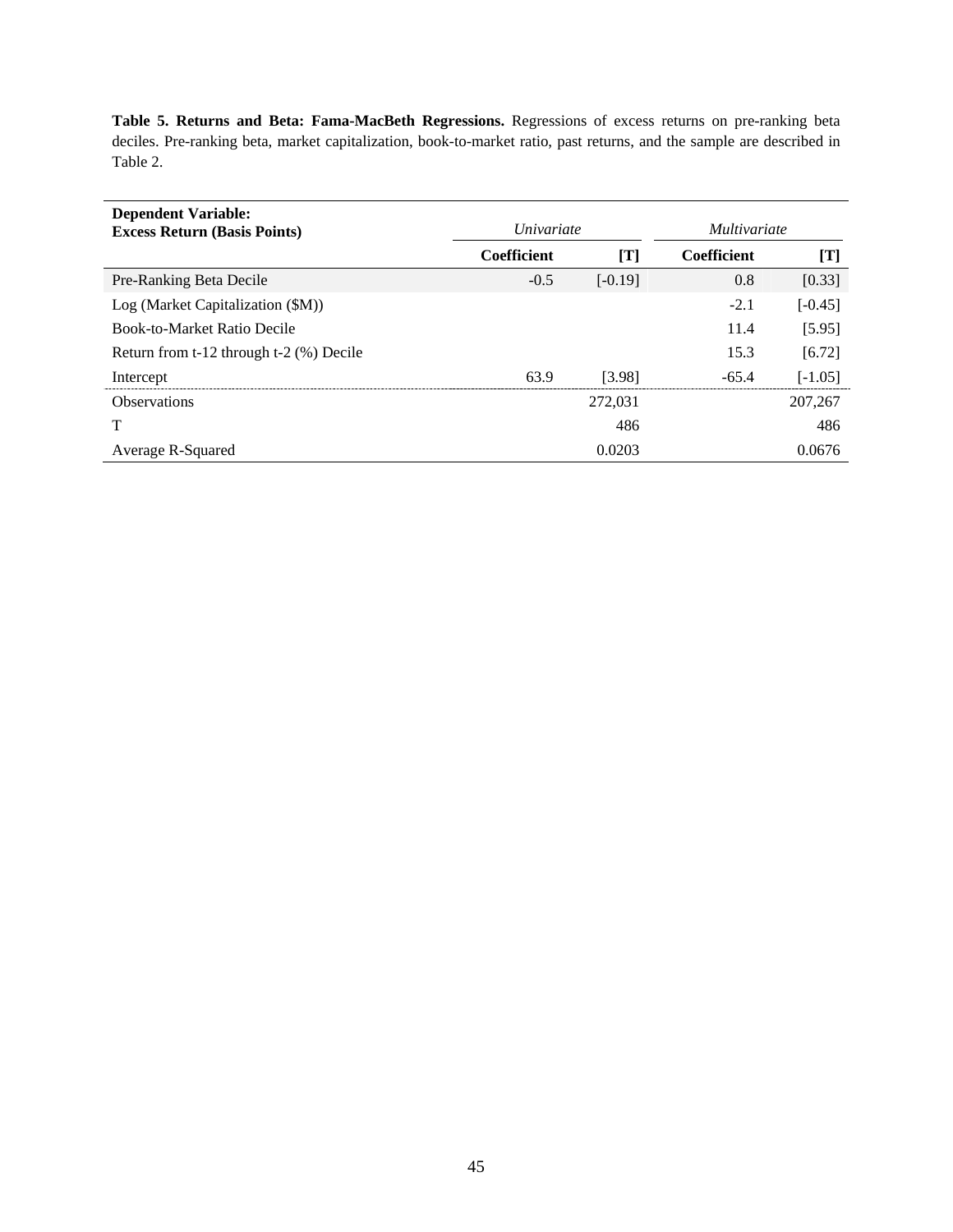**Table 6. Realized Returns and Risk: Beta Portfolios.** Regressions of portfolio returns on market excess returns and the Fama-French factors, SMB and HML. Each portfolio total return in excess of the riskless rate is computed using either equal or value weights. The sample is divided within each month into low (bottom 30%), medium (middle 40%), and high (top 30%) portfolios according to pre-ranking beta. Pre-ranking beta and the sample are described in Table 2.

|                                  | Bottom 30%         |         | Middle 40%  |           | Top 30%     |           | $Top-Bottom$ |           |
|----------------------------------|--------------------|---------|-------------|-----------|-------------|-----------|--------------|-----------|
| <b>Basis Points</b>              | <b>Coefficient</b> | [T]     | Coefficient | [T]       | Coefficient | [T]       | Coefficient  | [T]       |
| <b>Mean Excess Returns</b>       |                    |         |             |           |             |           |              |           |
|                                  | 59.1               | [3.42]  | 65.0        | [2.90]    | 58.2        | [1.93]    | $-0.9$       | $[-0.05]$ |
| <b>CAPM Regressions</b>          |                    |         |             |           |             |           |              |           |
| Market                           | 0.56               | [18.91] | 0.81        | [23.51]   | 1.14        | [26.15]   | 0.59         | [17.67]   |
| Intercept                        | 33.6               | [2.55]  | 28.0        | [1.82]    | 5.9         | [0.30]    | $-27.7$      | $[-1.86]$ |
| T                                |                    | 486     |             | 486       |             | 486       |              | 486       |
| R-Squared                        |                    | 0.425   |             | 0.533     |             | 0.586     |              | 0.392     |
| Fama-French 3-Factor Regressions |                    |         |             |           |             |           |              |           |
| Market                           | 0.55               | [21.59] | 0.80        | [28.96]   | 1.15        | [32.29]   | 0.60         | [18.63]   |
| <b>SMB</b>                       | 0.38               | [10.46] | 0.47        | [11.74]   | 0.52        | [10.24]   | 0.14         | [3.08]    |
| <b>HML</b>                       | 0.46               | [12.04] | 0.65        | [15.50]   | 0.89        | [16.48]   | 0.43         | [8.71]    |
| Intercept                        | 9.1                | [0.82]  | $-5.6$      | $[-0.45]$ | $-38.3$     | $[-2.44]$ | $-47.4$      | $[-3.33]$ |
| T                                |                    | 486     |             | 486       |             | 486       |              | 486       |
| R-Squared                        |                    | 0.602   |             | 0.716     |             | 0.743     |              | 0.460     |

Panel A. Equal Weighted

Panel B. Value Weighted

|                                  | Bottom 30%         |           | Middle 40%  |           | Top 30%     |           | $Top-Bottom$ |           |
|----------------------------------|--------------------|-----------|-------------|-----------|-------------|-----------|--------------|-----------|
| <b>Basis Points</b>              | <b>Coefficient</b> | [T]       | Coefficient | [T]       | Coefficient | [T]       | Coefficient  | [T]       |
| Mean Excess Returns              |                    |           |             |           |             |           |              |           |
|                                  | 52.2               | [2.37]    | 56.1        | [2.31]    | 36.4        | [1.21]    | $-15.8$      | $[-0.71]$ |
| <b>CAPM</b> Regressions          |                    |           |             |           |             |           |              |           |
| Market                           | 0.71               | [19.17]   | 0.95        | [28.87]   | 1.27        | [35.73]   | 0.55         | [12.93]   |
| Intercept                        | 19.6               | [1.17]    | 12.4        | [0.84]    | $-21.6$     | $[-1.36]$ | $-41.2$      | $[-2.14]$ |
| T                                |                    | 486       |             | 486       |             | 486       |              | 486       |
| R-Squared                        |                    | 0.432     |             | 0.633     |             | 0.725     |              | 0.257     |
| Fama-French 3-Factor Regressions |                    |           |             |           |             |           |              |           |
| Market                           | 0.72               | [19.78]   | 1.00        | [31.46]   | 1.32        | [38.74]   | 0.60         | [13.90]   |
| <b>SMB</b>                       | 0.20               | [3.78]    | $-0.03$     | $[-0.58]$ | $-0.13$     | $[-2.62]$ | $-0.33$      | $[-5.24]$ |
| <b>HML</b>                       | 0.46               | [8.33]    | 0.59        | [12.35]   | 0.69        | [13.41]   | 0.23         | [3.57]    |
| Intercept                        | $-1.9$             | $[-0.12]$ | $-11.5$     | $[-0.83]$ | $-47.9$     | $[-3.18]$ | $-46.0$      | $[-2.41]$ |
| T                                |                    | 486       |             | 486       |             | 486       |              | 486       |
| R-Squared                        |                    | 0.492     |             | 0.684     |             | 0.762     |              | 0.291     |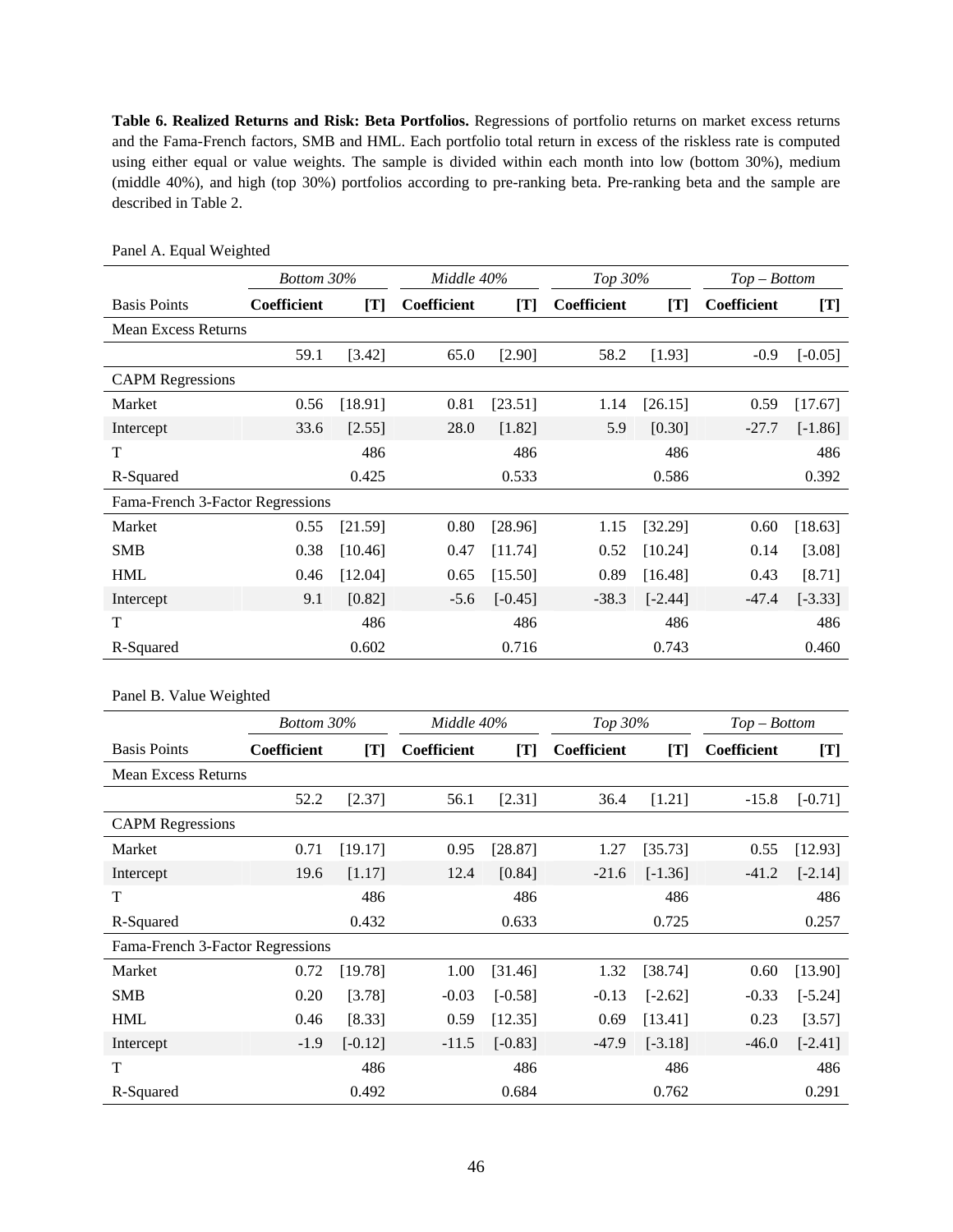**Table 7. Realized Returns and Risk: Idiosyncratic Risk Portfolios.** Regressions of portfolio returns on market excess returns and the Fama-French factors, SMB and HML. Each portfolio total return in excess of the riskless rate is computed using either equal or value weights. The sample is divided within each month into low (bottom 30%), medium (middle 40%), and high (top 30%) portfolios according to pre-ranking root mean squared error. Pre-ranking root mean squared error and the sample are described in Table 2.

|                                  | Bottom 30%         |         | Middle 40%         |           | Top 30%     |           | $Top-Bottom$       |           |
|----------------------------------|--------------------|---------|--------------------|-----------|-------------|-----------|--------------------|-----------|
| <b>Basis Points</b>              | <b>Coefficient</b> | [T]     | <b>Coefficient</b> | [T]       | Coefficient | [T]       | <b>Coefficient</b> | [T]       |
| <b>Mean Excess Returns</b>       |                    |         |                    |           |             |           |                    |           |
|                                  | 70.8               | [4.23]  | 67.6               | [3.05]    | 42.6        | [1.35]    | $-28.1$            | $[-1.34]$ |
| <b>CAPM</b> Regressions          |                    |         |                    |           |             |           |                    |           |
| Market                           | 0.64               | [27.31] | 0.82               | [25.24]   | 1.03        | [19.50]   | 0.39               | [9.02]    |
| Intercept                        | 41.3               | [3.92]  | 29.9               | [2.04]    | $-4.8$      | $[-0.20]$ | $-46.1$            | $[-2.36]$ |
| T                                |                    | 486     |                    | 486       |             | 486       |                    | 486       |
| R-Squared                        |                    | 0.607   |                    | 0.568     |             | 0.440     |                    | 0.144     |
| Fama-French 3-Factor Regressions |                    |         |                    |           |             |           |                    |           |
| Market                           | 0.65               | [29.55] | 0.82               | [31.52]   | 1.02        | [24.28]   | 0.38               | [9.95]    |
| <b>SMB</b>                       | 0.17               | [5.35]  | 0.43               | [11.32]   | 0.80        | [13.23]   | 0.63               | [11.61]   |
| <b>HML</b>                       | 0.42               | [12.70] | 0.67               | [16.92]   | 0.91        | [14.24]   | 0.49               | [8.50]    |
| Intercept                        | 22.0               | [2.28]  | $-3.8$             | $[-0.33]$ | $-54.3$     | $[-2.92]$ | $-76.3$            | $[-4.56]$ |
| T                                |                    | 486     |                    | 486       |             | 486       |                    | 486       |
| R-Squared                        |                    | 0.682   |                    | 0.741     |             | 0.670     |                    | 0.393     |

Panel A. Equal Weighted

Panel B. Value Weighted

|                                  | Bottom 30%  |           | Middle 40%  |           | Top 30%     |           | $Top-Bottom$ |           |
|----------------------------------|-------------|-----------|-------------|-----------|-------------|-----------|--------------|-----------|
| <b>Basis Points</b>              | Coefficient | [T]       | Coefficient | [T]       | Coefficient | [T]       | Coefficient  | [T]       |
| <b>Mean Excess Returns</b>       |             |           |             |           |             |           |              |           |
|                                  | 55.7        | $[2.26]$  | 43.8        | [1.56]    | 49.4        | [1.42]    | $-6.3$       | $[-0.29]$ |
| <b>CAPM Regressions</b>          |             |           |             |           |             |           |              |           |
| Market                           | 1.02        | [34.23]   | 1.16        | [33.62]   | 1.32        | [26.40]   | 0.30         | [6.30]    |
| Intercept                        | 8.9         | [0.66]    | $-9.2$      | $[-0.60]$ | $-11.0$     | $[-0.49]$ | $-19.8$      | $[-0.94]$ |
| T                                |             | 486       |             | 486       |             | 486       |              | 486       |
| R-Squared                        |             | 0.708     |             | 0.700     |             | 0.590     |              | 0.076     |
| Fama-French 3-Factor Regressions |             |           |             |           |             |           |              |           |
| Market                           | 1.08        | [37.65]   | 1.21        | [38.06]   | 1.34        | [29.36]   | 0.26         | [6.00]    |
| <b>SMB</b>                       | $-0.27$     | $[-6.60]$ | $-0.03$     | $[-0.69]$ | 0.34        | [5.20]    | 0.62         | [9.86]    |
| <b>HML</b>                       | 0.51        | [11.67]   | 0.71        | [14.72]   | 0.87        | [12.57]   | 0.36         | [5.52]    |
| Intercept                        | $-7.9$      | $[-0.62]$ | $-38.1$     | $[-2.71]$ | $-51.7$     | $[-2.56]$ | $-43.9$      | $[-2.29]$ |
| T                                |             | 486       |             | 486       |             | 486       |              | 486       |
| R-Squared                        |             | 0.747     |             | 0.760     |             | 0.679     |              | 0.263     |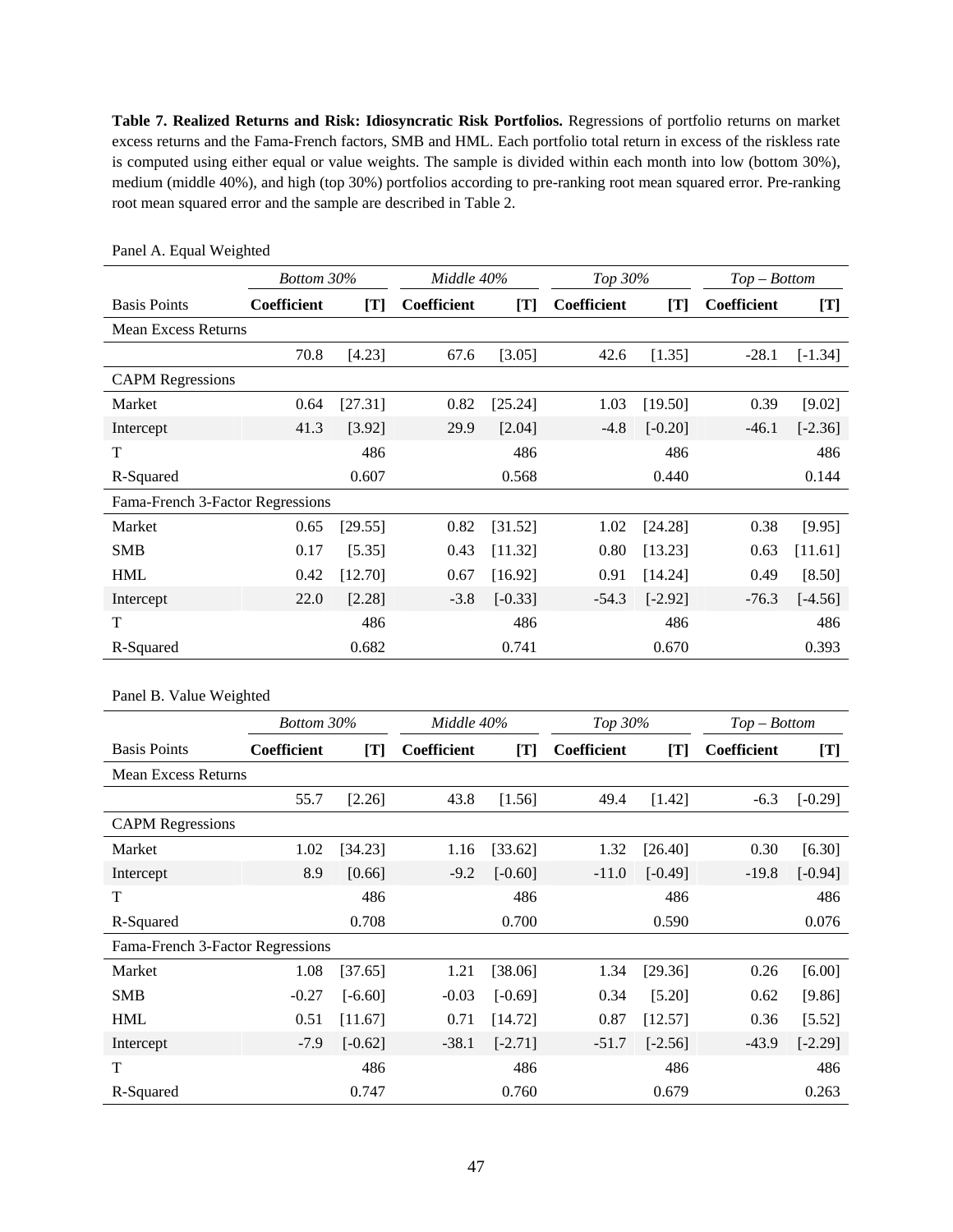**Table 8. Realized Returns and Risk: Robustness.** Regressions of portfolio returns on market excess returns and the Fama-French factors, SMB and HML. Each portfolio total return in excess of the riskless rate is computed using either equal or value weights. The sample is divided within each month into low (bottom 30%), medium (middle 40%), and high (top 30%) portfolios according to pre-ranking beta or pre-ranking root mean squared error. Pre-ranking beta and root mean squared error and the sample are described in Table 2. All portfolios are value-weighted. The first four pairs of columns use only bank stocks, while the last two pairs of columns use the full CRSP sample.

|                         | Beta: Top-Bottom,<br><b>Bank Stocks, July</b><br>1971-December 2011 |           | Beta: Top-Bottom,<br><b>Bank Stocks, January</b><br>1931-December 2011 |           | <i>Idiosyncratic Risk:</i><br>Top-Bottom, Bank<br>Stocks, July 1971-<br>December 2011 |           | <i>Idiosyncratic Risk:</i><br>Top-Bottom, Bank<br>Stocks, January<br>1931-December 2011 |           | Beta: Top-Bottom, All<br>Stocks, July 1971-<br>December 2011 |           | Beta: Top-Bottom,<br>All Stocks,<br>January 1931-<br>December 2011 |           |
|-------------------------|---------------------------------------------------------------------|-----------|------------------------------------------------------------------------|-----------|---------------------------------------------------------------------------------------|-----------|-----------------------------------------------------------------------------------------|-----------|--------------------------------------------------------------|-----------|--------------------------------------------------------------------|-----------|
| <b>Basis Points</b>     | Coefficient                                                         | [T]       | <b>Coefficient</b>                                                     | [T]       | <b>Coefficient</b>                                                                    | [T]       | <b>Coefficient</b>                                                                      | [T]       | Coefficient                                                  | [T]       | Coefficient                                                        | [T]       |
| <b>CAPM Regressions</b> |                                                                     |           |                                                                        |           |                                                                                       |           |                                                                                         |           |                                                              |           |                                                                    |           |
| Market                  | 0.55                                                                | [12.93]   | 0.74                                                                   | [18.59]   | 0.30                                                                                  | [6.30]    | 0.50                                                                                    | [9.47]    | 0.71                                                         | [19.47]   | 0.80                                                               | [37.92]   |
| Intercept               | $-41.2$                                                             | $[-2.14]$ | $-44.6$                                                                | $[-2.10]$ | $-19.8$                                                                               | $[-0.94]$ | $-24.8$                                                                                 | $[-0.87]$ | $-37.7$                                                      | $[-2.32]$ | $-35.3$                                                            | $[-3.14]$ |
| T                       |                                                                     | 486       |                                                                        | 972       |                                                                                       | 486       |                                                                                         | 972       |                                                              | 486       |                                                                    | 972       |
| R-Squared               |                                                                     | 0.257     |                                                                        | 0.263     |                                                                                       | 0.076     |                                                                                         | 0.085     |                                                              | 0.439     |                                                                    | 0.597     |
|                         | Fama-French 3-Factor Regressions                                    |           |                                                                        |           |                                                                                       |           |                                                                                         |           |                                                              |           |                                                                    |           |
| Market                  | 0.60                                                                | [13.90]   | 0.64                                                                   | [15.75]   | 0.26                                                                                  | [6.00]    | 0.18                                                                                    | [3.58]    | 0.63                                                         | [18.66]   | 0.70                                                               | [34.42]   |
| <b>SMB</b>              | $-0.33$                                                             | $[-5.24]$ | $-0.13$                                                                | $[-2.05]$ | 0.62                                                                                  | [9.86]    | 1.04                                                                                    | [13.05]   | 0.25                                                         | [5.19]    | 0.35                                                               | [10.69]   |
| <b>HML</b>              | 0.23                                                                | [3.57]    | 0.56                                                                   | [9.73]    | 0.36                                                                                  | $[5.52]$  | 0.61                                                                                    | [8.51]    | $-0.17$                                                      | $[-3.23]$ | 0.15                                                               | [5.30]    |
| Intercept               | $-46.0$                                                             | $[-2.41]$ | $-58.3$                                                                | $[-2.84]$ | $-43.9$                                                                               | $[-2.29]$ | $-61.2$                                                                                 | $[-2.41]$ | $-32.3$                                                      | $[-2.16]$ | $-46.1$                                                            | $[-4.49]$ |
| T                       |                                                                     | 486       |                                                                        | 972       |                                                                                       | 486       |                                                                                         | 972       |                                                              | 486       |                                                                    | 972       |
| R-Squared               |                                                                     | 0.291     |                                                                        | 0.320     |                                                                                       | 0.263     |                                                                                         | 0.273     |                                                              | 0.540     |                                                                    | 0.671     |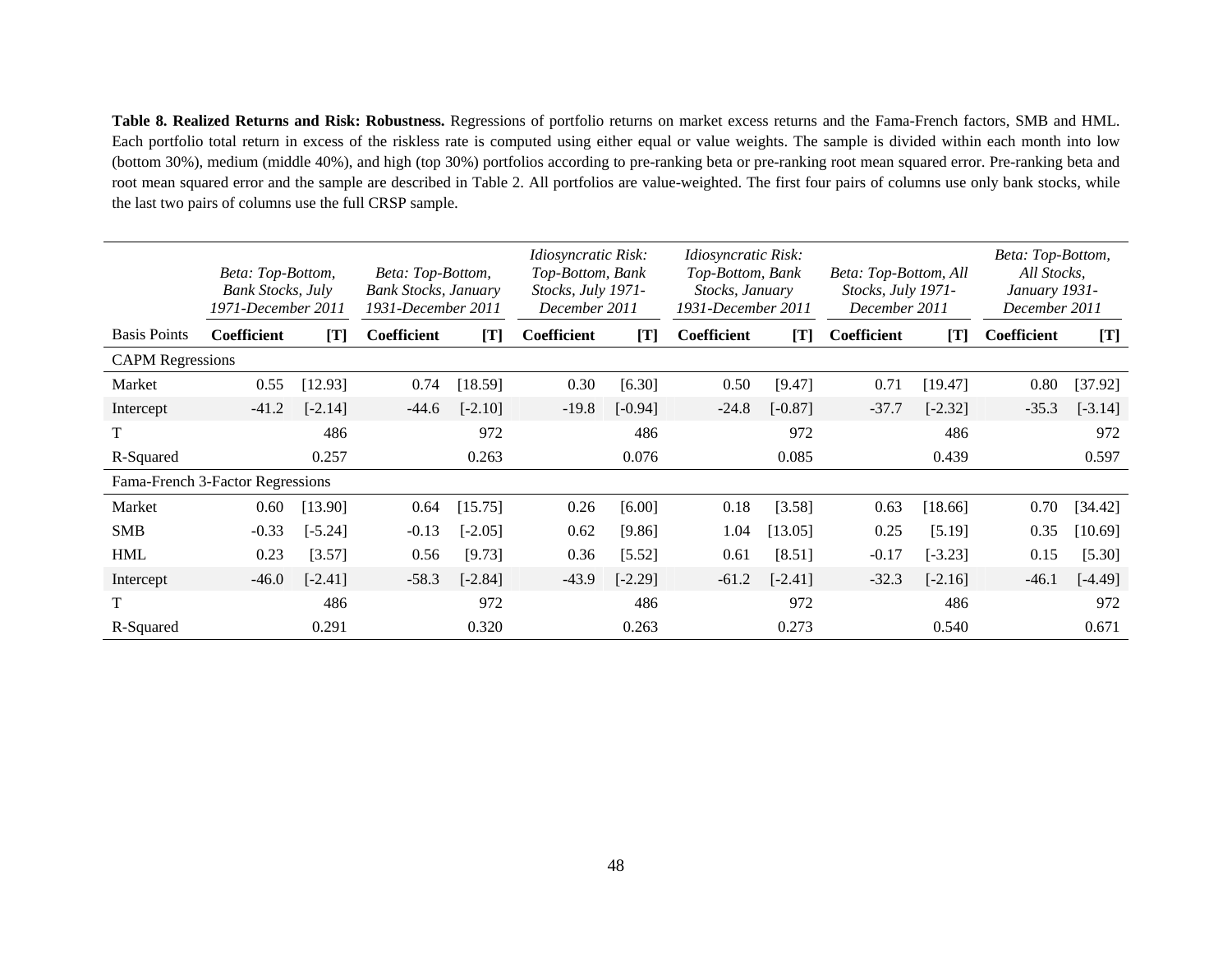**Table 9. Theoretical Determinants of Changes in WACC.** This table summarizes how the weighted average cost of capital depends on assumptions regarding the efficiency of the debt market, its integration with the equity market, and the existence of a government subsidy.

|                              |                                            | <b>Bank Debt</b>                       |                           |                                                                                 |
|------------------------------|--------------------------------------------|----------------------------------------|---------------------------|---------------------------------------------------------------------------------|
| <b>Risk</b>                  | Pricing                                    | <b>Integrated</b><br><b>Markets</b>    | <b>Government Subsidy</b> | <b>AWACC</b>                                                                    |
| Risky                        | Correctly<br>Priced                        | N <sub>0</sub>                         | N <sub>0</sub>            | $\gamma(e-e^*+A(e,e^*))$                                                        |
| <b>Risk Free</b>             | Correctly<br>Priced                        | N <sub>0</sub>                         | N <sub>0</sub>            | $\gamma(e-e^*)$                                                                 |
| Risky                        | Low Risk<br>Anomaly                        | N <sub>0</sub>                         | N <sub>0</sub>            | $(e-e^*) (\gamma - \overline{\beta}_d \gamma_d) + A(e,e^*) (\gamma - \gamma_d)$ |
| Risky                        | Low Risk<br>Anomaly<br>$\gamma = \gamma_d$ | N <sub>o</sub>                         | N <sub>0</sub>            | $\gamma(e-e^*)$ $(1-\overline{\beta}_a)$                                        |
| Risky or<br><b>Risk Free</b> | Low Risk<br>Anomaly<br>$\gamma = \gamma_d$ | <b>Yes</b><br>$\overline{\beta}_d = 1$ | N <sub>0</sub>            | $\overline{0}$                                                                  |
| Risky                        | Correctly<br>Priced                        | N <sub>o</sub>                         | Yes                       | $\gamma(e-e^*) + A(e,e^*) (\gamma + r_n)$                                       |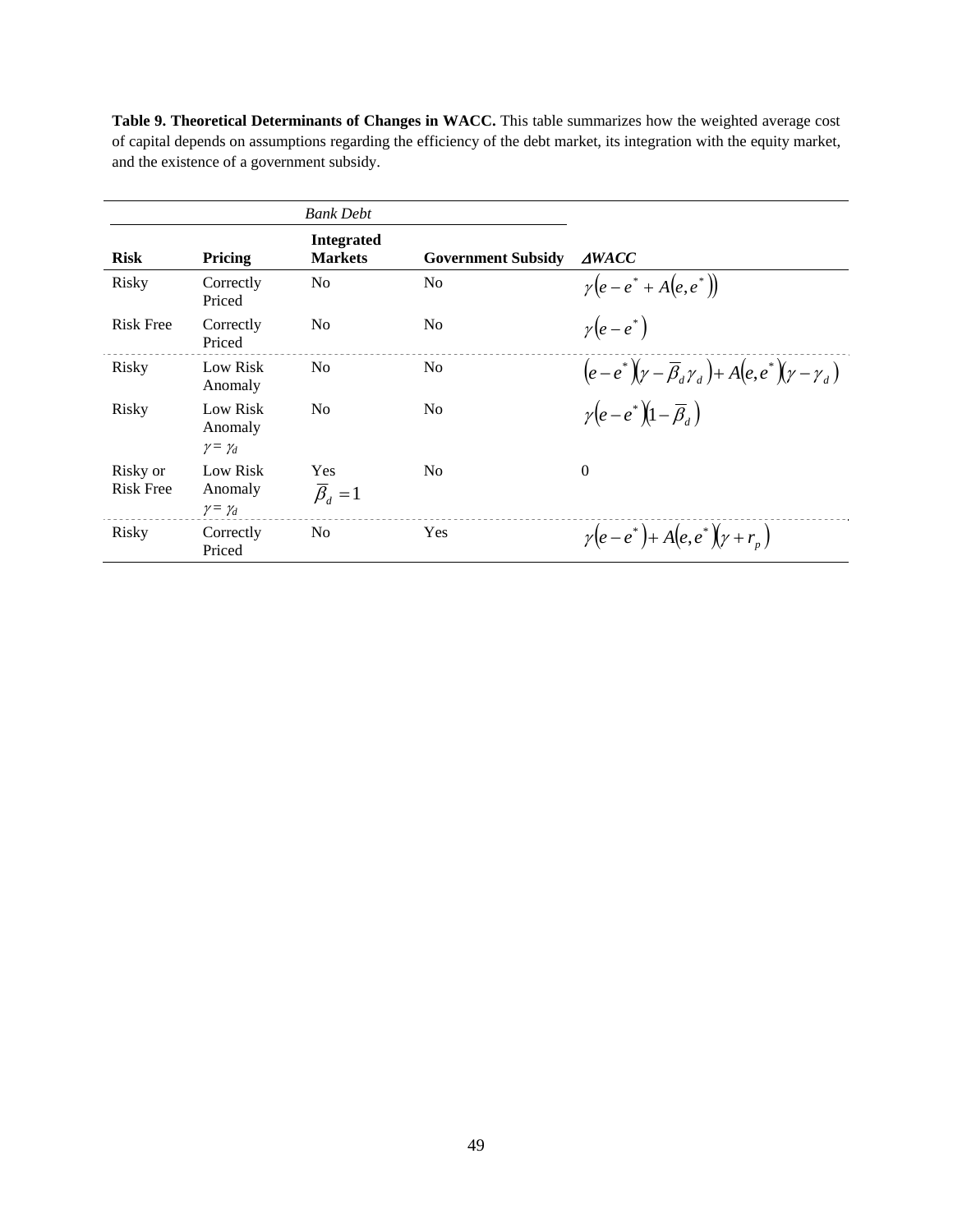**Appendix: Sample Bank Data.** Example beta, RMSE, and Tier 1 capital ratio for select large and small capitalization banks as of December 2011. The first panel lists banks with greater than \$5 billion in market capitalization. The second panel lists banks with market capitalization between \$75 and \$125 million. Pre-ranking beta is computed by regressing a minimum of 24 months and a maximum of 60 months of trailing holding period returns in excess of the riskless rate on the corresponding CRSP value-weighted market holding period returns (VWRETD, also in excess of the riskless rate). Pre-ranking root mean squared error uses the residuals from these regressions. The first measure of capital adequacy is the ratio of total equity capital (RCFD3210) divided by average total assets (RCFD3368). The second replaces Tier 1 capital (RCFD8274) in place of total equity capital and uses total risk-weighted assets (RCFDa223) in place of average total assets. The third uses total risk-based capital (RCFD3792) in place of total equity capital.

|                                                       |               |             | <b>Risk</b> |               |               | Capital Adequacy (%) |
|-------------------------------------------------------|---------------|-------------|-------------|---------------|---------------|----------------------|
|                                                       |               |             |             |               |               | <b>Risk-</b>         |
|                                                       |               |             |             |               | Tier 1        | <b>Based</b>         |
|                                                       |               |             |             |               | Capital       | Capital              |
|                                                       |               |             |             | <b>Equity</b> | to Risk-      | to Risk-             |
|                                                       | <b>Market</b> |             | <b>RMSE</b> | to            | Weighted      | Weighted             |
| <b>Bank Name</b>                                      | Cap           | <b>Beta</b> | (%)         | <b>Assets</b> | <b>Assets</b> | <b>Assets</b>        |
| Panel A. Large Capitalization Banks, Over \$5 Billion |               |             |             |               |               |                      |
| <b>CITIGROUP INC</b>                                  | 122,000       | 2.42        | 14.52       | 11.20         | 15.09         | 16.91                |
| FIFTH THIRD BANCORP                                   | 9,516         | 2.13        | 15.79       | 14.34         | 13.18         | 15.17                |
| <b>BANK OF AMERICA CORP</b>                           | 110,400       | 2.01        | 14.26       | 11.40         | 11.54         | 14.73                |
| <b>AMERICAN EXPRESS CO</b>                            | 52,027        | 1.91        | 11.00       | 19.22         | 18.26         | 19.53                |
| <b>CAPITAL ONE FINANCIAL CORP</b>                     | 17,011        | 1.65        | 11.73       | 15.29         | 11.94         | 16.31                |
| <b>STATE STREET CORP</b>                              | 21,687        | 1.31        | 8.70        | 10.80         | 18.14         | 19.99                |
| <b>WELLS FARGO &amp; CO NEW</b>                       | 142,800       | 1.28        | 10.37       | 11.20         | 10.40         | 13.36                |
| <b>GOLDMAN SACHS GROUP INC</b>                        | 79,825        | 1.24        | 8.46        | 19.22         | 18.87         | 23.94                |
| <b>SUNTRUST BANKS INC</b>                             | 11,679        | 1.19        | 11.79       | 11.94         | 10.05         | 12.58                |
| P N C FINANCIAL SERVICES GRP INC                      | 28,314        | 1.14        | 8.82        | 15.41         | 12.18         | 15.49                |
| MORGAN STANLEY DEAN WITTER & CO                       | 37,005        | 1.14        | 12.26       | 12.17         | 16.70         | 19.49                |
| <b>JPMORGAN CHASE &amp; CO</b>                        | 146,200       | 1.08        | 8.06        | 8.40          | 9.71          | 13.59                |
| REGIONS FINANCIAL CORP NEW                            | 6,758         | 1.01        | 13.27       | 11.92         | 11.68         | 14.93                |
| <b>COMERICA INC</b>                                   | 6,440         | 0.99        | 8.03        | 11.04         | 10.27         | 14.29                |
| <b>U S BANCORP DEL</b>                                | 45,617        | 0.94        | 7.66        | 10.34         | 9.30          | 12.72                |
| <b>B B &amp; T CORP</b>                               | 16,095        | 0.87        | 10.79       | 11.23         | 13.02         | 15.48                |
| NORTHERN TRUST CORP                                   | 12.182        | 0.76        | 6.22        | 9.14          | 13.12         | 15.72                |
| <b>M &amp; T BANK CORP</b>                            | 9,187         | 0.69        | 8.62        | 13.24         | 8.82          | 12.43                |
| NEW YORK COMMUNITY BANCORP INC                        | 7,318         | 0.68        | 6.57        | 14.40         | 13.51         | 14.18                |
| <b>BANK OF NEW YORK MELLON CORP</b>                   | 33,480        | 0.61        | 6.36        | 9.68          | 12.14         | 15.76                |
| <b>KEYCORP NEW</b>                                    | 6,630         | 0.53        | 11.16       | 10.54         | 12.41         | 16.52                |